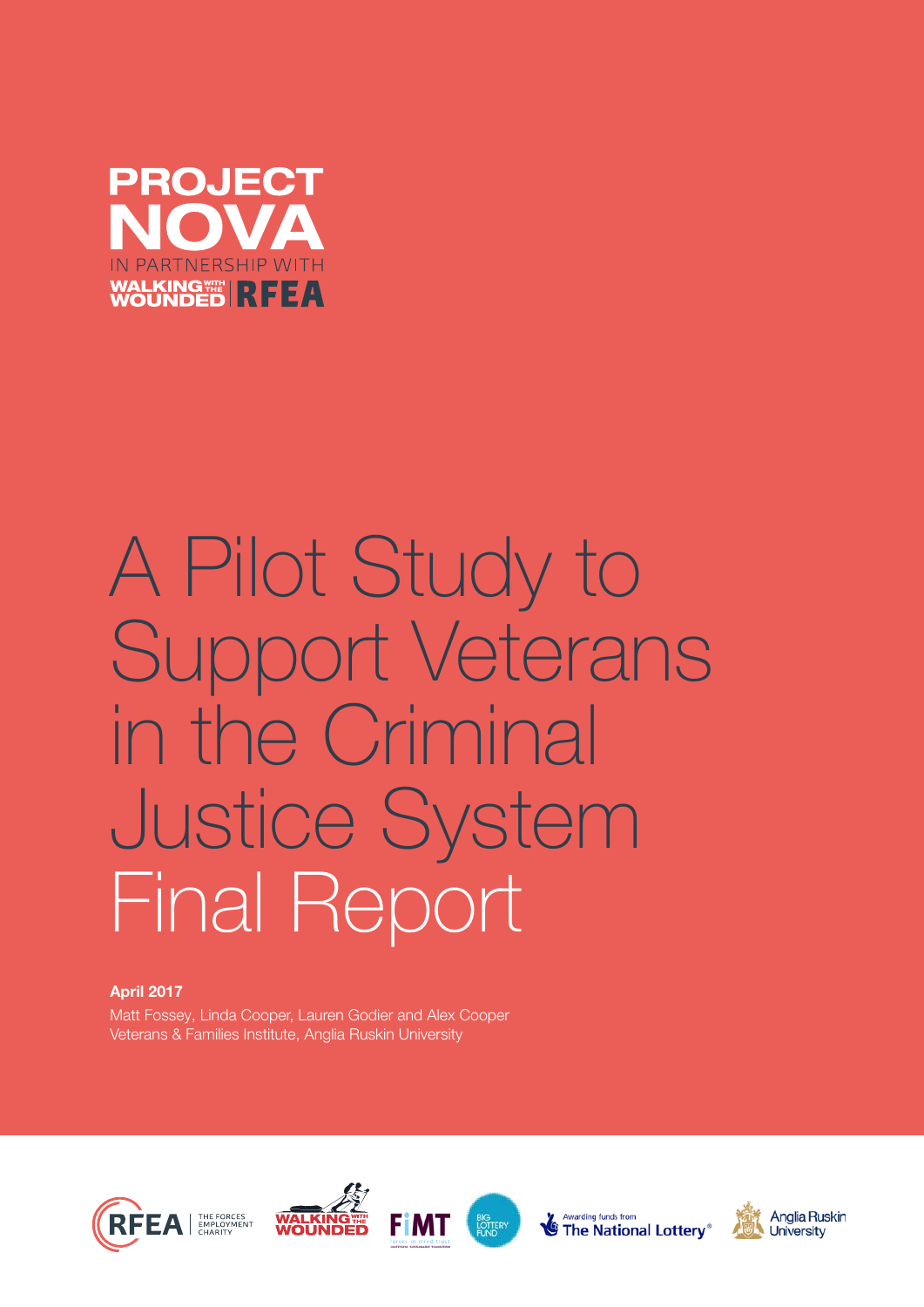# Foreword Air Vice-Marshal Ray Lock CBE

There are many indicators that an ex-Service person is struggling to transition successfully into civilian life. But none can be more stark than the alleged perpetration of a criminal act, followed by arrest. Here we are not necessarily concerned with the causes of offending, and indeed whether they are service-related, although we clearly recognize that the deep, but not bottomless, well of public sympathy can more likely be drawn from when they are. What is attractive is the concept that early intervention can prevent far worse outcomes, with the attendant social, economic and personal costs. Project Nova represents just such an opportunity, where the trajectory of a failing transition can be turned around, and a modest, targeted intervention can make a decisive impact.

Forces in Mind Trust funds work that generates evidence, so as to influence policy makers and service deliverers and hence have them improve their 'offer'. This evaluation has shown the positive impact brought about by Project Nova, and we are delighted it has done so. But it would be remiss were we not also to observe that this impact, by necessity, has not been measured in the medium term. Arguably that doesn't matter, as even a neutral impact would not outweigh the short-term benefits. In that regard, the follow-on funding that Project Nova has received is welcome news and the service evaluation aspects of this study will need to be incorporated as the intervention expands across the United Kingdom.

This has been a positive trial, supporting a cohort of ex-Service personnel that faces particularly challenging circumstances, and the results fully justify its extension so that others in a similar position can benefit from it. Prevention, even at such a late stage of a wayward transition journey, remains an option, and an opportunity.

Air Vice-Marshal Ray Lock CBE Chief Executive, Forces in Mind Trust

ayloch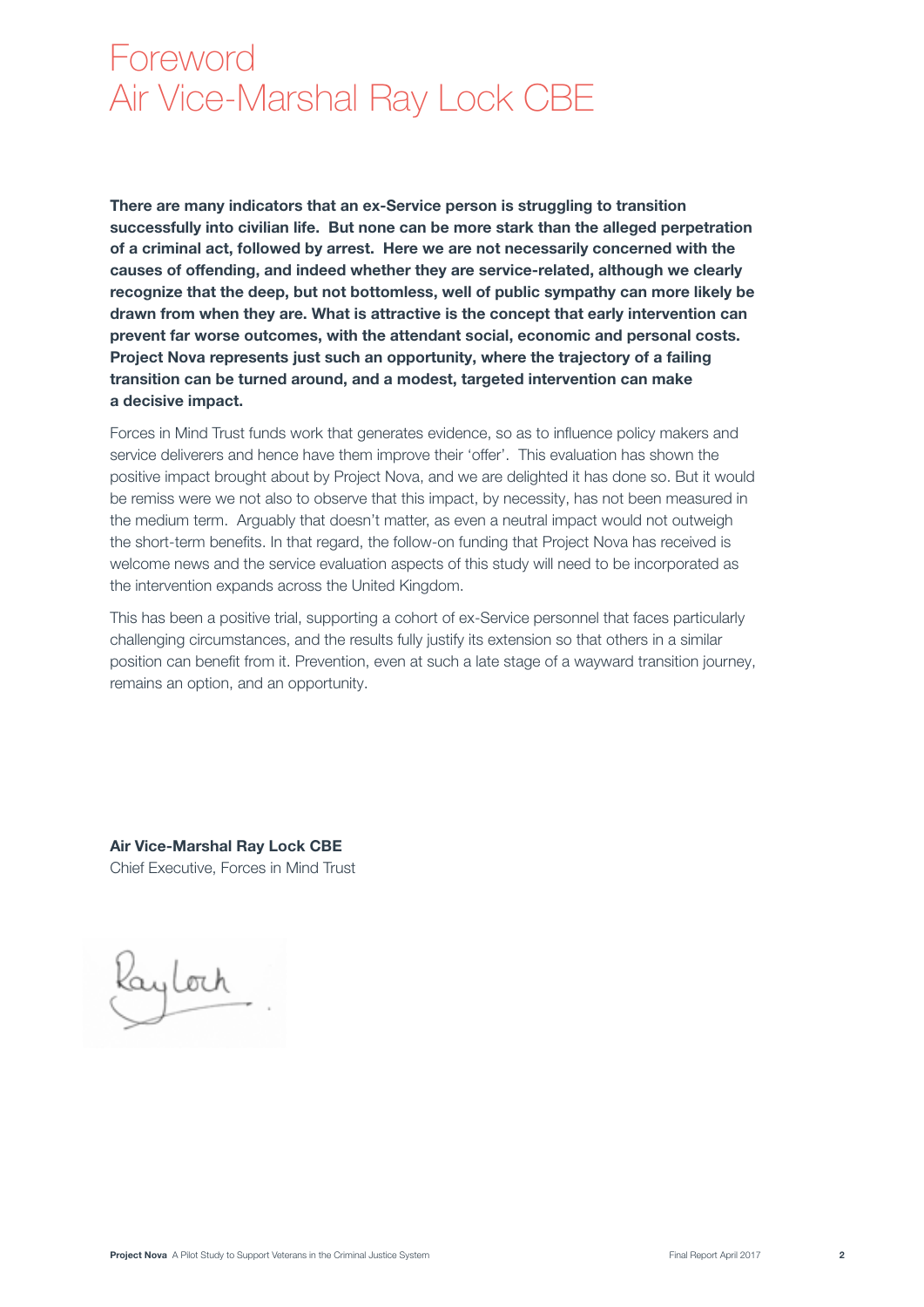# Foreword Stephen Gledhill & Ed Parker

Project Nova grew out of RFEA – The Forces Employment Charity and Walking With The Wounded's shared aim of supporting those veterans who face the serious problems in transitioning to civilian life. It built on the support provided by RFEA to Veterans in Prison and the support Walking With The Wounded provide to Wounded, Injured and Sick Veterans. The Project started over two years ago with a Pilot in Norfolk and Suffolk. It has a very simple aim: provide early targeted help to Veterans who become involved in the criminal justice system, put in place the support they need to rebuild their lives, and you will prevent many of them from being sent to Prison.

As a key part of the initial Nova Pilot, with the support of the Forces in Mind Trust, we were able to commission Anglia Ruskin University to conduct an independent study into the effect Nova has had on the lives of Veterans who have been arrested, or are at risk of arrest. Reaching Veterans in this position is always going to be challenging: they often live chaotic lives and face multiple problems. However by working very closely with the Police, the NHS and a number of other strategic partners, we have shown that many Veterans in this position will respond to the specialist help provided by our skilled and dedicated staff. In addition, as military charities, working hand-in-hand with one another, we understand their experience of military service, the effect this has had on their transition into civilian life and the many difficulties they face. We are therefore able to put in place the help they need to face the future. The reduction in re-offending amongst those we have helped has been really quite dramatic.

We have been fortunate to be able to use the emerging lessons from this study of the Pilot area to further develop and grow the programme. Project Nova is now working to bring crucial help to Veterans who become involved with the Criminal Justice System in the North East, the North West, and South Yorkshire & Humberside. In addition in 2017 we are going to extend our team across the whole of the East of England Region and establish a central web and telephone support team. With continued success, we will be diverting an increasing number of veterans away from prison and into services which will address their needs.

We are indebted to The Forces in Mind Trust and Anglia Ruskin University for their interest and support without which this Report and its important insights would not be available to shape our future work.

Lastly we would like to thank our wonderful and committed Nova staff without which the success of the Project and the help it has provided to Veterans in very difficult circumstances would not have been possible.

Stephen Gledhill **Ed Parker** CEO RFEA CEO and co-founder The Forces Employment Charity Walking With The Wounded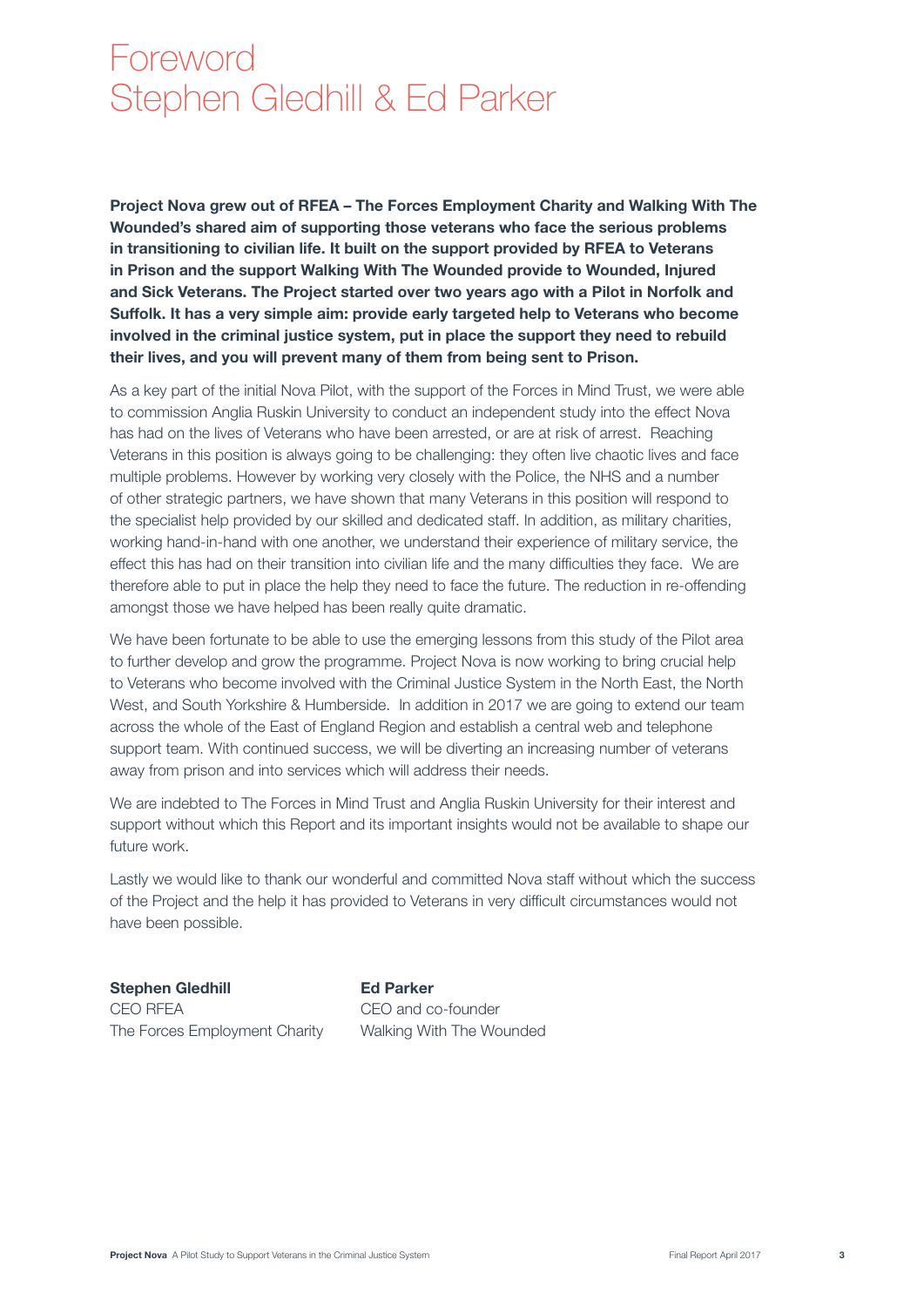# Contents

| Limitations | ……… 64 |
|-------------|--------|
|             |        |
|             |        |
|             |        |
|             |        |
|             |        |
|             |        |
|             |        |
|             |        |
|             |        |
|             |        |
|             |        |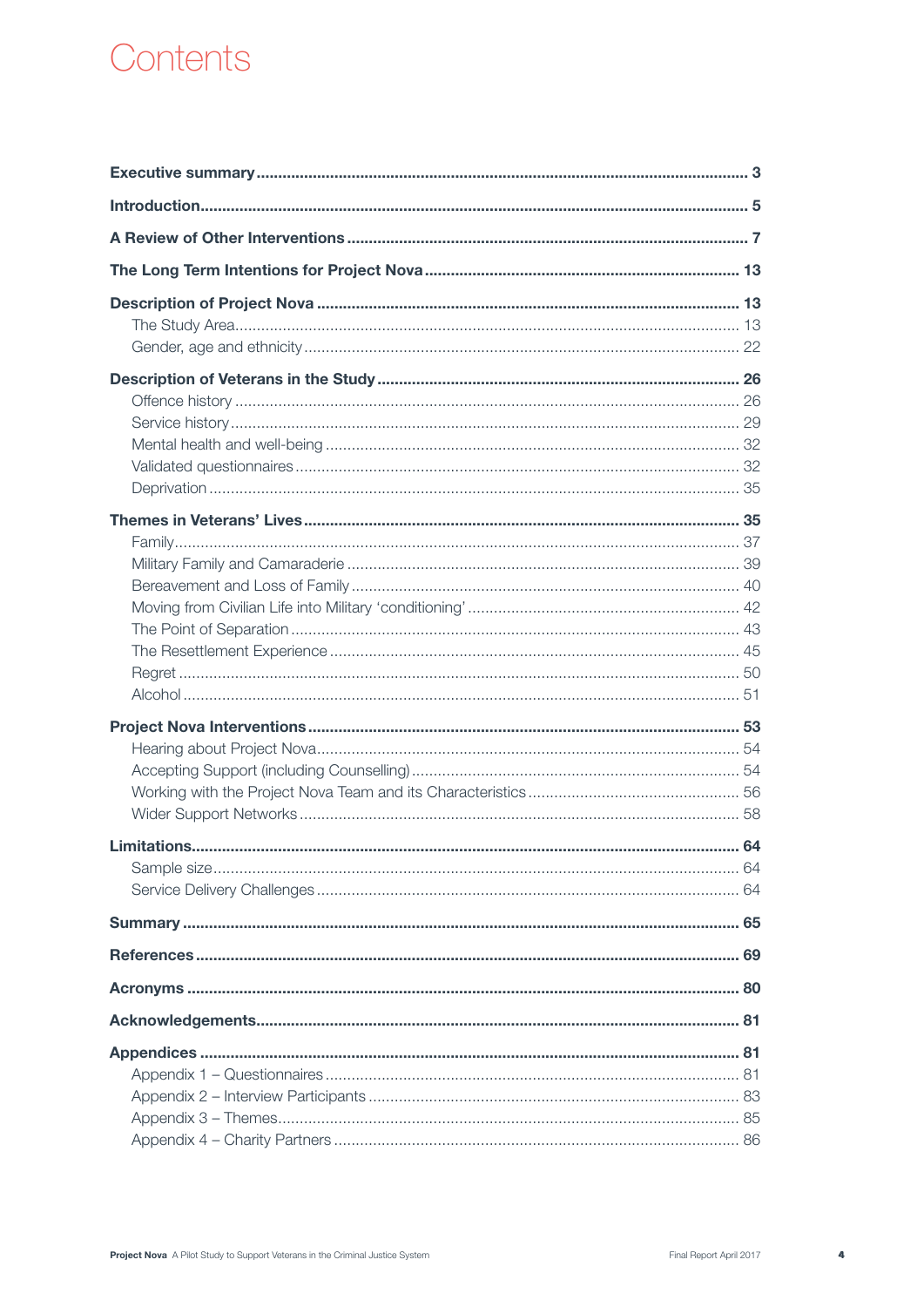# Executive Summary

## Project Nova was implemented to consider and address the needs of veteran offenders following a referral after arrest by the Police. The pilot, delivered in Norfolk and Suffolk, lasted for 12 months from July 2014 to July 2015.

Over this 12-month period, 145 veterans were referred to the project. However, over half of this number were not traceable because of insufficient contact details. 34 veteran offenders fully engaged with the pilot project during the evaluation period. The data from these participants was collected by the Project Nova operational team, anonymised and shared with Anglia Ruskin University for further consideration and analysis.

Validated questionnaires were circulated to the participants at baseline, measuring social adjustment, well-being, alcohol misuse and Post-Traumatic Stress Disorder (PTSD). Initial findings indicated difficulties with all the issues measured for many of the veterans. Just under a third of these participants (n=10) took part in semi-structured interviews. These interviews required ethical approval which was sought prior to conducting interviews with participants from the Project Nova team, a Police Officer from the Norfolk and Suffolk Constabulary, and the 10 offenders. The interviews were conducted by the same researcher to ensure continuity.

Based on our overall findings, several key observations were made:

#### Offending Behaviour

- The pilot showed an encouraging but not statistically significant trend towards a reduction in offending behaviour for veterans who engaged with the project. These results need to be considered carefully as solely measuring changes in recidivism may not be the best indicator of the value of project due to the large number of other extraneous factors that influence an individual's offending behaviour. This is particularly relevant as most of these factors are outside of the control of the project. Improvements in social conditions and general wellbeing may be better indicators of success, and this is an area for further investigation with this population.
- Seven out of ten of the interview participants had been arrested at least once in the sixmonth period prior to the offence that led to a referral to the programme. However, none of the 10 respondents had been arrested six months post their involvement with Project Nova, suggesting a trend away from offending for this cohort.
- A higher percentage of offences committed by veterans referred to Nova were violent or sexual, compared to the general offender population of Norfolk and Suffolk (43.3% vs 19.5%). This difference was found to be significant which is in line with other research in the area (MacManus et al., 2013.).

#### Participant Characteristics

The interviews highlighted that for male participants there was a tension between their masculine, military identities and their perceived sense of deeply embedded weakness if they accept care and support. The female participants also shared sentiments of loss of pride when receiving help for themselves. Involvement with Project Nova allowed these veterans to 'open up' and feel more confident in agreeing to receiving help at this stage in their lives. Many of the veterans also verbalised their feelings of having to hit 'rock bottom' before accepting help.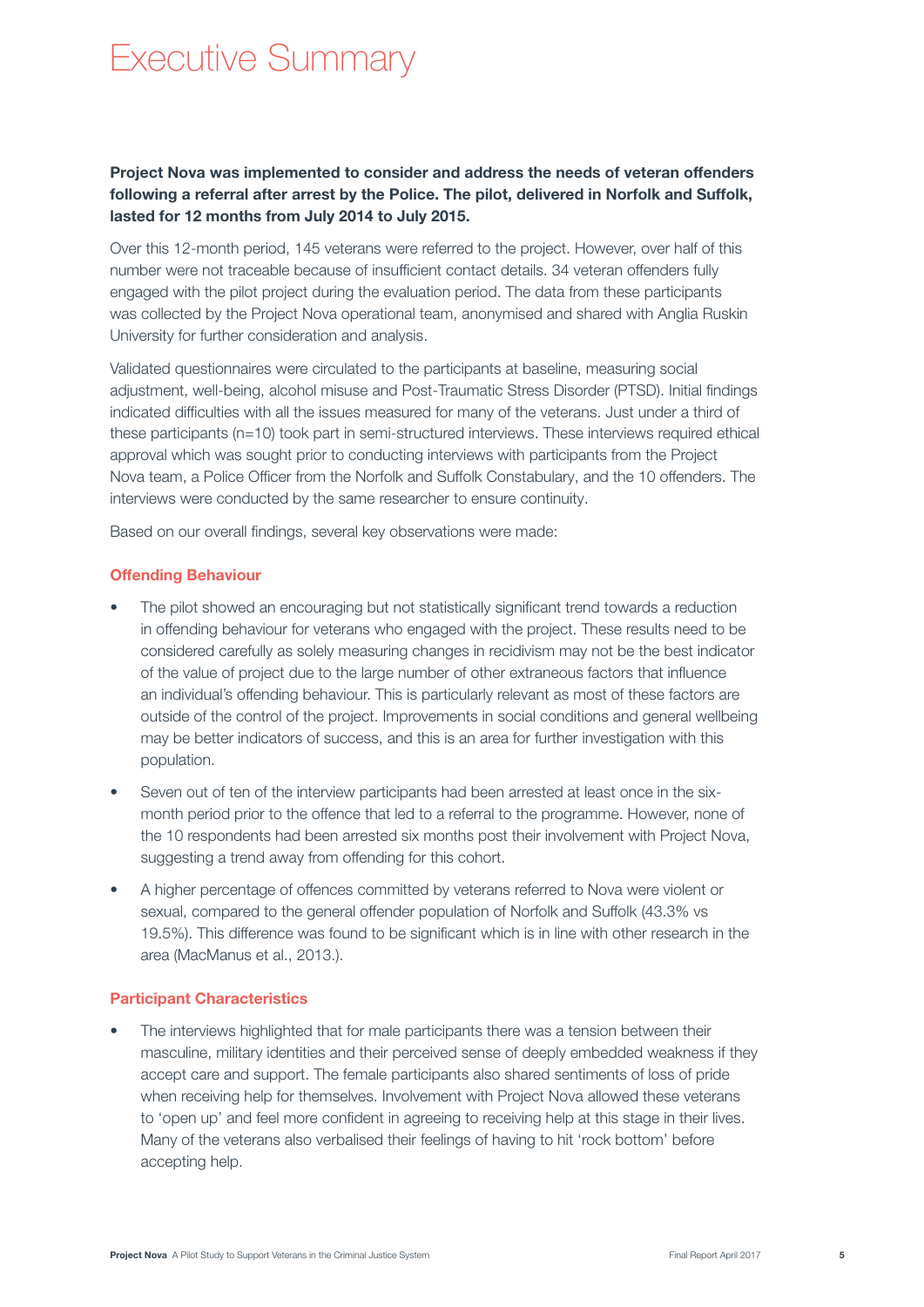- Using the AUDIT scale, 23 veterans were recorded as low risk and 11 respondents as increasing risk, or high risk of possible alcohol dependence. 12 participants suggested that their alcohol use is linked to their offending. The numbers of participants suggesting that their alcohol intake is low is not representative of the discussions held with the veterans during the qualitative interviews.
- At the initial point of contact with the service, most Nova veterans lived in areas of high social deprivation (74%).
- Compared to UK averages most of the respondents scored in the bottom 20% for mental wellbeing (73%, n=29), 70% reported moderate to severe psychopathology for social adjustment (n=30) and 62% reported possible PTSD symptoms on a self-report scale (n=34).

#### The Nova Service

- All the participants interviewed suggested they had benefitted in some way from being involved in the programme, for example, receiving personal help from the Project Nova team and/or other health care professionals, signposting to other third sector services and interventions such as letters of support or referral. The evaluation showed that trust and positive relationships are fundamental to the veteran being open to receiving support.
- Nine out of ten of those interviewed expressed the importance of mentors or support workers being ex-Military or part of the military community and culture, in preference to qualified civilians. For several this was the factor that encouraged them to engage with the programme.
- Enabling employment opportunities was an important role of the programme. The team acted as facilitators to enable veterans to return to or engage with employment, education or training schemes (EET). Positive EET outcomes were a longer-term goal and were not measured within the scope of the pilot.

#### Police Custody

- The introduction of a pull-down menu on the Police computer systems, to more easily record the identification of a veteran, was a positive, paperless way to encourage Police Officers' engagement with recording the identification of veterans. We would recommend the use of this light-touch approach.
- Several opportunities to contact veterans were lost due to incomplete or missing contact details being passed from the Police to the project team. These information transfer challenges were addressed during the pilot.

### **Overall**

There is a need for a more detailed understanding of the efficacy of this programme as well as further research into the life-course, motivations and characteristics of the veterans who find themselves on the wrong side of the law. These are important areas of research that would be of great benefit to improving services and life outcomes for some of our most vulnerable veterans.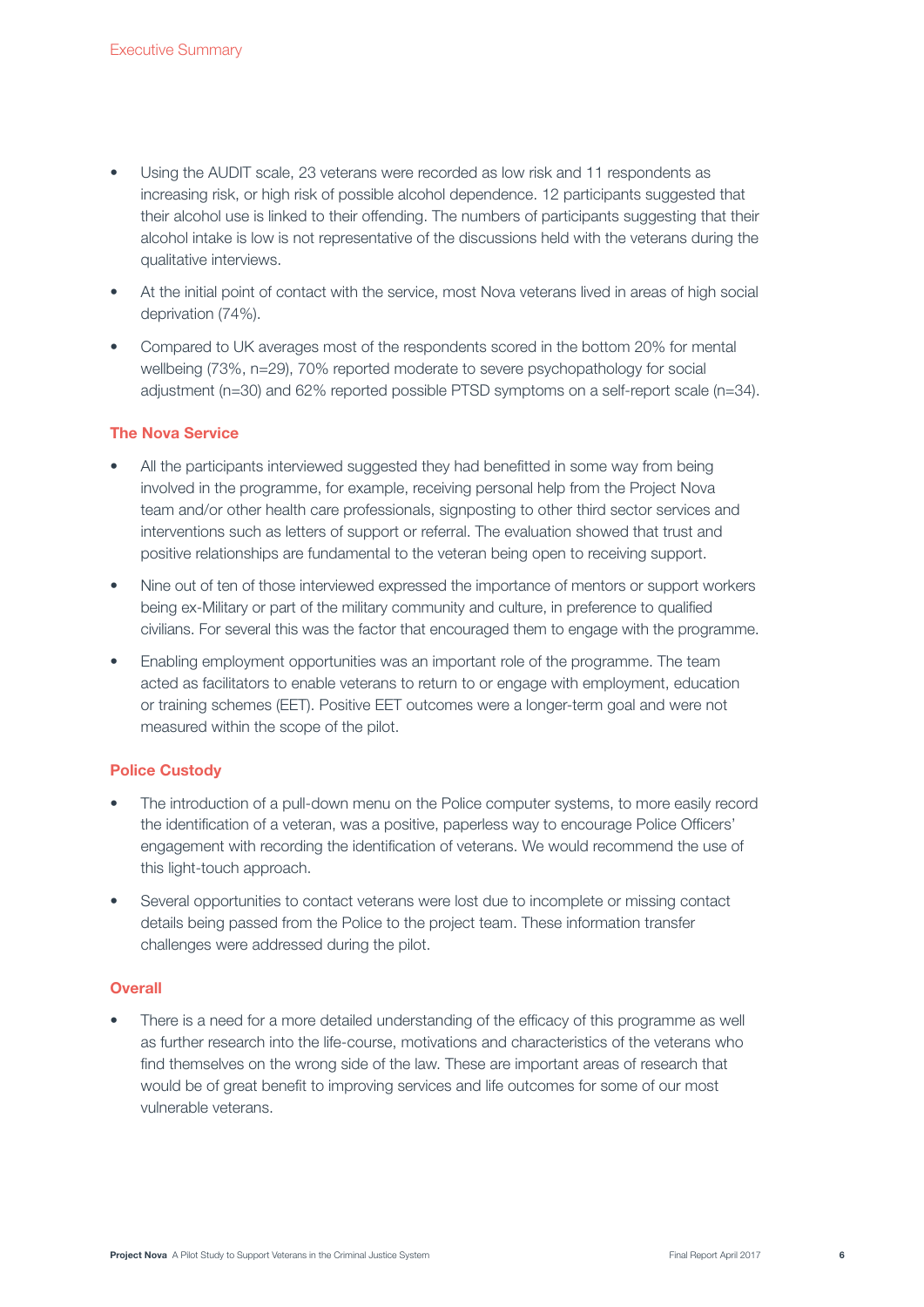### Key Findings of the Trial

| 1. | The provision appeared to be effective because it provided personally tailored<br>support, delivered by a dedicated team with an intimate understanding of military<br>culture and the military to civilian transition experience.                                                                                                                                                                                                                                                              |
|----|-------------------------------------------------------------------------------------------------------------------------------------------------------------------------------------------------------------------------------------------------------------------------------------------------------------------------------------------------------------------------------------------------------------------------------------------------------------------------------------------------|
| 2. | Robust data sharing arrangements between the police and the provider are essential.<br>It is particularly important that the process is as quick and simple as possible,<br>especially for police custody staff.                                                                                                                                                                                                                                                                                |
| 3. | Accessing support before their situation deteriorated was a real challenge for the<br>veterans in the trial. The data suggests that perversely the core military values of<br>resilience, fortitude and pride were barriers to seeking timely help.                                                                                                                                                                                                                                             |
| 4. | Reduction in offending behaviour is a key metric for police colleagues, but the<br>evaluation has shown that other indicators such as improvements in quality of life or<br>social circumstances may be better measures of efficacy for programmes delivering<br>similar types of support.                                                                                                                                                                                                      |
| 5. | Although within the trial, there were no obvious links between military service per se<br>and offending behaviour, the participants reported that the challenges of managing<br>in civilian society contributed to their offending. In a number of cases offending<br>happened many years after leaving military service. There is a need for further<br>understanding of the complex relationships between the different cultures and why<br>some service leavers end up in crisis situations. |

This research was funded by the Forces in Mind Trust, and the Nova Project was delivered by RFEA – The Forces Employment Charity and Walking with the Wounded, in collaboration with Norfolk and Suffolk Constabularies.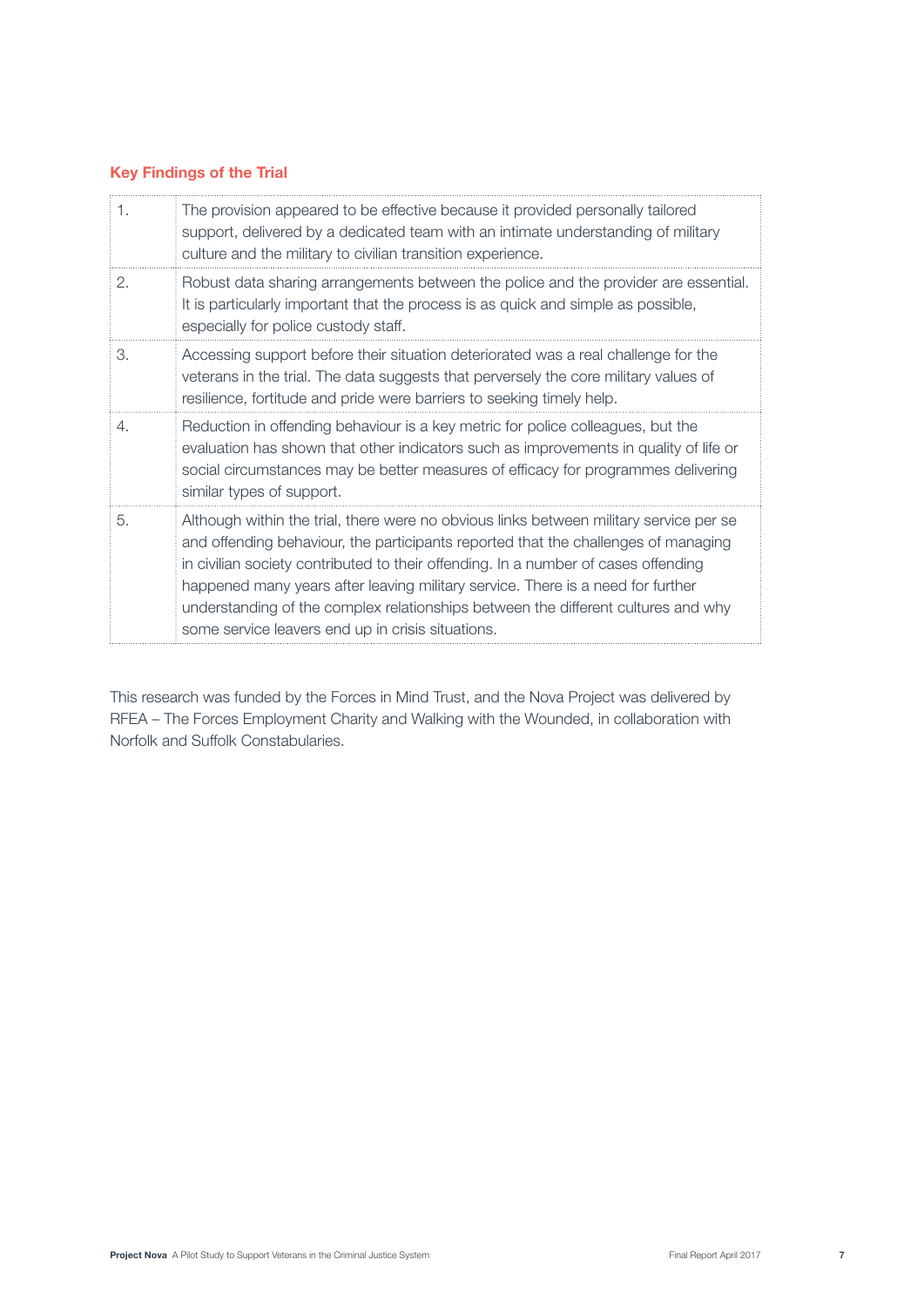# Introduction

In 2014 the then Secretary of State for Justice, Chris Grayling, commissioned a review examining former members of the Armed Forces in the Criminal Justice System (CJS), henceforth referred to as the Phillips Review (2014). The subsequent report included recommendations for improved support and rehabilitation for veterans. The report highlighted that changes in practice are needed to identify veterans on the CJS pathway, including those in Police custody, particularly the need for earlier provision of appropriate interventions prior to sentencing. For veterans this is being achieved partly through the provision of Liaison and Diversion (L&D) mental health schemes.

Project Nova is a pilot model in Norfolk and Suffolk of an intervention, to reach veterans at the earliest point of contact following their arrest. This evaluation of Project Nova provides an insight into the needs of veteran offenders at an early stage in the criminal justice pathway. It also helps the reader to understand whether these needs can be met shortly after arrest, and whether this has any impact on offending behaviour. This Report reflects on examples of best practice for working with this challenging and often hard to engage population.

The Interim Report focused on the data gathered on the characteristics of the veterans who have engaged with the programme. The service model that has been used for the Project Nova pilot was considered and the evidence that supports other similar interventions delivered both domestically and internationally was reviewed. The Final Report is based on a triangulation approach, including findings from in-depth interviews undertaken with ten of the Project Nova participants, interviews with a member of the Project Nova team and a relevant representative of the Norfolk and Suffolk Constabulary.

The first stage of this research used anonymised secondary data collected by the Project Nova Team and shared with researchers at Anglia Ruskin University using a secure Ministry of Justice (MOJ) email account. Certain data relating to index offence (the offence for which they were arrested) and historical offence types was shared between the participating Police Forces and the Project Nova Team following a local data sharing agreement. The second stage involved semi-structured interviews with 10 of the 34 participants that undertook the battery of questions. Following advice from the Anglia Ruskin University Faculty of Health, Social Care and Education research and ethics panel (FREP), ethical approval was not required for the analysis of data, as these data were not collected by the evaluation team and data were provided in an anonymised format. However for the qualitative component of the evaluation the FREP granted approval for the interviews to be undertaken.

This report considers the characteristics of veterans who accessed the Project Nova scheme in Norfolk and Suffolk over a 12-month period (July 2014 to July 2015) (n=34) and those who went on to complete qualitative interviews (n=10). A member of the Project Nova team and a Police officer (n=2) were also interviewed. Basic descriptive statistics to help show the characteristics of this group have been applied, but the small size of the sample has made it challenging to undertake comparative statistical analysis. Some comparisons have been made with the veterans who did not access the project beyond initial contact with the Project Nova team (n=111) and also with the general offender population of the two counties. It is noted that the 111 are not a strong comparator group and there are many possible compounding variables that may provide the possible reasons for differences in recidivism. The results of these comparisons are detailed in this report.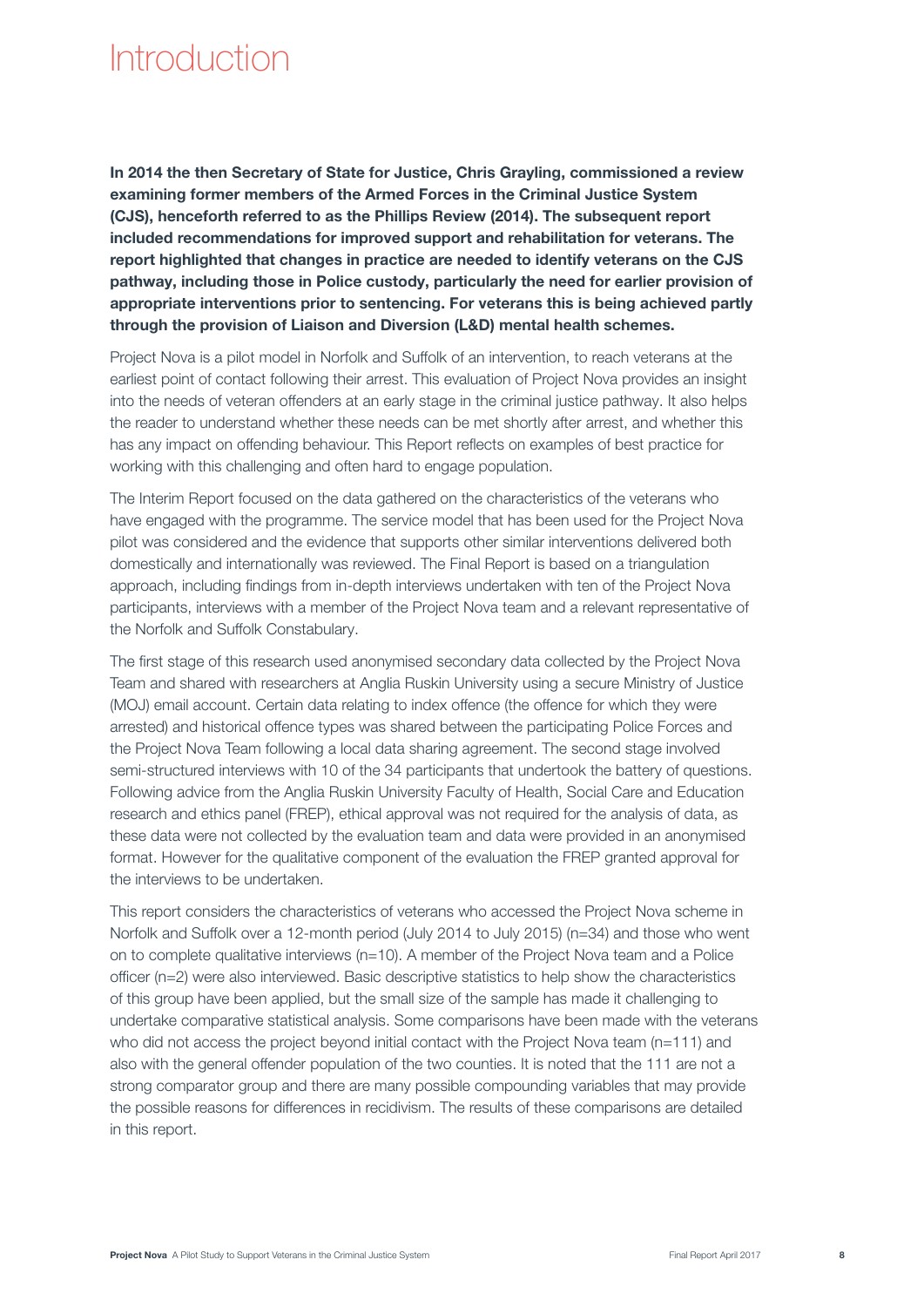# A Review of Other Interventions

To date, the most comprehensive review of the literature relating to veterans in the CJS was conducted as part of the supporting documents for the Phillips Review (Phillips, 2014). However, the scope of this review did not include a consideration of interventions at the point of arrest, although mention was made of the early work of Project Nova and a similar intervention, Live at Ease, which took place in the north west of England.

A brief desktop review of any literature that considers interventions for veterans at the start of the CJ pathway was undertaken. The literature is scant and any information on evaluation or effectiveness even more so. As well as published literature discussions with colleagues from the UK and abroad was conducted.

A brief review of the domestic and international literature has found very few examples of relevant or comparable services claiming to provide interventions for veterans in the criminal justice system and even fewer at the point of arrest. Although there is some limited, or as of yet, unpublished, literature on activity and throughput for some of these services, there does not appear to be any research on the efficacy of any of these interventions. The following section gives a very brief summary of these programmes.

#### United Kingdom

Live at Ease: The 'Live at Ease' programme was originally commissioned by the NHS in 2012 in four prisons in Cheshire, with the scheme being rolled out across Lancashire in 2015 (Ixion Holdings, 2015; Live at Ease, 2015). The project aimed to support the identification of veterans in the early stages of entry to the criminal justice system in the custody suites and courts, with the aim of moving towards a 'one-point entry system' into support services. The findings of the evaluation of this programme were expected late 2015 (ibid.) but to date they have not been made available. To the best of our knowledge this was the only other veterans' specific service operating in the Police custody space and it is no longer operational.

**Operation Turning Point** is a Howard League for Penal Reform (2015) programme, an evidence-based policing approach to diversion at the point of Police custody, designed to highlight the benefits of a greater use of Out of Court Disposals during the early stages of arrest. In the programme officers or trained facilitators make a judgement as to whether suspects are likely to re-offend and conduct a triage designed to assess high, medium or low risk offenders. The use of this Gateway approach includes diversionary tactics through strong compliance measures, which aim to provide the right intervention, for the right people at the earliest possible point (Neyroud, 2015). Such approaches that aim to reduce custodial sentences require a significant shift in thinking towards a care and dignity based model.

The use of intervention methods are considered the best way to divert low-risk offenders away from continued criminal behaviour, as it is suggested that a prison sentence is more likely to embed criminal activity (Harvey et al., 2007). It is the high-risk few that drive the largest total of harm levels (Neyroud and Slothower, 2013). The substantive findings of the Howard League report (2015) remain in preparation, but early indications show that, with correct training and implementation, this gateway tactic has the possibility to prevent offending, support victims and provide financial efficiency for the Police Force and the Court system.

The Liaison and Diversion Scheme (L&D): The L&D scheme is an agency based operating model (NHS England, 2014) developed as a result of the recommendations made in Lord Bradley's review of the treatment of people with mental illness and learning difficulties in the CJS (Bradley, 2009). Although these services are not specific to Police custody their main remit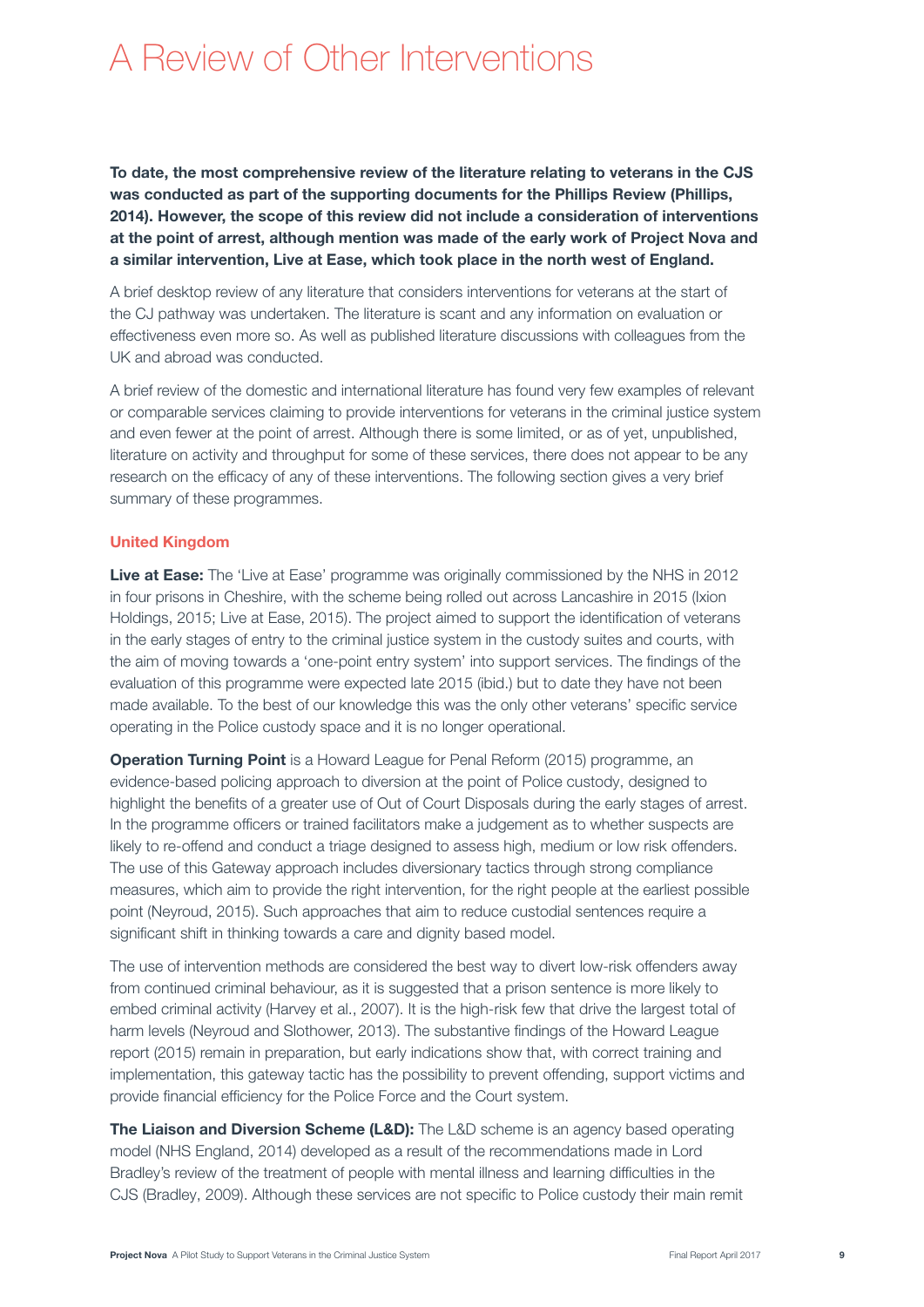is in providing appropriate interventions and advice for offenders who may be vulnerable, have a mental illness or learning disability or who have substance misuse issues. L&D services are identifying veterans and, in some areas, such as Hampshire, have specialist veteran workers in their service. Not all veterans have a substance misuse problem or a mental illness.

Some data is available on the performance of L&D services with veterans (NHS England, 2016) covering a period April-October 2015. This will be explored in more detail later in this Report in the context of the Project Nova data.



Figure 1: The Liaison and Diversion process in outline. NHS England, 2014. Liaison and Diversion operating model.

Welsh Government Approach: The Welsh government has provided a guide to the formal identification and verification process in the document 'Veteran Informed Prisons' for Welsh veterans who find themselves with a custodial sentence (Welsh Government, 2013). The co-ordination of assessment and health-screening has been acknowledged as necessary in the early stages of custody, but this L&D support is currently only available once the sentence has begun and not at the point of arrest. Veteran specific support services are available through support sites such as Veterans Wales (2015), offering guidance for medical, pension, accommodation and employment support, as outlined in the 2008 cross-government document summarising support for Armed Forces and veterans (Gov.uk, 2008).

Activities in Wales include the issue of business cards to Police Officers with NHS 'point of contact' details, to pass onto identified veterans as an immediate reference at the point of arrest. Further, HMP Parc in Bridgend opened a veteran-specific wing, Endeavour Wing, on 12th May 2015. HMP Parc is also working with the charity, Barnados, as part of the 'Invisible Walls' programme (iHOP.org, 2015), an in-prison and rehabilitation project which has been modified from its civilian predecessor to offer veteran specific support.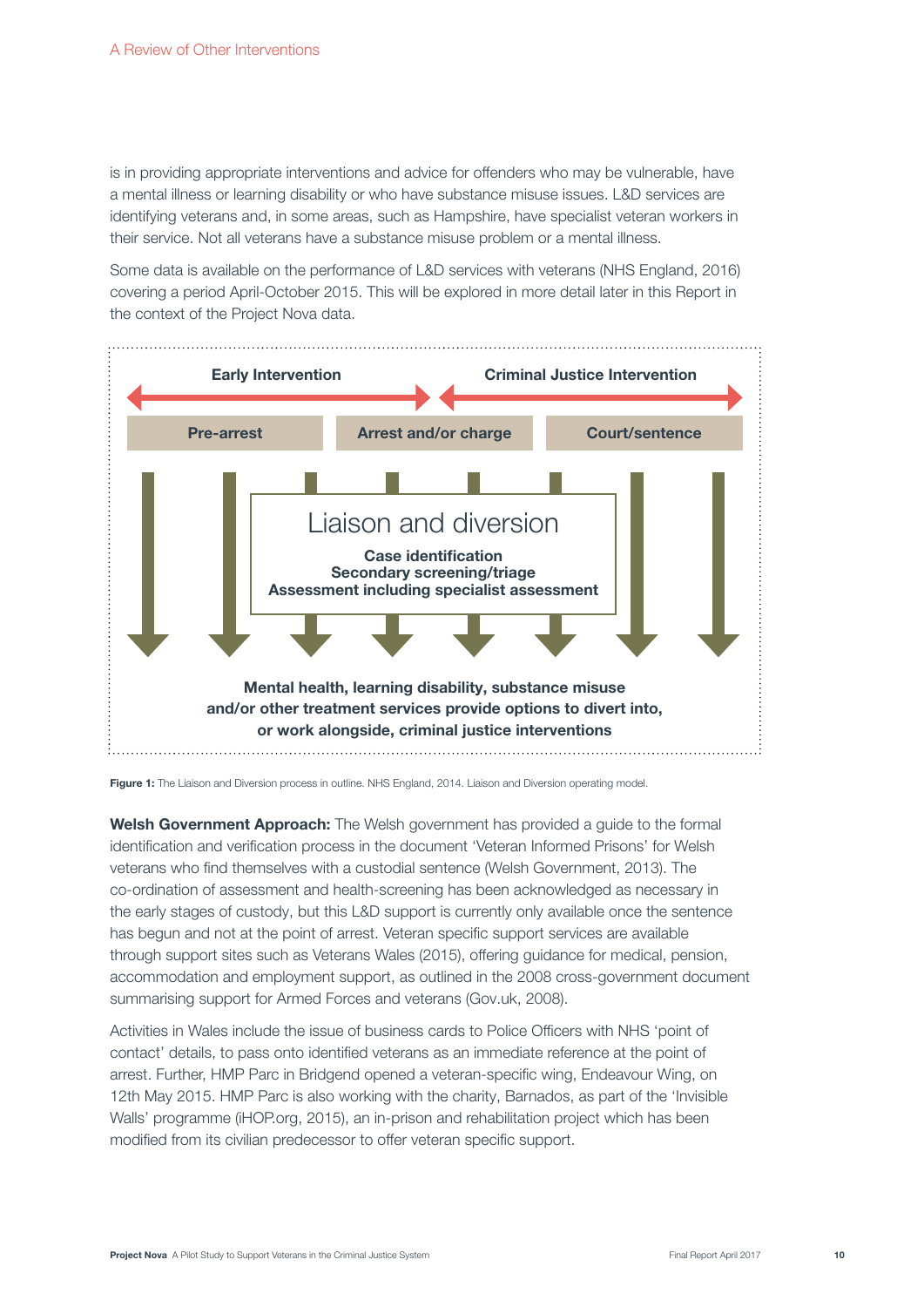#### The International Community

#### United States

The clearest example of a working intervention model in the US is based on the Center for Mental Health Services' (CMHS) Sequential Intercept Model, originally devised by Munetz and Griffin (2006). Blue-Howells et al. (2013) show how this diversion model is used for veterans.



Figure 2: Points of intervention along the criminal justice continuum. Adapted from: CMHS National GAINS Center. (2009). Developing a comprehensive plan for mental health and criminal justice collaboration: The Sequential Intercept Model. Delmar, NY: Policy Research Associates.

The model is applied to support those with mental illness entering the justice system in the US, and has been adapted to provide mental health interventions for veterans at different stages of the US criminal justice pathway. The interventions are provided by the Veterans Affairs (VA) healthcare system programme (Blue Howells et al 2013). Evaluation of the outcomes of this intervention model, data on intervention at point of arrest and the numbers of veterans who may be using this system could not be found. This may be because of problems with the huge variation in the way in which the services are delivered, and also that the data is not collected at a federal level for analysis.

Diversions to mental illness treatment-focused interventions at the different points are indicated in the model (Fig 2). This model is similar to the diversion model proposed in the UK (Centre for Mental Health, 2009) and a subsequent strong economic and business case proposed by the Centre for Mental Health, Rethink and the Royal College of Psychiatrists (2011). As already discussed the UK has adopted an L&D scheme that operates in Police custody and is currently being rolled out across England. Both schemes target offenders with a mental illness, although the UK scheme appears to be more holistic with a greater emphasis on the provision of social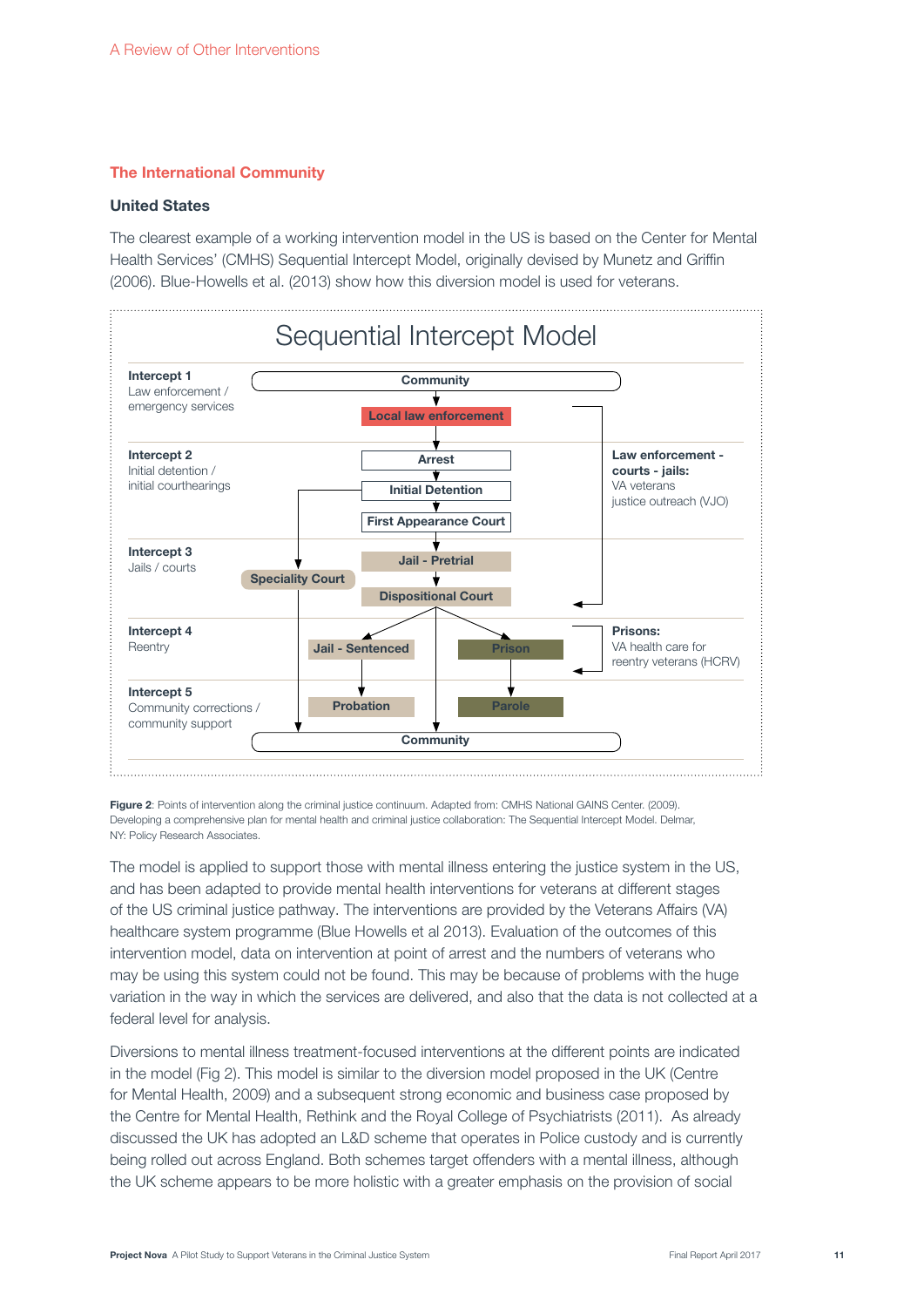support as well as treatment. Not all veterans who offend have a mental illness; within this US model of provision veteran offenders who have wider social, economic or wellbeing issues may fall through the service provision net as a result.

Where this model has been applied at intercept point 1 (point of arrest), local standard operating procedures have been established between the law enforcement agencies and the VA to ensure that all qualifying veterans are diverted to treatment at this point.

As with the UK, it has been recognised that there is no specific protocol for collecting data on US veterans, therefore information on veteran offenders is often incorrect or outdated (Brown et al. 2013). Further, some states in the US have permanent military correctional facilities and these institutions may process veteran offender information differently for funding purposes. The last official data collected was in 2004, which does not include the doubling of the number of veterans returning from Iraq and Afghanistan.

In some states in the US, veterans in the criminal justice system are tried through dedicated Veterans Courts (US Dept of Veteran Affairs, 2015), first established in New York in 2008 (Cavanaugh, 2011). The VA suggest there are many benefits to the use of Veterans Treatment Courts, as they deal with the underlying cause of the behaviour, taking into account trauma and anxiety related issues based on combat experiences. Veterans receive support through collaborative, professional networks, which promotes the inclusion of the veterans themselves and their families (ibid.).

However, the Phillips Report (2014) does not advocate the viability of Veterans Courts in the United Kingdom, suggesting the possibility of a lack of equality if veterans are tried differently to members of the public or other public servants in stressful work roles. Wolfe (2013) provides narratives of effective results of one veterans' court in the US that has reduced the number of jailed personnel through rehabilitation programmes under strict court bail conditions. The main weakness of the veteran court system is that it is a selective process, only admitting personnel with good service records and minor offences (Brown et al. 2013). However, their record for preventing recidivism was, at the time of publication, completely successful.

#### Canada

Correctional Service Canada (CSC) (2010) acknowledge that they have little evidence on Canadian veterans in their institutions, but suggest that the figures of incarcerated veterans matches that of the UK and US, approx. 4% of the overall prison population. CSC suggests that veterans' lack of seeking pre-offence support may lead to psychological illness and substance or alcohol abuse, contributing to higher numbers of detainees (CSC, 2010). Little scholarly or government information is accessible through either of the Royal Canadian Legion websites on veteran offenders.

### Australia

Mann (2014) suggests that 500 veterans are in prisons across Australia and there is no recorded support for those returning from active duty. Neither the Australian Department of Defence nor the Department of Veteran Affairs keep figures of veteran offenders. The identification of veterans is difficult and the issue of identification cards for veterans has been recommended by the Australian Department of Veteran Affairs, although not implemented.

The Department of Corrective Services, Western Australia (2015) have a L&D service, known as Court Assessment and Treatment Service (CATS), but there is limited information relating to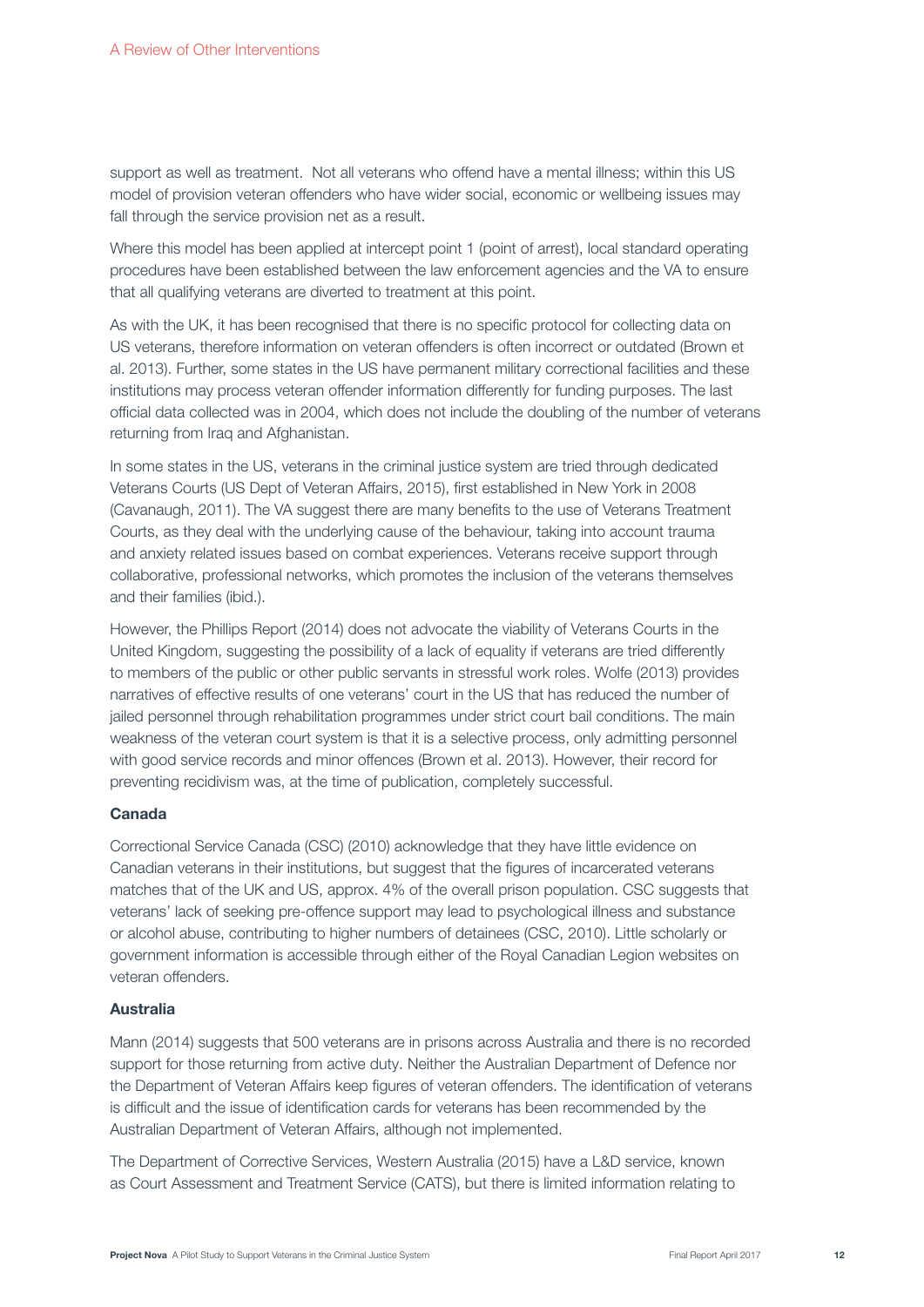veterans. South Australia (2010) has a diversionary service known as Community Corrections, but again, no available information on veteran offenders.

#### Other international models and intervention strategies

Searches, including of the International Centre for Prison Studies (2014) website returned no available results for information on veterans for any of the listed prisons around the world, reiterating the lack of formal recording of veterans in the criminal justice system globally.

Cornish et al. (2014) highlight the need for outreach and intervention strategies for support services for military personnel. Most studies surrounding 'intervention' identified research in the area of veterans finding access to healthcare such as Kehle et al. (2011) and Galovski and Lyons (2004), not intervention at the point of arrest. Davis et al. (2003) discuss their findings around support for substance-use addicts prior to parole from prison. As discussed earlier, Blue-Howells et al. (2013) also outline the various points of interception for veteran support whilst in, and prior to release from, prison.

Fletcher and Batty (2012) suggest that peer groups can be used as a resource in themselves to support civilian offenders and possibly reducing re-offending, yet note that there is a lack of robust evidence and funding with this particular intervention method. Greden et al. (2010) and Zinzow et al. (2012) also agree that peer relationships can provide key support for veterans, particularly for those with mental health issues. Both of these studies argue that military personnel are more likely to trust and rely on colleagues who have a unique insight and understanding of military life, notwithstanding that anyone who cares for the veteran population could provide necessary support. Buddy schemes could be considered a useful intervention method in relation to a community based diversion approach. Peer mentoring has been used within Project Nova, but the delivery of this was not evaluated as part of this report, as this was out of scope. We are also aware that some of the staff have a military background and have extensive experience of working with veterans which enables them to offer a uniquely empathetic approach.

# The Long Term Intentions for Project Nova

#### Benefits to veterans

All of the interview participants suggest that they have benefitted in some way from involvement with the programme. Importantly, the trust in the relationship between the Project Nova team member and client is key in the veteran being open to receiving support. ¬professionals, signposting to other third sector services and interventions such as letters of support or referral.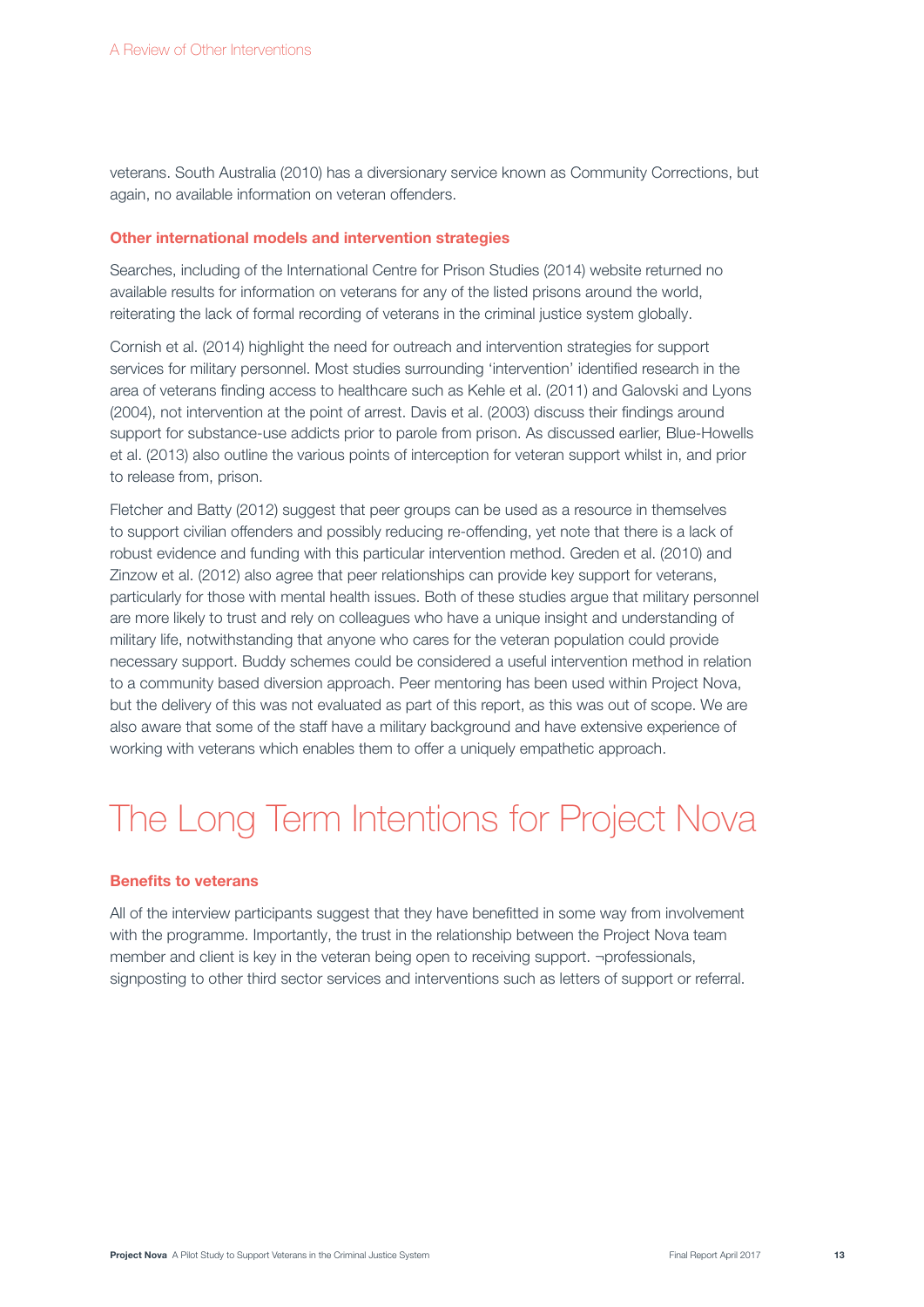# Description of Project Nova

"I think our unique selling point is we take hold of it and we move it and we control it to a successful conclusion, it's not left. I used to describe the veteran journey before like a pinball machine, duf-duf-duf, you know, sent all over until it's gone, you know."

#### The Study Area

In this section we consider the basic data that was collected by the Project Nova team. The statistics package SPSS was used for the analysis of the quantitative data. The data relates to the demographic profile of the veterans, information about their service history and information about their offending history. The participants were also asked to complete a number of validated instruments upon initial contact with the programme. This provides us with a snapshot of their wellbeing, social adjustment and self-reported problems with alcohol or mental illness. Where possible we have also drawn comparisons with Liaison and Diversion (L&D) data on veterans made available by NHS England.

In the 12 month period between July 2014 and 2015, 145 veteran arrests passed through the Police Investigation Centres (PICs) in Norfolk and Suffolk. Eighty nine veterans were arrested between July 2014 and February 2015 and a further 56 between March and July 2015. Of these, 35 consented to share their details for the evaluation, with one participant who did not qualify as they were not a veteran (n=1). To aid the analysis we have been given access to further data on basic demographics and 6 month pre post offending data for the 111 veterans who were either not contactable or declined to take part in the research.

The information provided for this report is verbatim, as given by the PICs across the two counties of Norfolk and Suffolk to the Nova team via a weekly report mechanism.

All offenders arrested in Norfolk and Suffolk are taken to one of the six Police Investigation Centres (PIC) situated across the two counties. Figure 3 shows the location of the PICs.





All those entering the PICs will follow the usual processes required of an arrestee. During the routine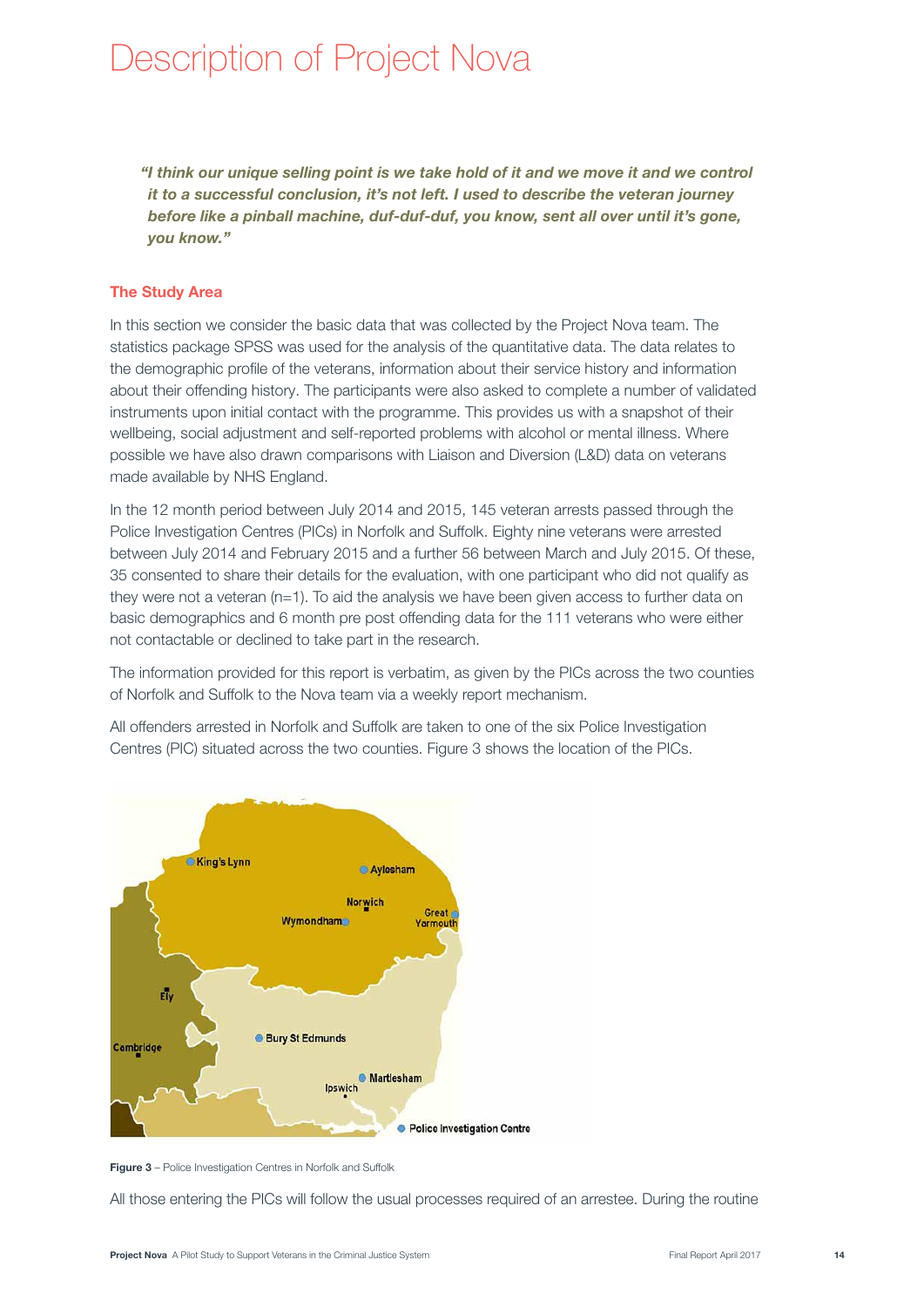booking-in interview the Custody Sergeant will ask if the arrestee is drug or alcohol dependent or if they have served in HM Forces, notwithstanding that there may be veterans of other overseas countries armed forces who will be found within the CJS. A judgement is also made by the custody staff if the detainee requires a full assessment of their mental health by the embedded NHS (L&D) staff. It is important to note that this L&D scheme is a relatively new addition to the options available for custody staff and was initiated part way through the data collection period of the Project Nova pilot. The L&D team within the Norfolk and Suffolk PICs work a 0900-1700 shift pattern and any referrals outside of this time are managed by crisis resolution teams from Norfolk and Suffolk Mental Health NHS Trust. Although the level of L&D provision available across the country is not known, L&D services are fully operational in Martlesham and Wymondham.





Police data systems, the National Strategy for Police Information Systems (NSPIS) and Athena, were found to be useful support tools for identifying and referring arrested veterans to Project Nova.

 "Answer two questions, press click and it magically goes off to [Nova team] and from there I don't know what happens to it. It goes off to [Nova team] and everyone wins remembering that the Custody Sergeant […], this is only one of 40 something questions […] I still had six single points of contact for veterans in Custody spread out through the six Police Investigation Centres known as PICs and accordingly if somebody was deemed to be a very chronic case or in urgent need it would be picked up rather than wait for the Monday. It would be, a phone call would go into [Nova team] or mainly they would come to me, they would send it to me and I would speak to [Nova team member]." (Police)

It was highlighted that a light-touch approach, asking two questions from the pull-down menu on the NSPIS/Athena systems, was seen as a positive way to encourage Police Officers' engagement, as opposed to emails or other paperwork-based systems.

 "So to sell it [to other Police Forces] it would be, all you need to do is put on to Athena or whatever system you have two questions, have you served in Her Majesty's Services and are you willing to have your details passed on? You don't have to do anything else." (Police)

There may also be some definitional challenges at this stage with certain groups such as Early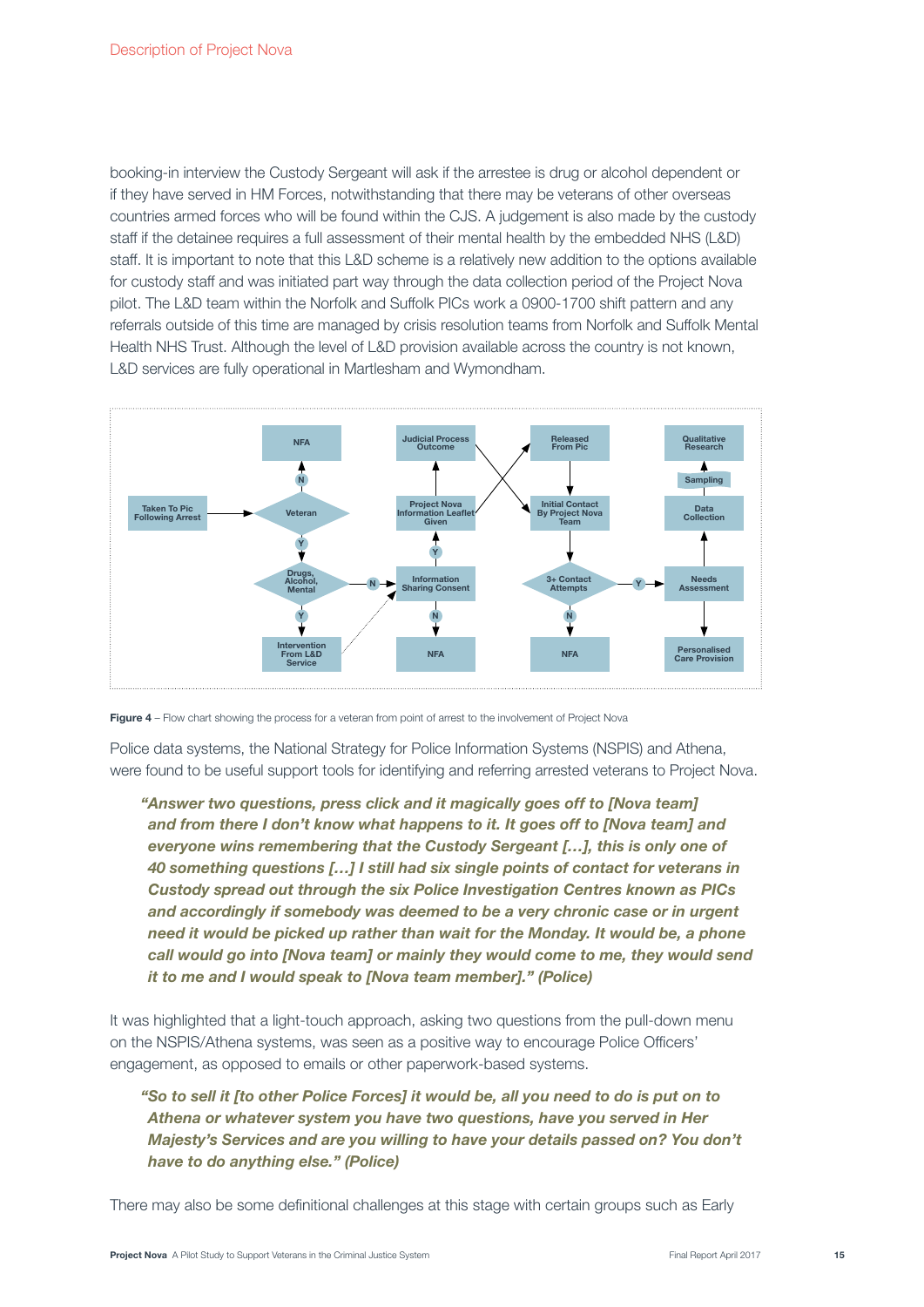Service Leavers (ESL) and those who completed National Service, who may not recognise their status as a veteran and consequent entitlement for access to the programme. The findings to these questions were not evidenced in the study. Equally, some may claim a status, and thus support, to which they are not entitled.

All of the participants spoke of the initial contact by the Project Nova team, either from a leaflet at the PIC or follow-up contact from the team:

"When I got to the Police Station they said could they contact me and I said yes. [Nova team member] phoned me I think just before I got released and said he would come out and see me at home and he did and we went from there." (Participant B)

#### Liaison and Diversion/Health Care Professionals (HCP)

At the point of arrest in the PIC, the Liaison and Diversion (L&D) team are the first HCP to come into contact with veterans. Unlike the US system which provides veteran-specific support through the Department of Veterans Affairs programme, UK Military veterans receive universal healthcare from the National Health Service (NHS). A review carried out by Cooper, Andrew and Fossey (2016) found a severe lack of empirical evidence in the NHS of student nurses, nurses or health care professionals (HCP) receiving preparation to work with the needs of a veteran-specific cohort. However, the transcript below indicates that from the Police perspective, the L&D service appears to be working and there are numerous opportunities to access health support whilst in the custody centres. However there has to be a trigger, being a veteran is not a trigger per se.

"If you don't answer […] you'll see an HCP. Get really loud for no apparent reason rather than being drunk, if you are drunk you'll see an HCP. Not respond in a way that a Custody Sergeant who is very experienced is happy with and you'll see an HCP. Refuse to see the HCP, you'll go and sit in a cell. Refuse in the cell and they'll look at the CCTV. Now in Custody you can go from seeing nobody to seeing a Health Care Professional to having in a psychiatrist and various social working staff that you need certainly within a shift. You'll have somebody come in." (Police)

#### Information

There are three information requirements at the initial stage:

Is the detainee a veteran? This is qualified later in the process by the Project Nova team. It is, however, not mandatory for someone who is a veteran to disclose this and consequently an unknown number of potential Project Nova clients may choose to not disclose at this point. There is some reliance on Custody Sergeants to identify veterans, based on their experience:

"It's surprising how people who are ex-Forces refer to you. They call a Sergeant 'Sergeant' because they can't help it. They revert to type. They will call me 'Sir', people call me 'Sir' because that's how you're referred to. The PCs may call me 'Gov' or 'Boss', but if they see a rank, they will call a rank and it's like, you say no, but what we rely on there is our Custody Detention Officers, who are very good, they pick that up on their shift." (Police)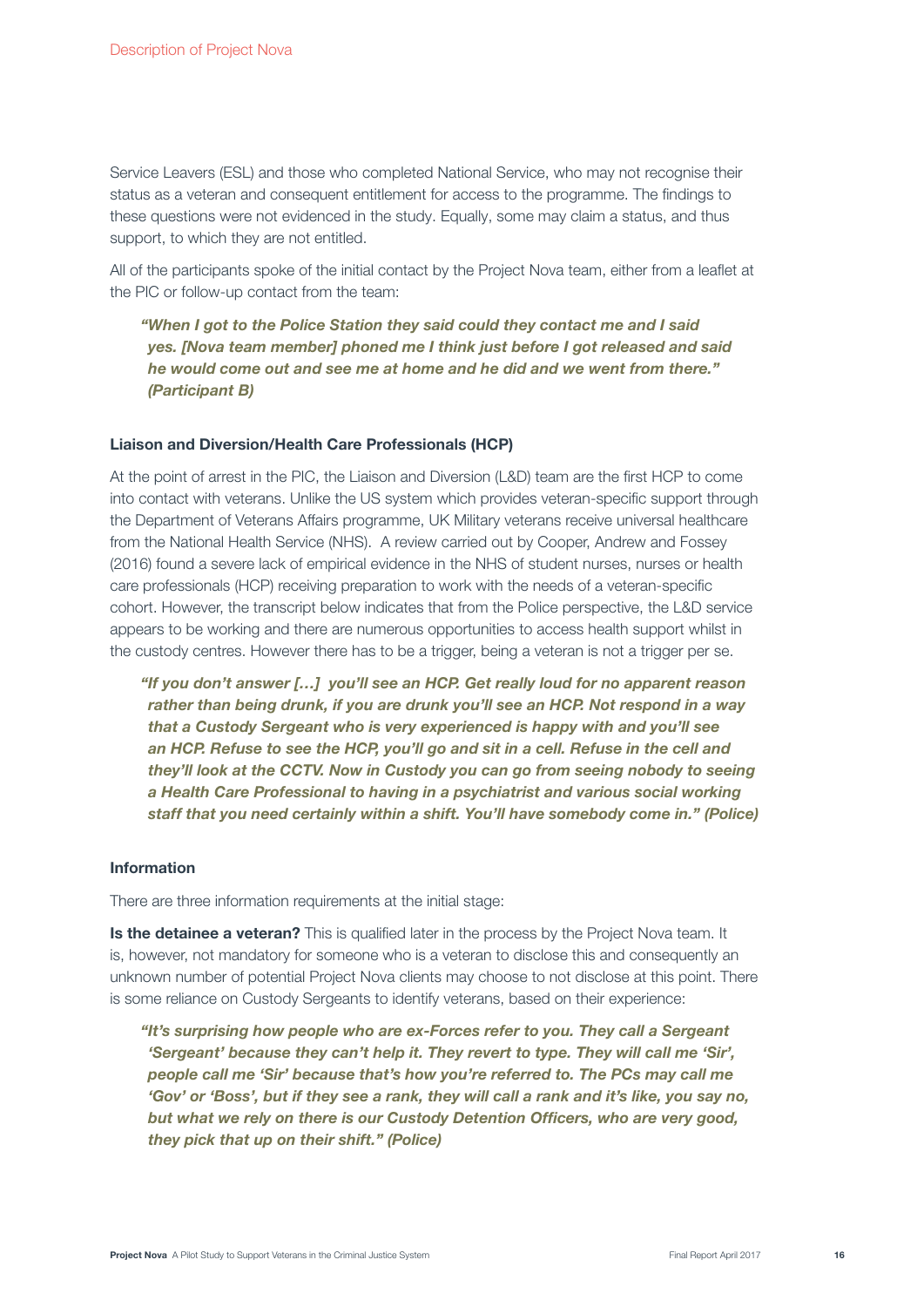Assessment of mental health status. As outlined above, if the custody staff believe the detainee to have a mental illness or be intoxicated then embedded health services are available from the NHS L&D service, followed by a referral to the Nova team. The L&D service in Norfolk and Suffolk started part way through the Project Nova pilot, but information sharing protocols are in place to ensure that all relevant information is passed between the services.

"Very closely working with the NHS Liaison and Diversion teams which has been very good. We now get the double tap hopefully in the Custody Suite that the Custody Sergeant is picking them up, but also the L&D team are and of course we can feed back into the L&D team because as we said before, a veteran will open up more to another veteran perhaps and then we can hopefully give them a little bit more maybe, perhaps because of an event that happened in the military. So that's been good because they can then update their NHS databases, should they come across the person again." (Nova)

**Engagement with the veteran.** As discussed above, of the 145 referrals received by the Nova team, 78 were not contactable or were out of area. Where appropriate, a decision to stop engagement with these veterans was only made after at least 3 failed attempts. There is no legal obligation for the veteran to provide their telephone number. Sometimes telephone numbers are incorrect or addresses are ones to which the veteran is not allowed to return. Where telephone or postal addresses are not available, social media (Linked In, Twitter, Facebook, Instagram etc) is also used in an attempt to engage with the veterans.

"They may not have had a nice time in the military and want to forget that part of their life. There's going to be that occasionally. The other one is that they may be too proud, which you mentioned earlier and that's what you've got to try and pick up. Even if you're on a phone conversation, how you question them and ask them, if you can pick that little piece up then that's worth holding on to. If it's very negative from the start, you know you've got to think this person may not engage. We'll try two or three times to contact and if not they get the letter, but generally it will be because they've had a very bad experience in the Army, Navy, Air Force and they don't want any connection with it." (Nova)

The dramatic change in circumstances for many of the veterans from their Service life and why they may not engage with support models such as Project Nova was reflected on:

"People who go in the Armed Services used to be upstanding, righteous people probably more than most people and they're prepared, regardless of whether you, not you personally, but people think this shows aggression or something, but they're also people who are prepared to serve. It's called the Military Service, they serve people, us, the people they protect, me included. It probably reminds them that they used to be somebody else and somehow they probably go back in their minds to, I was 20 and I was very fit and I was doing something and I'm now 32 and I'm sitting in a Police cell. How did I get from one to the other and they start contemplating it. That's my simplistic way of thinking, who they used to be." (Police)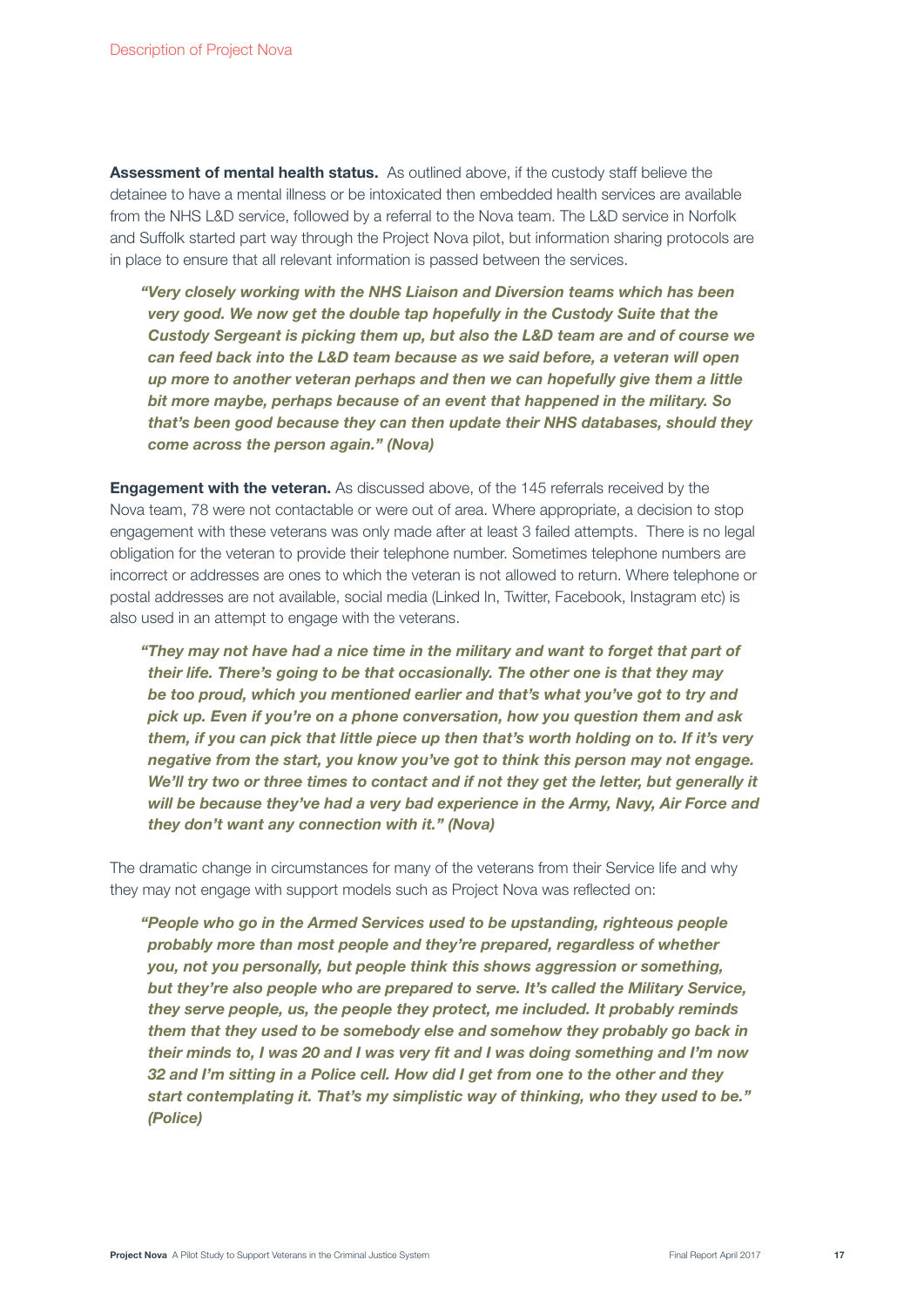#### Challenges to Service Provision

This section briefly sets out how Project Nova operates and some of the challenges to service provision, identified by interviewees. The opinions expressed are based on direct observations and informal discussions with people involved in the delivery of the pilot, along with qualitative interviews with the subject veterans.

The Project Nova team suggest that their vision for a 'best win' model for full support for veterans is a synergy of (1) the Project Nova programme (2) diversionary measures and (3) group projects such as the Project Nova 'Restore' [also known as 'Forgiveness'] workshops

"Each of the team and all of the Project Nova guys all opened up about things [at the Forgiveness Course]. I wasn't privy to it, I've seen the post-course report and it's all anonymised, but they opened up and they all felt very comfortable around each other after that. One of my Nova veterans who I had concerns about before, I saw him laugh and smile for the first time when they broke for lunch and that really meant a lot to me." (Nova)

A successful outcome for veterans beyond Project Nova is the process of regaining individual identity, making the transition into civilian life, assimilating their new position and making the necessary adjustment to achieve positive results.

Contact with the veteran: The Project Nova Team is made up of Coordinators and Administrators, with the Coordinators being primarily responsible for liaising with and supporting the individual veteran. First contact is made by a member of the Project Nova Team, either by telephone or other means, to discuss the role of Project Nova and subsequently arrange a meeting, which is usually held in either the home or a social space, such as a coffee shop.

"So the whole crux of this is forget the leaflets, forget cards, for me, get it on the Custody system and then they will be contacted. Handing leaflets out to people is, well you might get the odd person, but what you need to be doing is to be putting it on the computer. I think it works because somebody rings them and says 'I'm from Project Nova'." (Police)

"We're not aggressive in the tracking, it's just a phone call 'hi, how's things going?' That appears to be working, which not a lot of other people do, there isn't a tracking facility, it's a signpost and that's it and I didn't want to just signpost." (Nova)

Needs assessment: A 'needs assessment' is carried out in collaboration with the veteran. This includes an evaluation of the veteran's educational level, to see if support will be needed to complete court paperwork or job applications. The needs assessment allows the Project Nova team to produce a bespoke package of support for the veteran and where possible, to gain an insight into the potential causes for their offending behaviour.

**Support packages:** If required and appropriate, access to support programmes are made available, these include those for accommodation, employment and training, substance misuse, financial planning, and physical and mental health. Group sessions may also be arranged, but the geographical distances and transport infrastructure challenges between Suffolk and Norfolk sometimes make it difficult for veterans to maintain full and regular attendance. The Project Nova team also provide support to help veterans manage the court process, including referrals to third parties and helping to write formal letters for court purposes.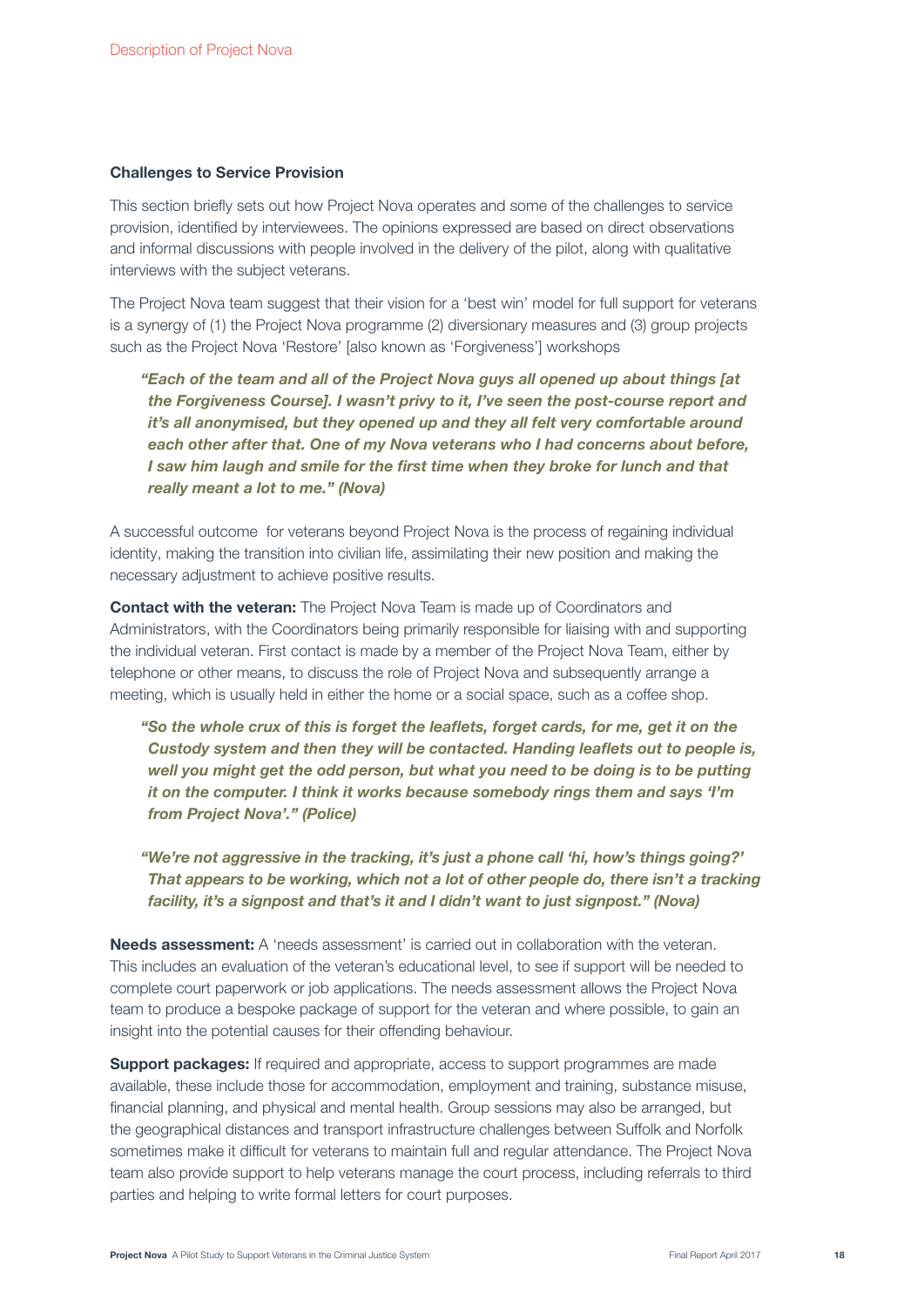**Diversion programmes:** The Project Nova team report that they are seeing positive results through their diversionary activities, which include restorative approaches such as community, employability and citizenship programmes. Support can also include diversionary activities to occupy veterans' time, for example, going to the gym. The purpose of these schemes is to allow veterans to build confidence, resilience and acquire transferable skills. The practical support aims to help the veterans to see a way forward and take ownership of their futures, build self-esteem and assist in their need to be employable.

**Training external agencies:** The Project Nova team also undertake training sessions with a range of staff working in, and with, the CJS , helping co-construct knowledge and understanding with those involved in the judicial system who deal with veterans.

#### Service Delivery Challenges

There are a number of more generalised challenges that have been identified during the delivery of the Project Nova pilot. These relate to the period of the evaluation, and the iterative nature of the pilot has meant that many of these issues have already been considered and addressed.

**Timing:** This can be an issue if a veteran is arrested overnight or at weekends. The team suggest support is ideally required from 7am to 1pm for overnight referrals. Should the veteran require NHS support, this can be problematic as NHS services are only available Monday to Friday, 9am-4pm, so referrals may be missed. Since the completion of the pilot period, hours of operation have increased in the two busiest PICs to accommodate people who present between 0700-2200.

**Confabulation:** The team have also encountered those falsely identifying themselves as veterans. This can be a drain on valuable time and resources. It is inevitable that there will be a small number of people who will fabricate their military experiences, and identifying this group at an early stage is important. During the pilot period the number of confabulators was very small (n=1), but the time required to deal with their presenting problems was disproportionate.

**'Difficult to contact' population:** Based on the experiences of the Nova team, the veteran population in this study can be transient, making on-going contact and engagement difficult, reflecting the complexity of dealing with wider offending groups. The Nova Team have also found contact with the cohort challenging due to a number of contributing factors such as not responding to repeated communications, lack of contact details and people not wishing to engage with the project. Consideration could be given to the development of different ways of communication with veterans using new media.

"There are some in Norfolk and Suffolk where I've known they're never going to engage and we've tried for a little while, maybe that first month, trying to call, but then you hear the aggression coming back 'I've told you, I don't want support'. So at that point we'll just send them a letter and we'll say this is us, we're here, if you ever need us in the future come and get in touch with us. Then we blank them off, we suspend the account, but they're still there so if they phone again we just reinstate them." (Nova)

Communication with partner agencies: During the pilot period, it was noted that Project Nova was on the periphery of the judicial system, and as a consequence they encountered complexities working with two Police services. However it is now reported that the service provided by Project Nova is considered a valuable resource and many of these communication problems have been addressed.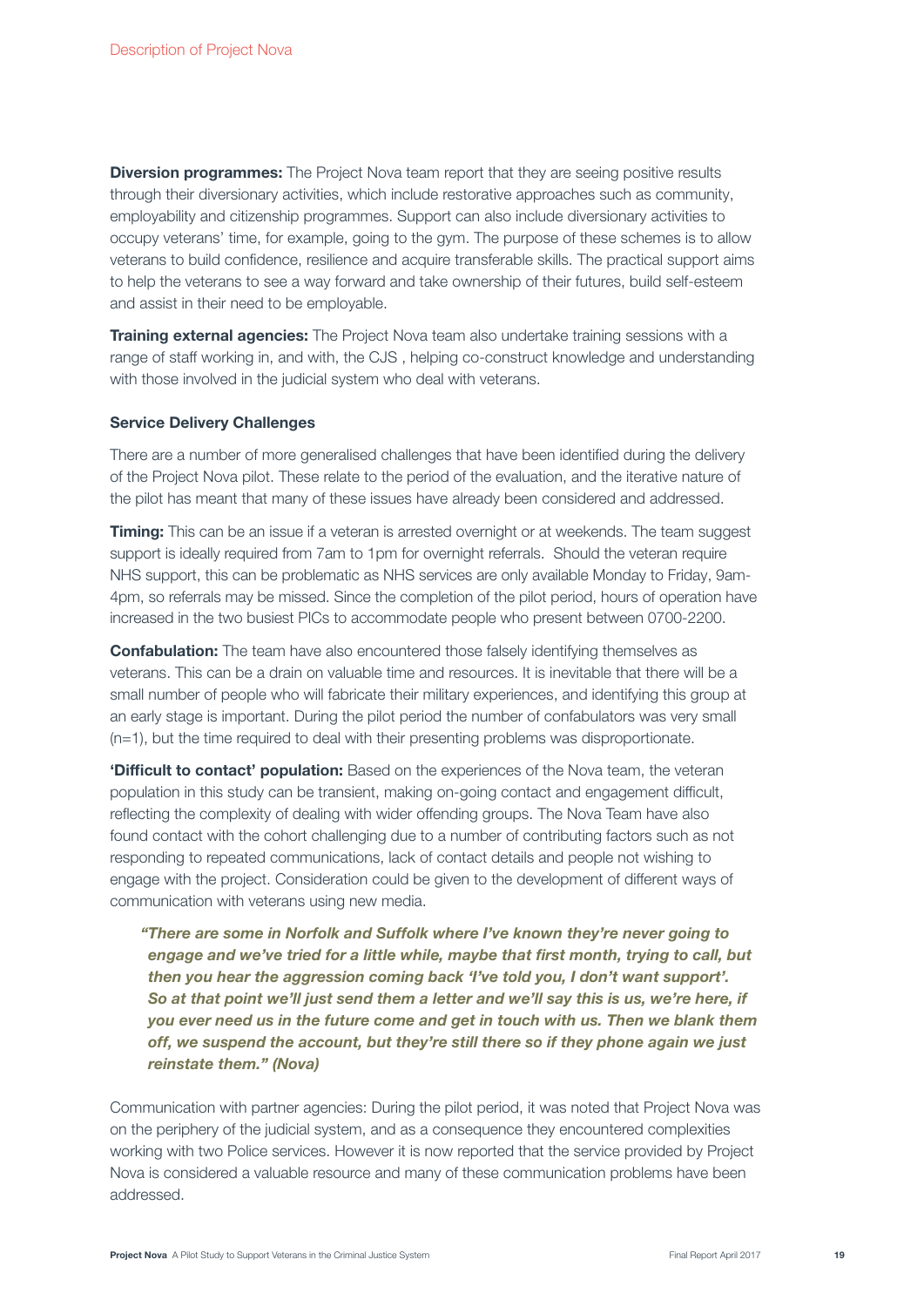Family support: The Project Nova team are finding that families sometimes need as much support as the veterans themselves, often with issues of co-dependency. Veterans may feel isolated and unable to share their problems with their family members. It has been observed that partners may also provoke reactions from veterans that sometimes lead to detrimental outcomes.

#### Gender, age and ethnicity

| Demographic Data, n=34      |                                |             |     |
|-----------------------------|--------------------------------|-------------|-----|
| Gender                      | Male                           | 33          | 97% |
|                             | Female                         |             | 3%  |
| Age at time of offence      | Minimum                        | 22 years    |     |
|                             | Maximum                        | 82 years    |     |
|                             | Range                          | 60 years    |     |
|                             | Mean $(\bar{x})$               | 44.97 years |     |
|                             | Std Deviation $( \sigma )$     | 17.07       |     |
| <b>Ethnicity</b>            | White                          | 32          | 94% |
|                             | <b>Black</b>                   |             | 3%  |
|                             | Other                          |             | 3%  |
| <b>Employment Status</b>    | Unemployed                     | 24          | 71% |
|                             | Employed                       | 10          | 29% |
| <b>Accommodation Status</b> | No fixed abode                 | 4/27        | 15% |
| (27 respondents)            | Not suitable (subjective)      | 17/27       | 63% |
|                             | Addresses linked to offending? | 6/27        | 22% |
| Self-reported problems at   | <b>None</b>                    | 24          | 71% |
| school?                     | Some                           | 7           | 21% |
|                             | Significant                    | 3           | 8%  |

Table 2: Gender, age and ethnicity of participants who completed the battery of questions

The overwhelming majority of the veterans seen during the pilot period were male, with one female (Note: one further female respondent was included at the interview stage to provide a more representative sample of female veterans). Thirty one men identified their ethnicity as 'white', with two classified as 'black' and 'other'. The age range for the veteran was between 22 to 82 years. The one female in the original dataset was 46 and identified as 'white' The male to female ratio observed in the Nova pilot was exactly the same as that for the national L&D veterans' data. Similarly the ethnicity statistics are in line with those reported nationally, where 92% of the veterans reported as white, 2% black and 3% other (data not available for the further 3%) (NHS England, 2016).

The employment status of the veterans on project Nova was not markedly different from the data collected by the L&D service. The national veterans L&D picture showed only 33% of the contacts were in employment at the time of arrest. This is similar to the sample from Project Nova for which 29% reported they were currently in employment. The level of homelessness amongst the veterans in the Project Nova sample was also very similar to the national L&D data (11% v 12%). Additionally the national data captured veterans who were in living in temporary hostels, a further 5% of Nova veterans were also asked if they thought their accommodation suitable, a clearly subjective question, with half of them believing their current housing is unfit and 18% of the cases believing the offence is linked to their accommodation needs.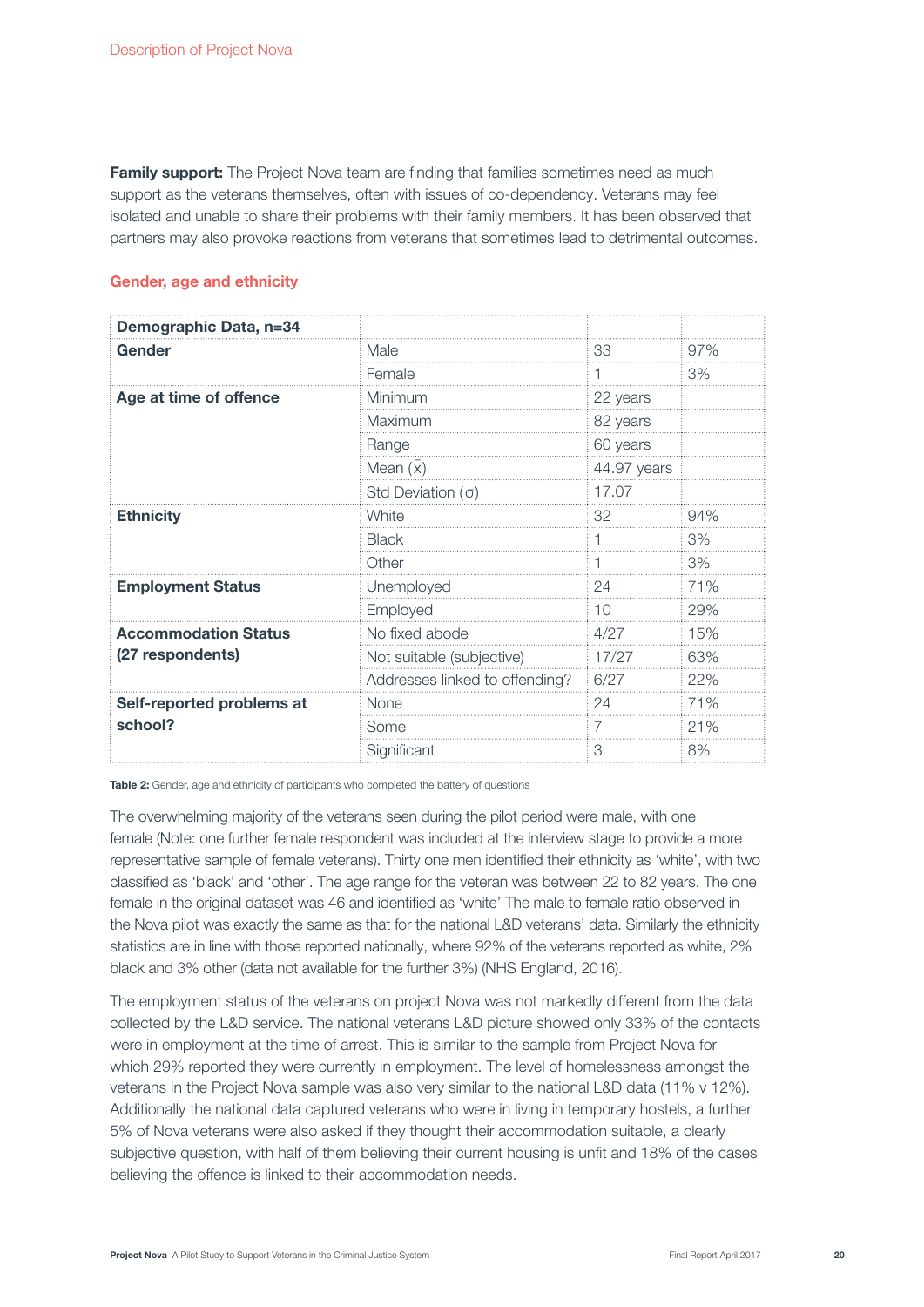The Howard League Inquiry into Former Armed Service Personnel in Prison (2011) suggests there are three categories of former personnel who commit crime. First, those who are from low socioeconomic and poor educational backgrounds. MacManus et al. (2011) suggests that those who demonstrate anti-social behaviour prior to enlistment are more likely to continue on this trajectory upon discharge. Second, those who experience difficult or challenging conditions whilst in military service. Third, those who have challenges post-discharge in adjusting to into civilian life.

According to a report by the English Indices of Deprivation (2014), 25 out of 34 Project Nova veterans or 74% are living in areas with postcodes recognised as Lower-layer Super Output Areas (LSOAs), suggesting that a significant number of veterans within this project are living in areas of low socio-economic status. The same report highlights that Norfolk and Suffolk (known in the same report as 'New Anglia') are ranked the 19th out of 45 in the most deprived 10% of areas nationally.

#### Attrition and client contact

Despite considerable effort by the Nova team to make contact with the veterans following discharge, non-contact with initial referrals in this programme is high, which as detailed above is not unusual for this cohort. This could be for a number of reasons, including: vague or incomplete contact information, of no fixed abode, out of geographic area, in prison or no response to follow-ups. Incorrect details or a shortage of information supplied on referral from the Police is seen to be the main cause for a lack of contact. As outlined further in the Report, the information collected on the NSPIS/Athena systems has been amended to address the difficulties identified during the pilot period. There is anecdotal evidence to suggest that a sense of pride or shame also adds to a non-response or refusal to engage with Project Nova.

Table 1 below sets out a description of the challenges encountered by the Project Nova Team in engaging with the veteran population.

| <b>Descriptor of referrals</b>                        | No. of veterans | $\frac{0}{0}$ |  |
|-------------------------------------------------------|-----------------|---------------|--|
| Non-contactable                                       |                 |               |  |
| No contact (no telephone number supplied by Police    | 78              |               |  |
| or no response to home visits, social media requests, |                 |               |  |
| telephone calls or sending three letters by post)*    |                 |               |  |
| Not meeting referral criteria                         |                 |               |  |
| Not veterans (fantasists/confabulators)               | З               | 4.48          |  |
| Still serving                                         | 4               | 5.97          |  |
| No fixed abode (no contact address)                   | 5               | 7.46          |  |
| In HM Prison                                          | 5               | 7.46          |  |
| <b>Subtotal</b>                                       | 17              | 25.37         |  |
| <b>Declined Assistance</b>                            |                 |               |  |
| Declined assistance*                                  | 16              | 23.88         |  |
| <b>Subtotal</b>                                       | 16              | 23.88         |  |
| <b>Engaged</b>                                        |                 |               |  |
| Engaged with support and pilot evaluation             | 34              | 50.75         |  |
| <b>Subtotal</b>                                       | 34              | 50.75         |  |
| <b>Total number contacted</b>                         | 67              | 100.0         |  |
| Total no. referrals                                   | 145             |               |  |

Table 1: Descriptor of referrals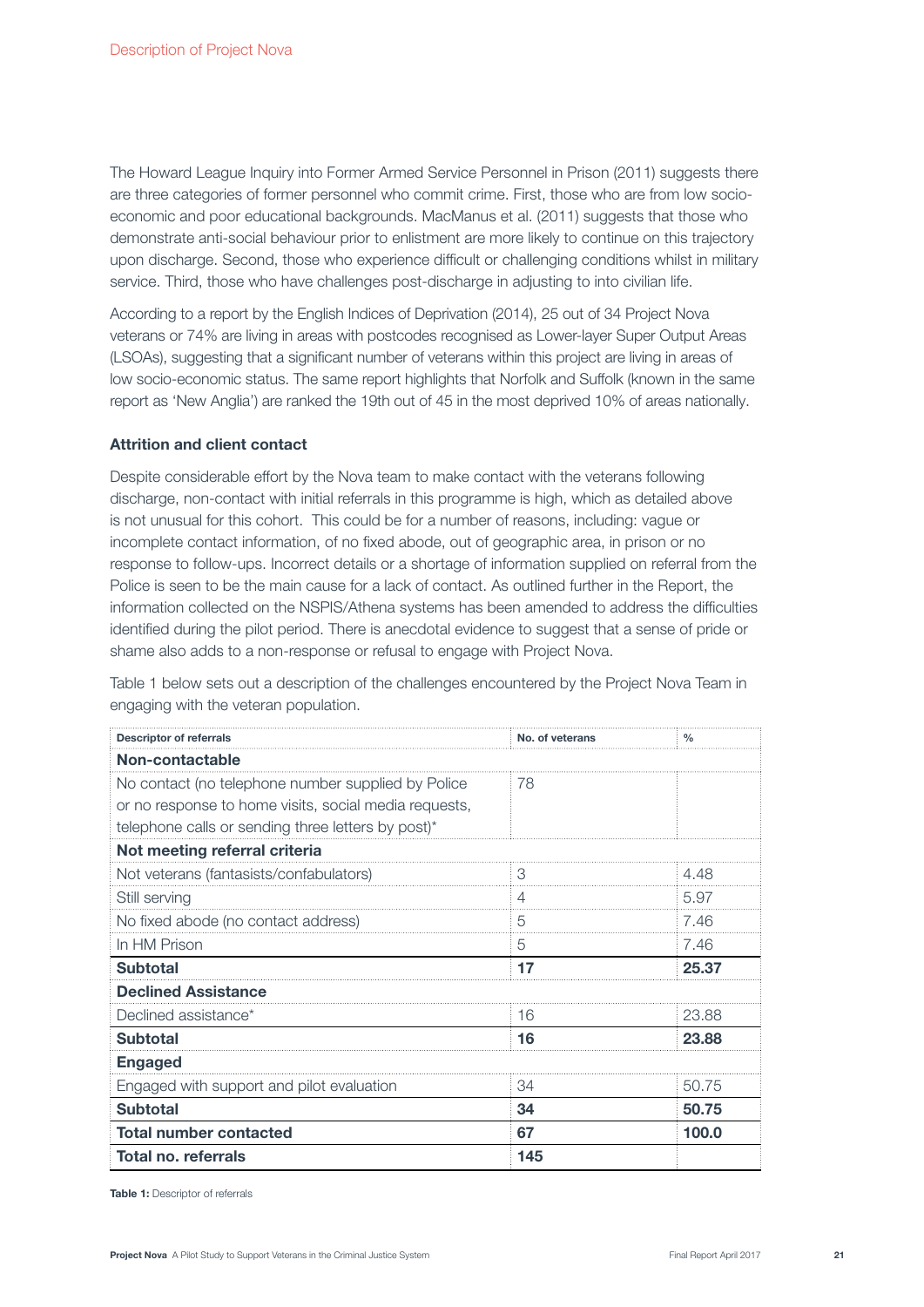\*Data remain 'inactive' on the Project Nova system for veterans who decline to engage with Project Nova or who remain un-contactable. Their details become 'live' again on the system at any time they make contact in the future. Veterans may also have re-connected with Project Nova outside of the pilot study period, which would not be reflected in the data presented here.

78 of the 145 referrals into Project Nova were not contactable, due to a lack of telephone number or addresses. Of the remaining 67, 17 were not suitable for the service (25.37%), 16 declined assistance (23.88%) and 34 engaged with the pilot and evaluation (50.75%).

Along with the veteran participants, a member of the Project Nova team and a Police Officer who was involved with the early stages of the pilot were interviewed. Quotes from these qualitative interviews are used in this section. This triangulation approach allows a representation of viewpoints from the veterans themselves, the Project Nova team as the service provider and the relevant Police Investigation Centre (PIC) who worked in the early set-up days of the Project. To differentiate these two participants' data from the veterans' narratives, they are referred to as 'Nova' and 'Police'.

| <b>Service Provider And Police Participants</b> |                                                                 |  |  |
|-------------------------------------------------|-----------------------------------------------------------------|--|--|
|                                                 | A member of the Project Nova team                               |  |  |
|                                                 | A Police Officer in the Norfolk and Suffolk Police Constabulary |  |  |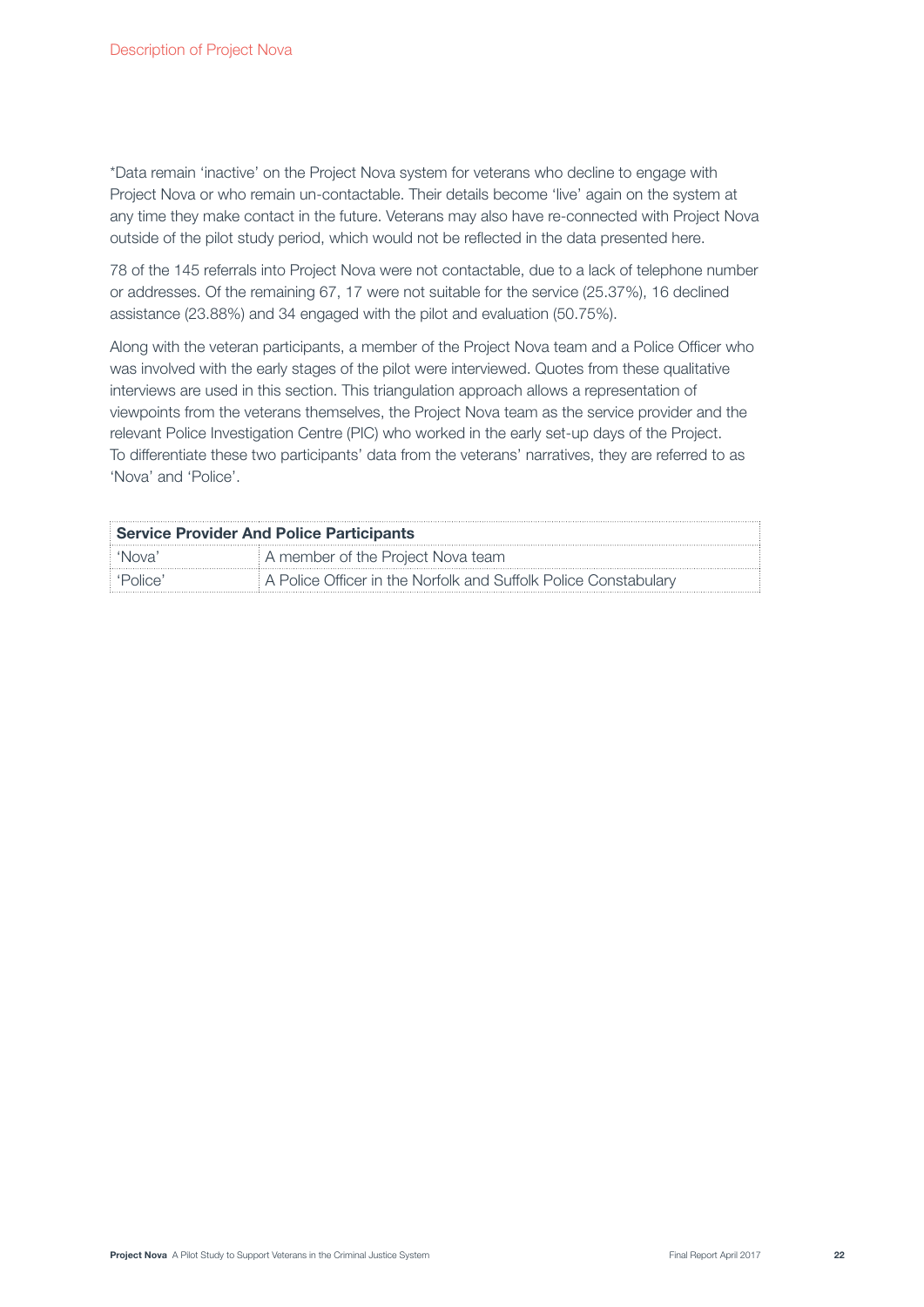# Description of Veterans in the Study

### Offence history

| <b>Offending Data</b>                  |                                  |        |     |
|----------------------------------------|----------------------------------|--------|-----|
| <b>First offence?</b>                  | Yes                              | 13     | 38% |
|                                        | No.                              | 21     | 62% |
| Time between transition                | 0-4 years                        | 10     | 29% |
| from the military and<br>index offence | 5-10 years                       | ട      | 18% |
|                                        | 11-17 years                      | 5      | 15% |
|                                        | $20+$ years                      | 12     | 35% |
|                                        | No data                          |        | 3%  |
| <b>Domestic Violence</b>               | First incident?                  | 7/17   | 41% |
| (17 respondents)                       | Previously sought help?          | 3/17   | 18% |
|                                        | Do you want support?             | 12/17  | 71% |
|                                        | Have you been violent to others? | : 8/17 | 47% |

Table 3: Offending data of participants who completed the battery of questions

Offence history was obtained by the Project Nova team from the local Norfolk and Suffolk Police database. They were unable to obtain any data from the Police National Computer (PNC) due to data protection issues. All data was anonymised and passed to the authors of this Report for analysis. The raw data was cleansed to ensure accuracy. Due to the reliance on local data a qualified assumption was made that the local data is a reliable proxy for offences outside of the operational area of the two Police Forces.

It is worth reiterating at this point that the number of veterans who used the service during the period of the pilot was limited (n=34). Statistical tests in the analysis of the numbers were made, but it is important to interpret the findings in the context of the small sample size.

For 38% of the participants their arrest was for a first offence, with 62% having offended before. 18% of these reported having convictions prior to joining the Armed Forces. This is interesting as MacManus et al. (2011) concluded that pre-enlistment anti-social behaviour carries an associated risk of continued negative behavioural outcomes.

The offence period between the date of discharge and offence for all participants ranges between the same year and 34 years after discharge. Due to the large age spread of the participants, the most common timescale between the date of discharge and the offence taking place is 20 years or more. However, four veterans offended in the same year as their discharge.

The two highest recorded offences committed are common assault or actual bodily harm (six cases) and sexual abuse/sexual offences (six cases). The table below charts all of the offences. Figure 5 reflects the offences charged by the PIC at the time of arrest and not the final disposal information. Interestingly the picture of offence types seen in the veterans accessing Project Nova is very similar to the national picture captured using the L&D data. When aggregating violent offences (including sexual offences, harassment and firearms offences) from the national data, 43% of veterans arrested nationally have committed a violent offence, which is identical to the local picture in Norfolk and Suffolk.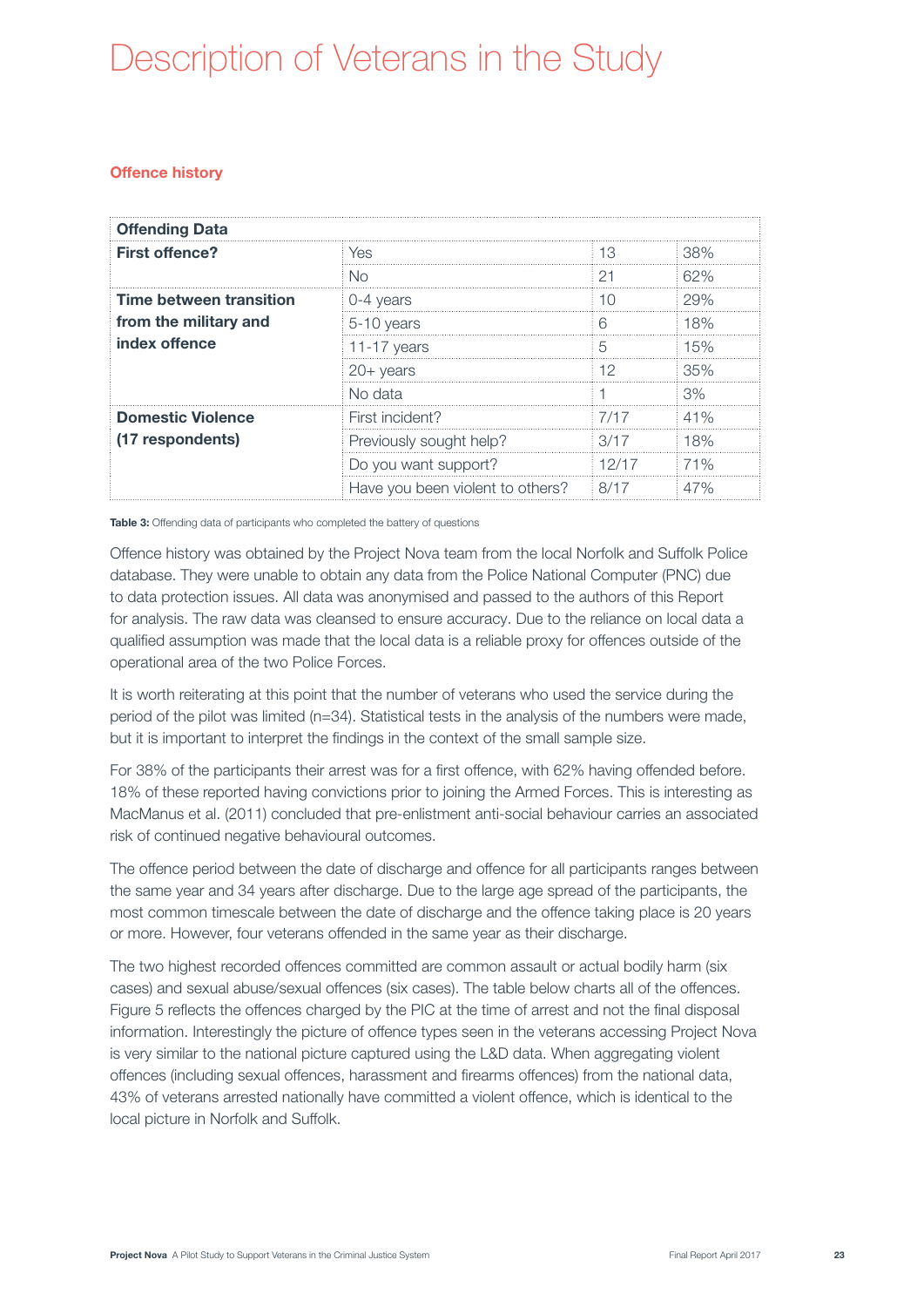



A higher percentage of offences committed by veterans referred to Nova were violent or sexual, compared to the general population of Norfolk and Suffolk (43.3 vs 19.5%). This difference was found to be significant using Fishers exact test (p<.001, two tailed). The odds ratio for committing a violent or sexual offence in veterans referred to Nova versus the general population of Norfolk and Suffolk was 3.127 (95% confidence interval = 2.210-4.443). We can therefore conclude that the risk of committing violent and sexual crimes in the veterans referred to Nova is about 3 times that of the general offender population. Furthermore, as the 95% confidence intervals do not include the value of '1', we can be confident that those referred to Nova are significantly more likely to commit violent and sexual crimes. The small numbers and the limited geographic area are for the purposes of this pilot, therefore the figures are too small to be representative of the wider veteran population.

All offending for a 12-month period (6 month pre-post) for those accessing Project Nova (n=34) was compared against offenders who had been identified as veterans but who had not accessed the programme (n=111). We acknowledge that any differences in offending rates between those who went through the programme and those who did not could have been as a result of a number of other confounding variables, for example, those who took part in Project Nova may have more risk factors for offending. Our findings are therefore interpreted on the secondary, anonymised data we held for the comparator group. Following the Nova intervention, there was a trend towards lower rates of reoffending in the veterans who took part in Nova compared to those who did not (38.2 vs 54.8%, p=.072, one tailed). An odds ratio of 0.510 (CI = 0.228-1.138) suggests those who took part in Nova may be less at risk of reoffending post Nova. However, the lack of significance of the results means one cannot be fully confident in this conclusion.

No significant difference was found in the rates of violent versus non-violent offences committed 6 months post Nova between those veterans who did and did not take part in Nova (38.5 vs 39.2%, p=0.611, one tailed). Indeed the odds ratio was close to 1 (OR=0.969, CI=0.277-3.384) suggesting that both groups were equally as likely to commit violent crimes in the 6 months post Nova.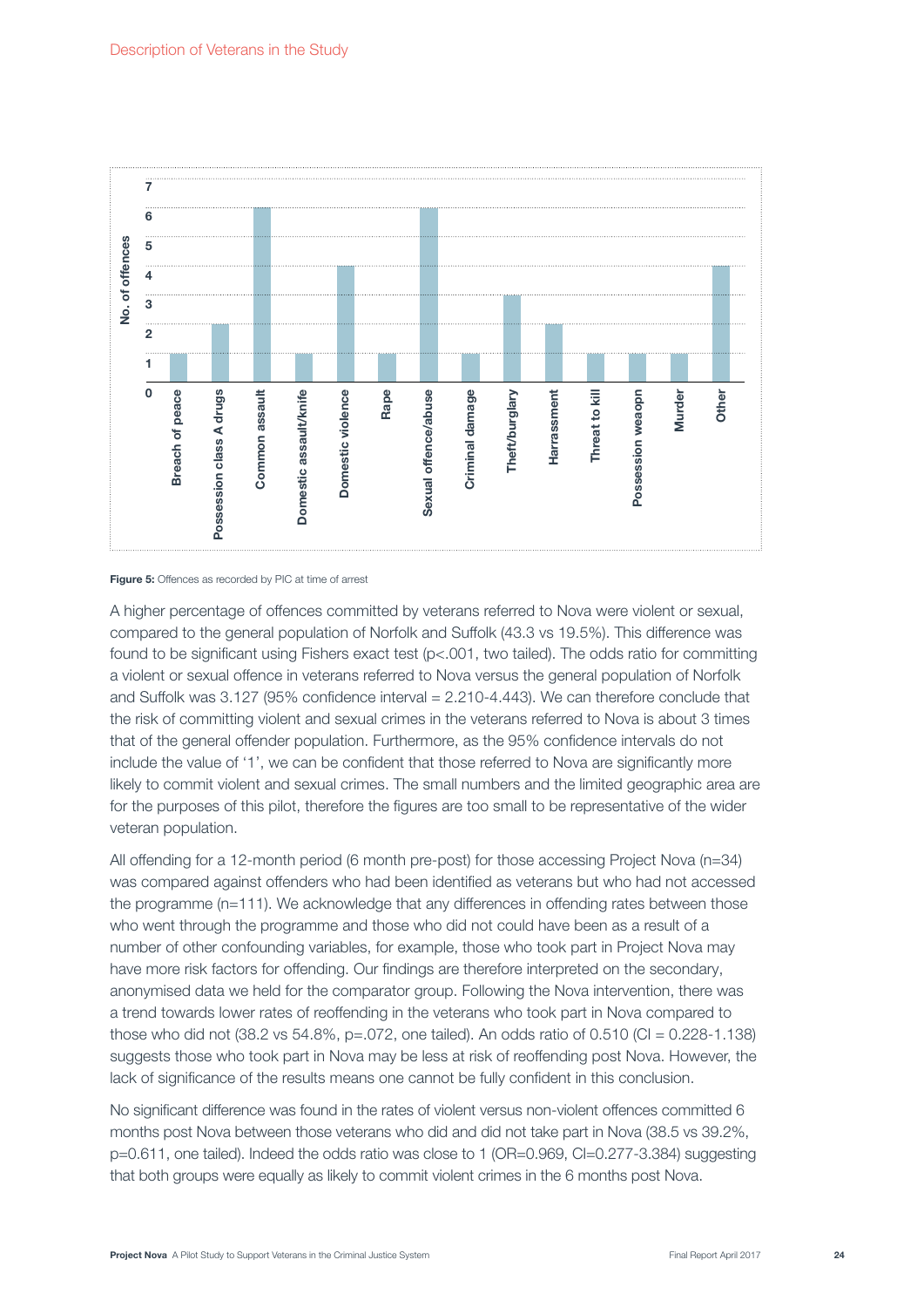#### Domestic Violence

Of the 17 veterans whose offences were linked to domestic violence, four questions were asked in relation to domestic violence (see Appendix 5). For 29% of the respondents it was their first incident. Thirty eight per cent of the participants had previously sought help and 35% replied they wanted support. Twenty three per cent also reported that they had been violent to others. The need for appropriate services to help veteran perpetrators of domestic violence would appear to warrant further investigation. In Norfolk and Suffolk, domestic violence has been identified as an area of special concern and given the level of offending in the veteran population, Project Nova are working closely with the Office of the Police and Crime Commissioner to help develop local strategies and action plans.

#### Drug Use

The Phillips Report (2014) suggested that, in line with civilian findings, substance use among veterans can fuel unlawful behaviour. The participants were asked about any use of legal and illegal substances. The use of prescription drugs was the biggest response in this category, with just over half on prescribed medication. Ten responded that they take or have taken illegal drugs or substances including: Heroin(1), Methadone(1), Crack Cocaine(3), Cocaine Hydrochloride(1), Amphetamines(1), Ecstasy(1), Cannabis(4), Steroids(4) and others(2). Five veterans suggest their drug taking was linked to harm and their offending.

| <b>Service Data</b>          |                             |            |     |
|------------------------------|-----------------------------|------------|-----|
| Length of service (years)    | Minimum                     | 1 month    |     |
|                              | Maximum                     | 25 years   |     |
|                              | Range                       | 25 years   |     |
|                              | Mean $(x)$                  | 8.44 years |     |
|                              | Std Deviation $( \sigma )$  | 6.72       |     |
| <b>Reasons for discharge</b> | End of Service contracts    | 16         | 47% |
|                              | Medical discharge           | 8          | 23% |
|                              | Premature voluntary release | 2          | 6%  |
|                              | Disciplinary                | 2          | 6%  |
|                              | Resigned commission         |            | 3%  |
|                              | Compassionate grounds       |            | 3%  |
|                              | Redundancy                  |            | 3%  |
|                              | Missing data                | 3          | 9%  |
| <b>Branch</b>                | Army                        | 24         | 71% |
|                              | Royal Navy                  | 6          | 17% |
|                              | Royal Air Force             | 3          | 9%  |
|                              | <b>Marines</b>              |            | 3%  |

#### Service history

Table 4: Service history of participants who completed the battery of questions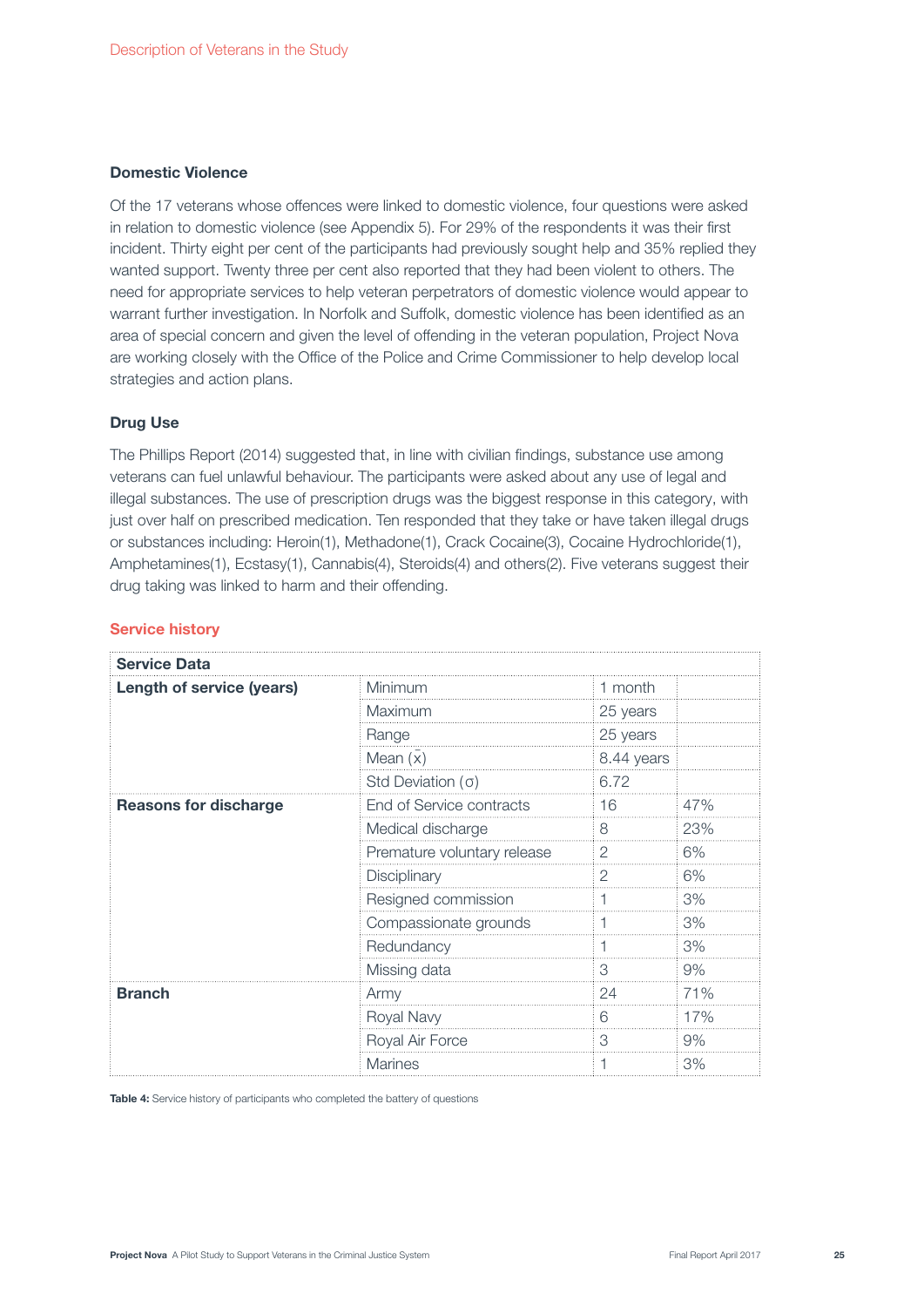Four of the veterans who used Project Nova were conscripted to National Service.<sup>3</sup> Twenty four veterans served in the Army (including the one female participant), 6 were in the Royal Navy, 3 in the RAF and one in the Royal Marines. Their enlistment dates range from 1954 to 2010 and they were discharged between 1964 and 2015. Their length of service ranged from 1 month to 25 years with a mean of 8.4 years. The two highest ranking veterans were a Pilot Officer and Warrant Officer in the Royal Air Force. Twenty seven (79%) of the cohort were in junior ranks in the Royal Navy, Royal Marines, Army and Royal Air Force. We do not have data listed for the ranks of other three veterans.

One of the findings of the analysis was that the greatest number of offences were carried out by those who transitioned out of the military over 20 years ago (n=12). Unfortunately access to any lifetime offending data was unavailable, so it is not known how prolific the veterans using Project Nova were, other than the 6 month pre-post local data from the local Norfolk and Suffolk Police database.





#### Operational Theatres

A link has been proposed between combat in operational theatres and subsequent social and emotional outcomes for veterans (MacManus et al., 2013; MacManus and Wessely, 2013) and it has been suggested that there may be a link between offences perpetrated following discharge from the military and events witnessed during combat engagement (MacManus and Wessely, 2011). Overall, 44% of the cohort did not operate in areas of combat. Of the 15 participants that did not serve in combat areas, nine (26%) were Early Service Leavers (those with less than four years' service) and the other six had served for longer than four years.

<sup>&</sup>lt;sup>3</sup> The National Service Acts (1939 and 1948) required all men who turned 20 years of age between the timeline of 21st October 1939 and 30 December 1963 to undertake a period of a minimum of six months' military training. The onset of the Second World War extended the age range up to 40 years of age by June 1941 (British Armed Forces, 2015).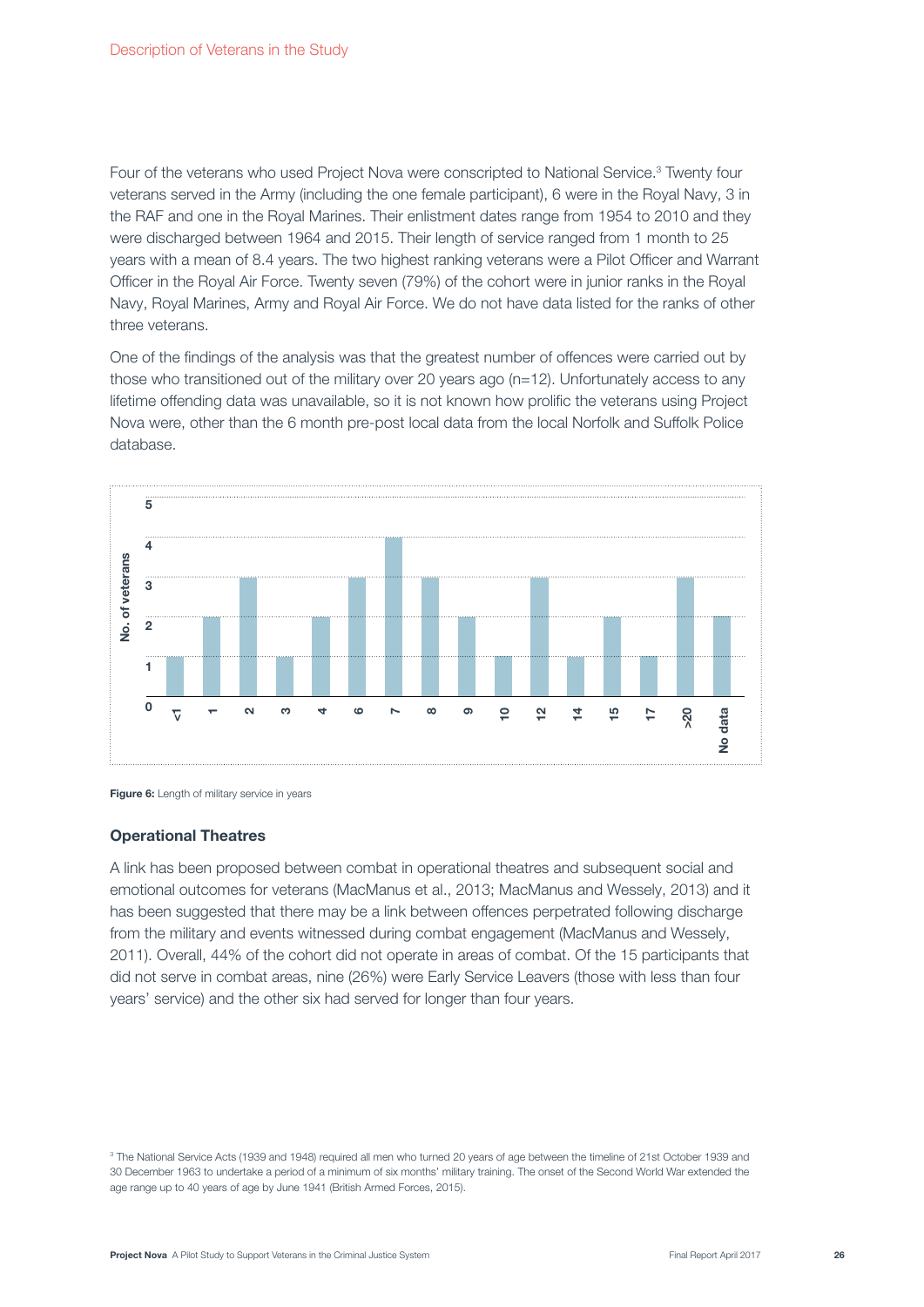

**Figure 7:** Theatres of operation

#### **Discharge**

The main reason for discharge was the end of Service contracts, with 16 leavers. Eight veterans were discharged on medical grounds, 2 on premature voluntary release and 2 for disciplinary reasons. One resigned his commission, 1 left on compassionate grounds and 1 (female) took redundancy.

#### Transition Experience

Eleven participants reported having no problems with transition, 11 with some problems and 12 with significant problems. The veterans were very familiar with well-known military charities, although half of the cohort did not seek support from any they were able to list. Two participants were unable to name any Armed Forces charities.

#### Mental health and well-being

Four tests were used to consider the veterans' attitudes and responses to well-being, social limitations, PTSD and alcohol consumption. As with all of the tools used in this report, they are used for indicative purposes only and not a measure of diagnosis. These are all self-report tools and the Project Nova veterans were invited to complete them by the team during one of their first encounters with the service. Fan et al. (2006) report frequently held scepticism concerning the accuracy of self-report tools, particularly when asking questions regarding mental health conditions and alcohol intake, but self-reporting remains a commonly used tool as a starting point for further research and analysis.

Along with all of the demographic data the results for these tests was provided to the authors in an anonymised format. Permissions have been obtained for using all of the instruments and details are available in Appendix 1.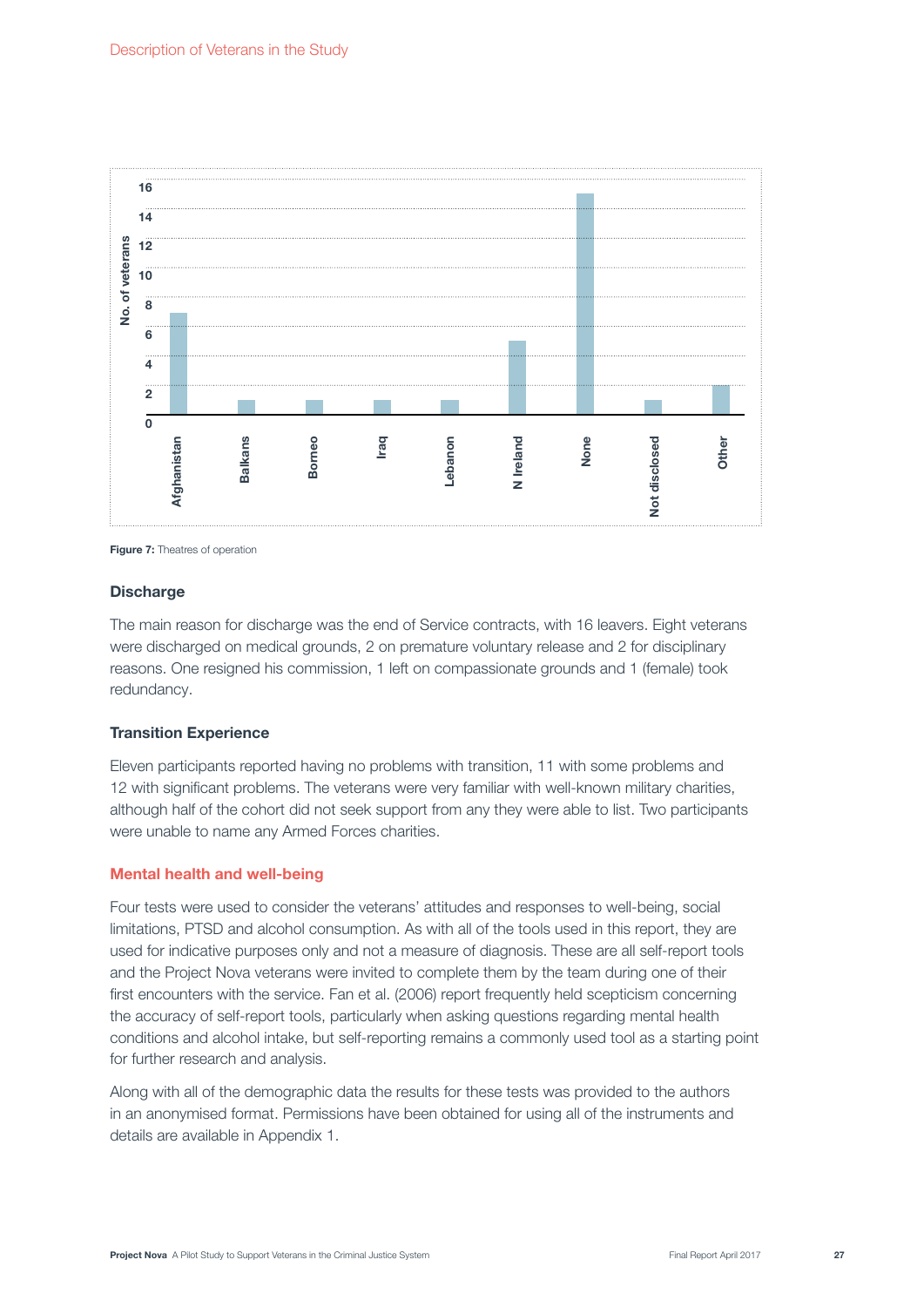### Validated questionnaires

| <b>Self-report questionnaires</b>        |                               |       |  |
|------------------------------------------|-------------------------------|-------|--|
| <b>Wellbeing (SWEMWBS)</b>               | Bottom 20%                    | 21    |  |
|                                          | Between 41-60%                | 5     |  |
|                                          | Between 61-80%                | 3     |  |
|                                          | Top 20%                       |       |  |
|                                          | No data                       | 4     |  |
| <b>Work and Social Adjustment (WSAS)</b> | Severe $>20$                  | 20    |  |
|                                          | Less severe 10-20             | 9     |  |
|                                          | Subclinical $<$ 10            | 5     |  |
| <b>PTSD self-report (PC-PTSD)</b>        | 'Yes' to at least 3 questions | 21/34 |  |
| <b>Alcohol usage (AUDIT)</b>             | 0-7 lower risk                | 23    |  |
|                                          | 8-15 increasing risk          | 5     |  |
|                                          | 16-19 higher risk             | 2     |  |
|                                          | 20+ possible dependence       |       |  |

Table 5: Self report questionnaire of participants who completed the battery of questions

Short Warwick-Edinburgh Mental Well-Being Scale (SWEMWBS): SWEMWBS is a shortened scale from the original WEMWBS, which explores the measurement of positive aspects of mental health. The higher the score, the greater the reflection on a good level of mental well-being (Stewart-Brown et al., 2009). Both WEMWBS and SWEMWBS have been used to effectively evaluate responses and change in mental health studies (Maheswaran et al., 2012 and Deary et al., 2013). The test has also been used to successfully validate patient rated outcomes in an NHS Care Pathways and Packages pilot (2014).

Thirty-three scores were recorded for the veterans and data was missing from one participant. The scores for the veterans have been compared to the UK national distribution figures. Twenty one fell in the 'poor' category in the bottom 20%, 3 'below average' of 61-80%, 5 were of 'average' score between 41-60%, none fell in the 'good' category of the top 21-40% and 4 were in the 'excellent' category and in the top 20%.

The average test score for the group is 19. Both as a cohort and individually, the overall group scores fall below the bottom 20% of national responses. These scores begin to explore the possibility that the well-being of this veteran population is considerably below the UK national average, who have taken the same test. We do not have data to compare their pre-Service socioeconomic background to their status at the time of taking the tests.

Work and Social Adjustment Scale (WSAS): The WSAS scale allows respondents to rate their problems and determine how much of that problem impairs on a particular activity (Mundt, Marks et al., 2002). Studies by Cellar, Sharpe and Chalder (2011) and Mataix-Cols et al. (2005) found WSAS to be a reliable and valid assessment tool for measuring social adjustment disorders.

The average test score for the group is 21. Scores above 20 suggest moderately severe or worse psychopathology, between 10 and 20 suggests significant, but less severe functional impairment and below 10 is associated with subclinical populations. Whether these patterns generalise to other disorders remains untested (Mundt, Marks et al., 2002).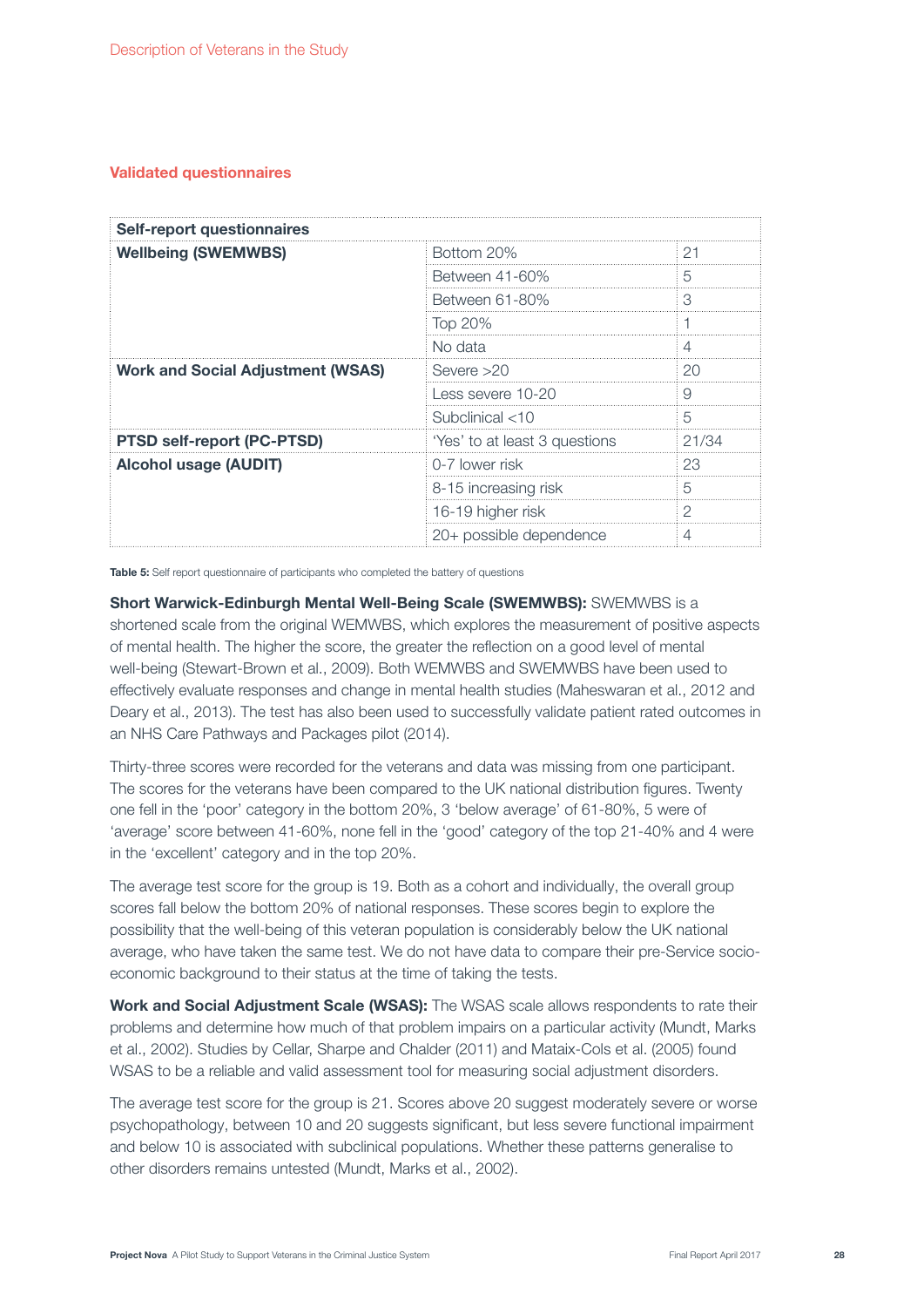Twenty veterans recorded a score of above 20, 9 scored between 10 and 20 and a further 5 gained a score below 10.

Primary Care-Post Traumatic Stress Disorder (PC-PTSD): The short PC-PTSD test begins to identify if the veterans displayed possible indicators that may require further investigation of signs of Post-Traumatic Stress Disorder. Findings from a study by Calhoun et al. (2009) suggest that PC-PTSD is an acceptable screen for PTSD both among veterans and within primary care settings. Davis, Whitworth and Rickett (2009) also concur that the four-item PC-PTSD is an effective identifier of PTSD symptoms. The questions asked can be found at Appendix 4.

The results should be considered positive if a respondent answers 'yes' to any three items, but this does not necessarily indicate a diagnosis of PTSD, however, further assessment may be warranted. Twenty one participants fell into this category; therefore 62% of the sample would be deemed worthy of further assessment for possible PTSD diagnosis. A useful resource for research into mental health conditions among offenders is Singleton et al.'s (1997) study of psychiatric morbidity among prisoners. The report highlights comparative issues for prisoners as reported by this cohort, including social deprivation, difficult childhoods, living in areas of low socio-economic status, high unemployment and a lack of social support.

A number of studies surrounding the criminal activity of veterans revolve around those identified with mental health issues or having been diagnosed with Post Traumatic Stress Disorder (PTSD) (for example, Drescher, 2003; Jakupcak et al., 2010; Charette et al., 2014 and Markowicz and Watson, 2015). However, there are concerns that PTSD could be used as a catch-all term to label all mental health issues for this population (Fossey, 2010b). Interestingly, research relating to veteran offenders without PTSD appears to be limited. Alcohol Screening Tool (AUDIT-C): Alcohol Use Disorders Identification Test (AUDIT-C): AUDIT and its shortened test, AUDIT-C, are questionnaires used to detect both heavy drinkers and those in the early stages of possible alcohol-related harm in a general population sample. Both Aalto et al. (2009) and Neumann et al. (2011) identify that AUDIT-C is a positive tool in accurately identifying alcohol use disorders. The questions put to the veterans in the AUDIT-C test are shown in Appendix 3.

The average test score for the group is 8. Of the 34 participants questioned, 23 are recorded as low risk and 11 respondents as increasing risk, high risk or possible dependence. Twelve participants suggested that their alcohol use is linked to their offending.

Nine veterans responded that they do not drink alcohol. However we have to be mindful that this is a self-report tool and the respondents may have decided not to disclose the extent of their alcohol consumption. The effect this has on the results is magnified due to the small sample size. The more general view, supported by findings by the Centre for Social Justice (2014) is that alcohol plays a significant part in the Military, with drinking seen as part of Service life and encouraged to support group bonding. The Phillips Report (2014) suggests that low-level offences committed by veterans are often connected to excessive alcohol or substance abuse. However, in this evaluation we did not test the relationship between alcohol consumption and offending behaviour and given the small number of participants any such findings would have been unreliable.

#### **Deprivation**

At the initial point of contact with the service, the majority of Nova veterans lived in areas of high social deprivation (74%). According to the English Indices of Deprivation (2014) Norfolk and Suffolk are ranked in the 19th in the most deprived areas nationally.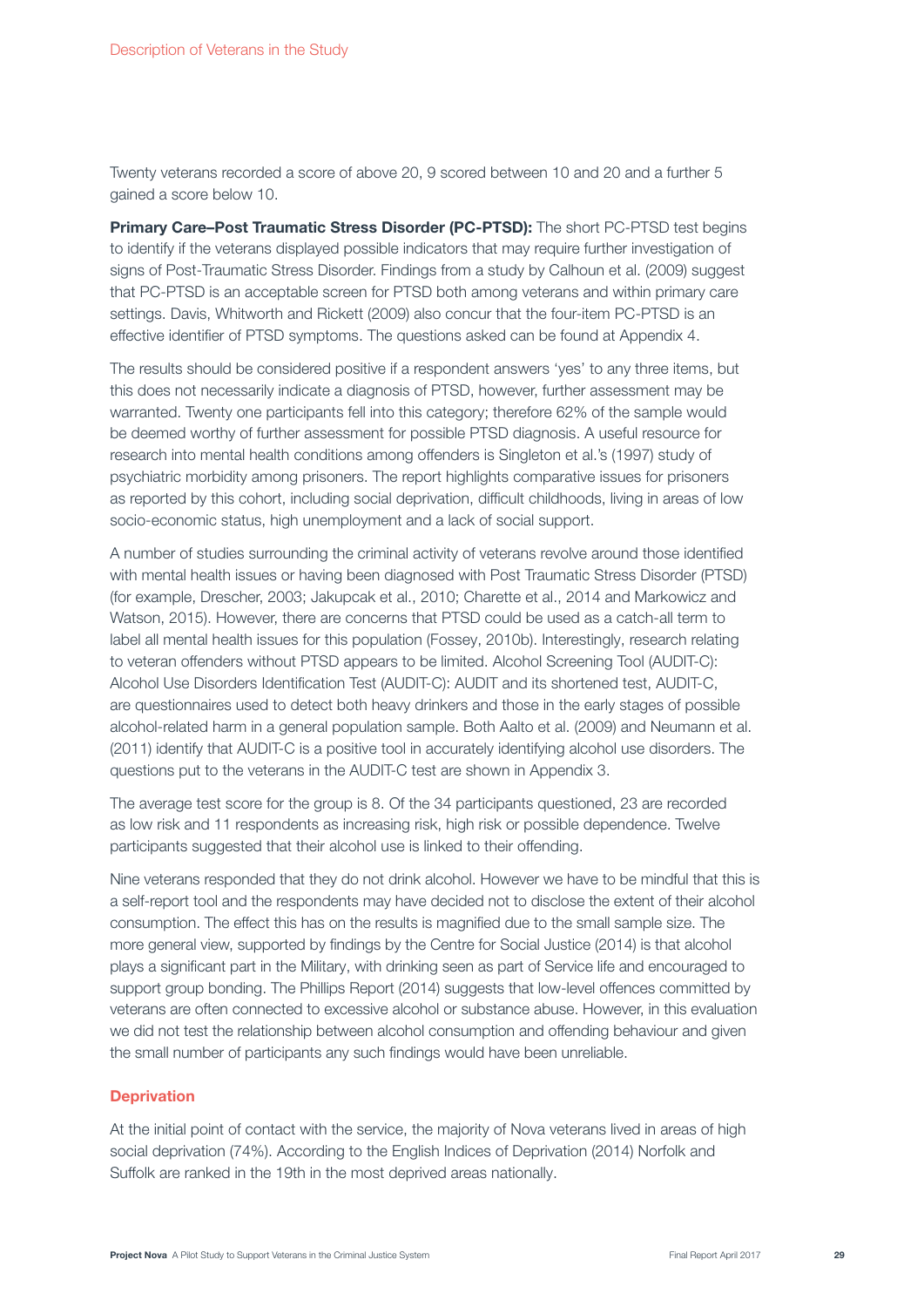# Themes in Veterans' Lives

The participants were chosen by a member of the Project Nova team using purposive sampling to reflect both genders, a breadth of age, branch of Service, length of Service and offence type. Of the participants who undertook the battery of questions, 10 out of 34 (29%) agreed to take part in the qualitative interviews.

In order to understand circumstances that may have an impact on the participants' involvement with the CJS, we have undertaken a light-touch, life-course approach to analysing the data that has emerged from our interviews. Such a method allows the interviewer to understand a fuller biography of the respondent, including experiences and events that shape life events (Bryman, 2012). Through in-depth interviews, the participants can recall their own stories and provide a greater understanding of their situations through their own lived experience (Silverman, 2001). A life-course approach also provides a clearer lens on how social and cultural situations frame an individual's identity over time, which, as became clear through the interviews is particularly pertinent for those who have lived within the Armed Forces community. A temporal view of previous life histories for this cohort also allows consideration to be given to issues such as whether there was a history of offending prior to joining the Military.

#### Qualitative interviews

All of the participants are white British and served in either the Royal Navy (n=2), Royal Marines  $(n=1)$  or the British Army  $(n=7)$ . Eight men and two women (one joining the study after the original battery of questions and included here to provide a more representative gender sample) were interviewed. There were no Officers in the sample and all participants were other ranks – the equivalent of Private or Corporal. In order to protect anonymity, the participants are referred to as 'Participants A-J'. A brief pen picture of each participant in outlined in Appendix 2.

\*The range of offences at the point of arrest for this cohort are as follows: common assault (1), criminal damage (2), domestic violence (1), harassment (3), intent to supply Class A drugs (1), sexual activity with a child (2) and theft (1).

None of the participants were prosecuted for these charges and, if previously arrested, were not detained for the same offences. Importantly, given that seven of the ten had previously been arrested, none have gone on to commit further offences six months post their involvement with Project Nova. However, as noted, the small sample means that the findings cannot be representative of veteran offenders.

It was considered whether exposure to combat in the Military played any part in the offending behaviour. Other than Participant D, who stated that her alcohol problem was directly attributed to her time in the Army, there was no clear evidence from the interviews to show causation between serving in the Armed Forces and offending that could be extrapolated. Therefore assumptions or conclusions cannot be drawn on this point.

The findings have been analysed using hand-coding, that is, manually looking through the data and identifying themes that seek to provide a deeper understanding of the Project Nova participants. Topics were then ordered and synthesised into themes and sub-themes; this method of thematic analysis was then applied to arrange the topics into larger threads, such as 'family', 'transition' etc., to explore a particular area of interest in detail and compile a clear picture from the respondents' narratives. The data package NVivo has additionally been used for storage and more thorough processing of the qualitative interview data. The major and minor themes identified in the analysis are included at Appendix 6.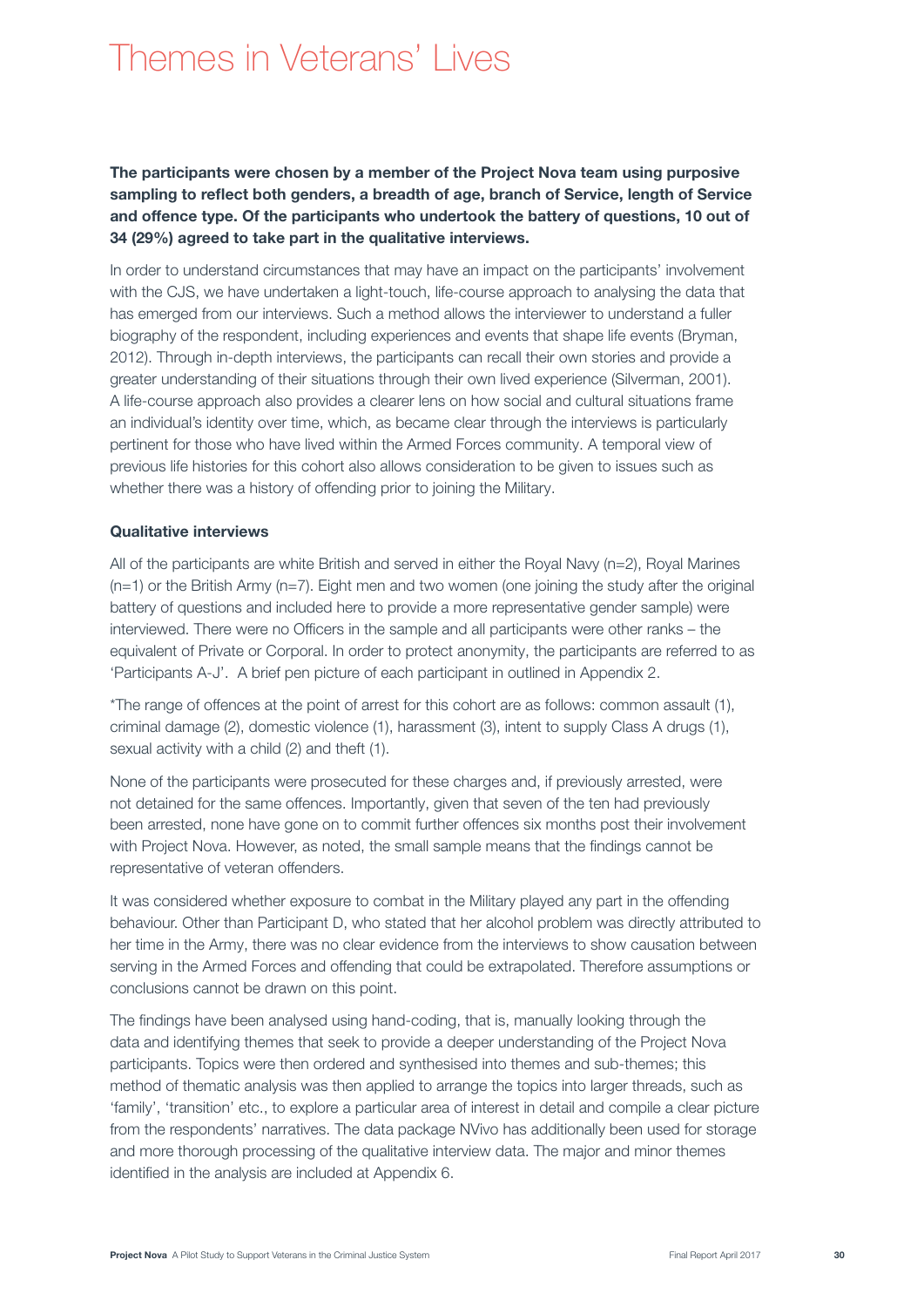Following on from the above thematic analysis, the following areas were identified as key topics for discussion: Family, transition, involvement with Project Nova, (how) has Project Nova helped and positive outcomes/moving on.

#### Family

### "I don't know what the research suggests but lots of people join the military because of deficits in their family life or education." (Participant A)

The words 'family' or 'families' were used 118 times in 10 interviews, highlighting the significance of the family unit for this cohort. Whilst healthy family relationships are acknowledged as beneficial to well-being, there is a particular resonance for military personnel on operational tours, where family contact is known to have a positive effect on job effectiveness, morale and mental health (Greene et al., 2010). Conversely, the association between risk and resilience that has to be navigated by military families, particularly those who have been deployed on active duty with issues surrounding separation and potential risk of death, often has a negative effect on home life (Palmer, 2008; Padden, 2011). Following discharge from Service, the military legacy remains strong and these relationships need reintegration back into civilian ways, with personnel having to make a shift from their strong identification with the Military culture, often into differing forms of accepted civilian norms and values (Cooper et al., in press).

Of the ten participants, seven are currently single and three are married or in long term relationships. Six have been through divorces and all cite various examples of the difficulty of maintaining a relationship whilst in Service and dealing with long periods of separation. Greene et al.'s (2010) findings of the need for an emotional balancing act for relationships during periods of deployment is reflected in their narratives:

## "She was in Oxford and I was commuting back and it became apparent that it was going to be difficult really to sustain a balanced family life and you know, to be relocating every 18 months." (Participant A)

There is also a wide use of the term 'family' from childhood memories to current relationships. Family is negotiated in these interviews various ways, from the immediate or biological family, to the Military family. Other than Participant F, who was raised by adoptive parents, all of the participants grew up with one or both of their biological parents. Two of the participants spoke specifically of caring parental relationships:

### "Family was fine, Mum and Dad were very close, solid, good, reliable. My parents were very good providers, lots of holidays, incredibly close to my brother. Very fond memories of being a kid." (Participant I)

Mothers were mentioned regularly through the interviews, particularly during times of deployment. Whilst research frequently focuses on female partners, Mothers are centrally located as the emotional caregiver role and stereotypically assume the burden of family responsibilities (Bottorff et al., 2014). Participant B also highlighted concerns of his mother having three adult children serving in the Northern Ireland conflict: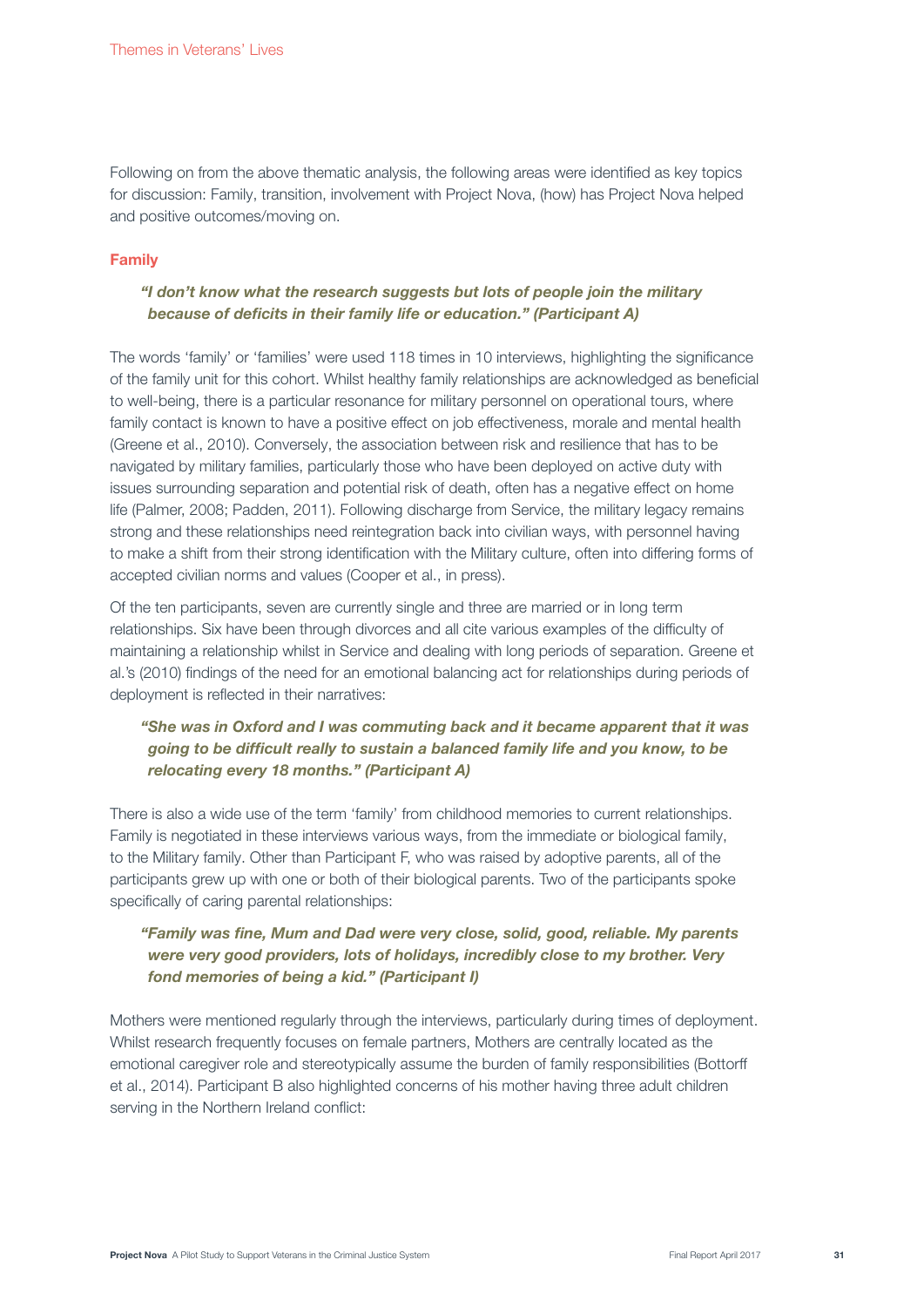"I never thought about my Mum until we came back. I mean my Mum died last year. My Mum said when I got injured she thought it was bad enough when all three of us were in Northern Ireland, she said I never slept or ate and I thought I'd never even thought about it. I was only 19, 20, it didn't even cross my mind that my Mum would be panicking like mad about all three of us." (Participant B)

However, many of the group talked of abusive or difficult family circumstances:

"My Mum had an affair with an American and not until later on in life did I realise I was getting abused. I was physically and mentally abused by ... physically by my Mother and, you know, I was touched by my brother and hit and bits and pieces." (Participant F)

"My Mum suffered depression really badly from events that happened to her when she was very young. She at some, at some point in my life she left home, she just got up one day and she left me and my Dad. She didn't even leave a note. I can remember it because it was on a school day and I just remember waking up and I was like, where's Mum gone? My Dad was like, I don't know, cos my Dad's quite honest, he just said 'I don't know'." (Participant G)

The Royal British Legion Household Survey (2014) reveals a link between difficult experiences in early life and those who are raised in challenging backgrounds with adverse issues that appear in adult life. Such a finding is consistent with the Howard League's Inquiry into Former Armed Service Personnel in Prison (2011) who suggest that many former Service men and women who commit crime are from low socio-economic or poor educational backgrounds. Pre-Service determinants should therefore be considered possible causal factors for troubled issues that occur in adulthood.

#### Military Family and Camaraderie

"You know when I ended my 30 miler and got my green beret they said 'welcome to the family' and you know, who else do you turn to but your family in a situation like that?." (Participant A)

As well as discussion around immediate family support, many of the cohort documented the close-knit relationship between friends in the military and discussed their friendship bonds as akin to a family. Hindojosa and Hindojosa (2011) recognise that the positive relationships that troops have with one another not only create a strong unit cohesion, but also provide positive mental health benefits for serving personnel and veterans. Participant A demonstrates the loss of this support since his transition:

### "I think the other thing, you know, with my situation is that, you know, I've lost my family, I've then lost my military family and I've tried to make a smooth transition into the civilian world, so you know I'm not in touch hugely with people and therefore I ended up in an unhealthy relationship." (Participant A)

Woodward and Jenkings (2011) use the term fictive kinship to denote the familial-like attachments that exist collectively between soldiers, highlighting the strong emotional links and their cohesive identity, as outlined above by Participant F. Much of the discussion around friendships and Military family revolved around camaraderie and the comfort of shared experiences and identity: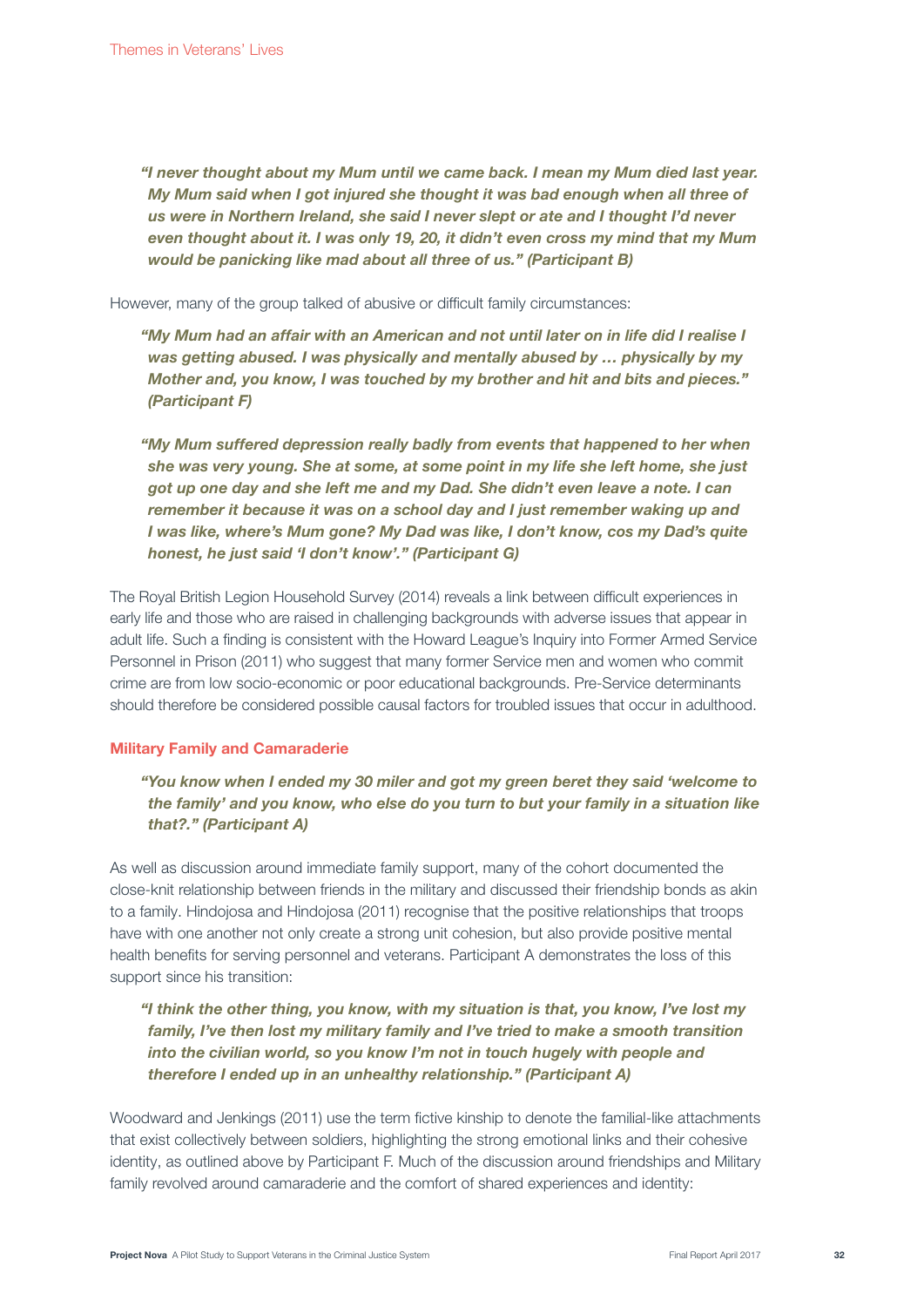"You all share a similar experience, no matter how long or short you've served. You also know that you're made of the same cloth as well. You all go in for similar reasons, you want to serve and you want to protect and you're kind of in a way similar people to be able to do that at all and want to do that, so you've actually got a connection anyway. I've experienced it before I was in the Royal Navy, but I can sit in a room with civilians and I will perhaps walk out of that room after two hours and not know anybody's name, not spoken to one of them or shared a number, you know, but I can sit in a room full of ex-Service people and I know I would have made friends with most of them, had a chat with most of them, all laughing together. It would be completely different and you've never met these people before in your life. It's strange how it works." (Participant E)

The loss of this camaraderie and like-minded friends with whom to talk and share problems could explain why some of the veterans who do not have a family or friendship network engage in illegal or help-seeking behaviour. Keeping in touch with friends and ex-colleagues appears to be difficult on discharge, mainly due to geographical spread and making the effort to keep in contact:

"I used to be in touch with a couple of lads. It's hard because one of them lives in Northern Ireland and one lives up in Scotland. So we speak by phone and that's it really." (Participant B).

LC - Are you in touch with any of your old Army buddies? "No, I wish I was." LC – In touch with any other kind of veterans' support or veteran groups where you meet with other veterans at all? "No." (Participant C)

Greden et al. (2010: 93) used a buddy system to support ex-Service personnel with mental health conditions on discharge by 'using culture to change culture'. Their findings suggest that talking to another colleague who has been part of or has a qualified understanding of the Armed Forces is as valuable in supporting veteran peers as a known Military colleague or friend, perhaps an indicator of one of the benefits of Project Nova.

#### Bereavement and Loss of Family

I'd lost quite a few I mean the ones I did have [Name] who, he was my spotter, he was with me, we joined together in [place] he died and I've known him all my life and to lose him was hard you know, I'm still getting over that (Participant F).

The cohort have collectively seen Operational Tours in Northern Ireland, the Falkland Islands, Kuwait, Iraq, Afghanistan and the Balkans, as well as Military exercises in various Mediterranean and Far Eastern countries. Cawkill (2009) notes that the main function of the Armed Forces as a protecting and subsequent fighting force means that by its nature, injury and death are expected consequences. The recent conflicts in Iraq and Afghanistan have highlighted both increased media attention on war fatalities and a need for an improvement in bereavement support. MacManus et al. (2014) recognise that these conflicts have significantly increased the attention given to mental health issues of the UK Armed Forces based on political and media interest. Many of the participants recalled losing friends and colleagues whilst on operational tour: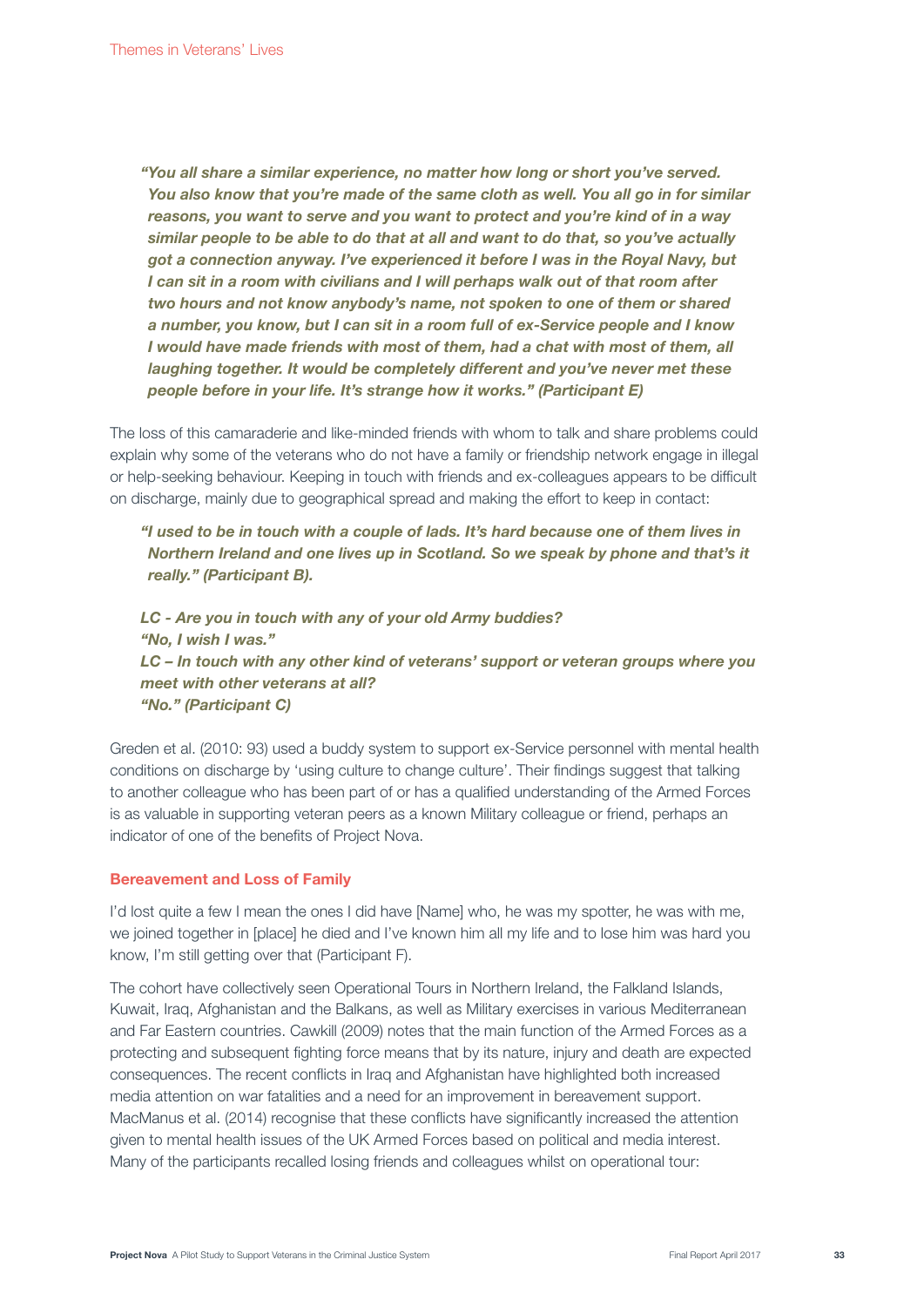"It's almost like a funeral, not like where you go and see the guys take off the coffins, it's where they do, you basically gather round and you do like a prayer and you speak for these people and stuff and to go and pay your respects and there was one particular guy I think at the time I was 19 and there was an 18 year old guy from the Yorkshire Regiment who I had actually gone through Phase 1 training with, but I didn't know him well, I knew of him, you know and it's just, it's like one of those things that dawns on you. He had just passed away and you look at his photo and you think I'm 19, this guy's 18 and it's just like, you know, you think to yourself I hate to think what his family are going through and you know, there's me standing there with three months left of the tour and I'm thinking are my family going to go through the same thing?" (Participant G)

Two of the cohort spoke of the bereavement of their parents. Their situations appear to have contributed to significant personal repercussions and in both cases, suggest their losses as the catalyst for their future involvement with the CJS. Following his discharge from the Royal Marines, Participant A lost both of his parents in very quick succession, his father in particularly horrific circumstances.

"OK, so then my mum passed away, erm, sort of, just as I was coming into my third year and think probably some of the difficulty really is that part of the military mind-set is that, you know, you can crack on and deal with anything and you know, a small case of a bereavement or losing a colleague or something it all just stiff-upper-lip and you know, just crack on […] My reaction to that was to turn up to work on Monday morning, you know, not tell anyone and just believe that, you know, because you got a green beret when you were 16 that you're sufficiently robust to go through all of that and deal with it. I took one day off for the funeral and went straight back to work." (Participant A)

Kristensen, Weisaeth and Heir (2012) suggest that exposure to sudden or violent death leads to the possibility of subsequent mental health issues. Participant A did see combat action and Kristensen and colleagues allude to the fact that the loss of colleagues in operational theatres can lead to deeper trauma for veterans who face civilian bereavement. Following his involvement with Project Nova, Participant A received counselling for mental health issues.

Participant E lost his Father during basic training in the Royal Navy:

"I get a call and the Padre comes and says your Dad's seriously ill blah, blah, blah, so it was a bit of a shock and I didn't, even if it wasn't the Forces, I didn't get any help from anywhere really [...] Life was a bit of a rollercoaster from the point when my Dad died really. I tried to like, stick to the right things. I got married and had kids, but everything just went wrong." (Participant E)

A relatively recent addition to the way the UK military manage mental health support is the introduction of Trauma Risk Management (TRiM). A system first trialed in the Royal Marines (Greenberg et al., 2010), to identify and support at-risk personnel following exposure to any identified traumatic incident or event (Army.UK., 2016). It is unlikely that the majority of veterans participating in the Project Nova pilot would have accessed TRiM support as this is a relatively new system of provision. Other support includes the Unit Welfare Officer, the Padre, the Regimental Medical Officer and other specialist healthcare professionals as recommended.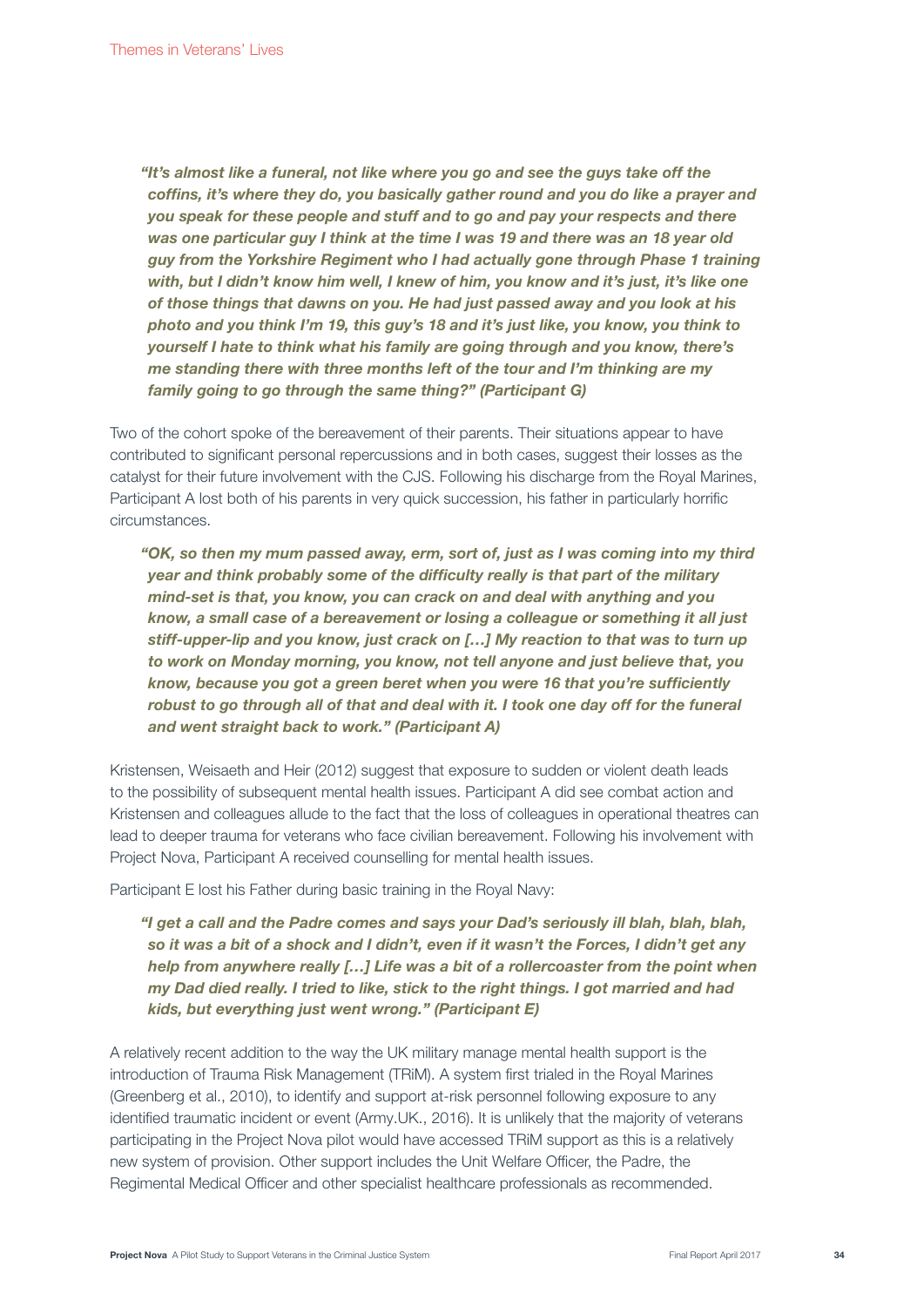#### Moving from Civilian Life into Military 'conditioning'

"The thing is you're going to be engineered differently when you go through the military. You're going to come out differently the other end, whereas this person just, you know, is engineered in their own way. They think in a different way. The problem is with the military you can have a thousand people who are all different people, but once you all go into the military you're all going to come out very similar because you're all trained to kill, you're all trained to think the same, you're all, you know, trained to stand in the same way. It doesn't matter how tall or small you are, how wide or thin you are, you're all trained to do the same thing." (Participant G)

Bergman, Burdett and Greenberg (2014) define the process of becoming a member of the Armed Forces as a 'culture shock', a life-changing event in an unfamiliar social situation that requires a period of adjustment into a new role. The adaptation into Military ways of thinking and behaving is described by Hockey (1986: 23) as 'civilian role dispossession', a necessary act to bond a group of men and women into a ready and able fighting and protective force. All of the participants talked of the conditioning aspect of 'becoming Military':

"The moment you walk through them gates you're conditioned to how the Force wants you to act and how they want you to behave. It's a completely different world inside them gates. So even when you, I can't speak from experience, but even when you leave basic training and you go off to do your trade training, wherever you're at you're still inside the base and it's a different world, completely different to civilian life and the only time you experience civilian life is if you go on R&R and go on leave and even then it's just a holiday […]It's not civilian life as such because you know you're not having to deal with it, you're just there for a little while and then you're going to go back to what you know, which is normality, but it's not normal, it's what you're conditioned to (Participant E).

#### The Point of Separation

"It was just, friends were leaving, cuts being made as well and people were being made redundant and I'd done a fair bit of time so I thought, I just wanted to have a civvy life I think, to try it, because all I'd ever known was the Army, but I think I made a mistake." (Participant F)

There were a number of reasons given as to why the participants left the Armed Forces. They included pressure from partners and family (4), wanting to return to civilian life (2), medical discharges (2), bereavement (1) and having to leave for a new visible tattoo and refusing removal (1).

"No, I was engaged to a guy who was also in the Army and he left. He persuaded me to leave and we'd get married and he'd look after me and everything and I ended up moving up to [area] to be with him up there. So that's the only reason why I left really. I didn't come out for any other reasons." (Participant D)

"I wasn't in particularly very long. I joined the Royal Navy and I did my basic training and my Father died so I came out on compassionate leave and I didn't go back (Participant E).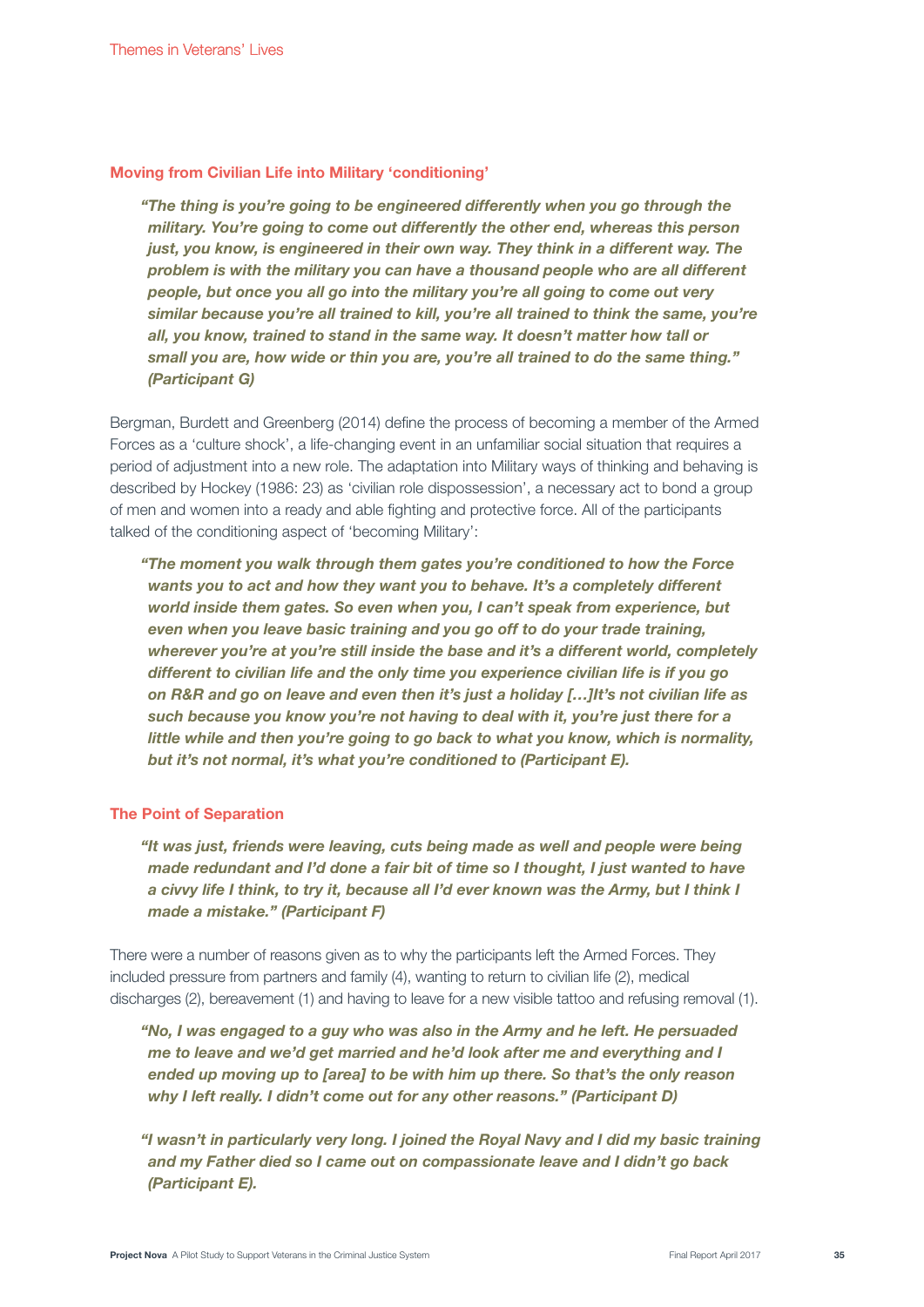### "I was shot, so it was a medical discharge on PTSD and injuries which meant I couldn't carry on." (Participant J)

Measuring what is meant by a successful transition is gaining international attention.<sup>4</sup> Using employment as the only metric, as is the case in the UK, the majority of people 'do well' in transition (Ashcroft, 2014: 13), resettling back into civilian life and finding work. However, for a significant minority, problems can occur. From a societal perspective, a bad transition places a burden on society through the need for provision of housing and employment benefits, along with other social costs. From an individual's perspective, the loss of values such as status and responsibility can lead to potentially damaging personal outcomes.

Pressure from partners and the difficulty of emotional detachment from children was cited as a significant reason for discharge from the Military. Padden et al.'s (2011) study of female spouses of Military partners identified this group as having stressful and negative indicators on their mental and physical well-being, resulting from prolonged periods of separation. Like the Serving participants in Woodward and Jenkings' (2011) research, these women engaged coping strategies to manage the deployment period. The Centre for Social Justice Report (CSJ, 2016) highlights the MoD's acknowledgment of the important contribution that Service families make to support the objectives of the Armed Forces (CJS, 2016; MoD, 2016). Moreover, the CSJ Report also calls for recognition of a significant number of relationship breakdowns following both before and after transition and the need for further investigation into this trend. Partners and family were therefore regularly referred to as a significant factor in the decision to leave the Armed Forces:

"I had children as well and I felt like I was neglecting them in a way, d'you know what I mean, being selfish because I was getting what I wanted but they weren't seeing me enough. When my boy turned round and said, there was a couple of times when they tugged at me and he wanted me to stay I found it very hard to go back." (Participant F)

Two participants were medically discharged. Participant J was discharged in 2014 with a diagnosis of PTSD following a tour of Afghanistan. Participant H was medically discharged 29 years ago following a plane crash in which his co-pilot died. He is also receiving support for PTSD. Participant G suffered acute blast trauma in Afghanistan resulting in hearing difficulties, although he was not medically discharged and voluntarily left the Armed Forces.

As discussed by MacManus et al. (2013), there is evidence to suggest that seeing active duty on an operational tour increases the risk of those who were pre-offenders to commit violent offences post-Service. Whilst there is the possibility that trauma suffered during active Service by our participants could be attributed to their offending, there is not the scope in this Report to consider the possibility of this outcome.

#### The Resettlement Experience

"Yeah, unless we want to get help, it's always going to be a massive problem because you're kind of forced into doing this stuff. I'll be sitting there and thinking I'm not mentally ready to leave the Army, I'm not ready." (Participant G)

4 Report authors are members of a NATO research task group on transition and are members of a North American-led international working group developing a unified theory of transition.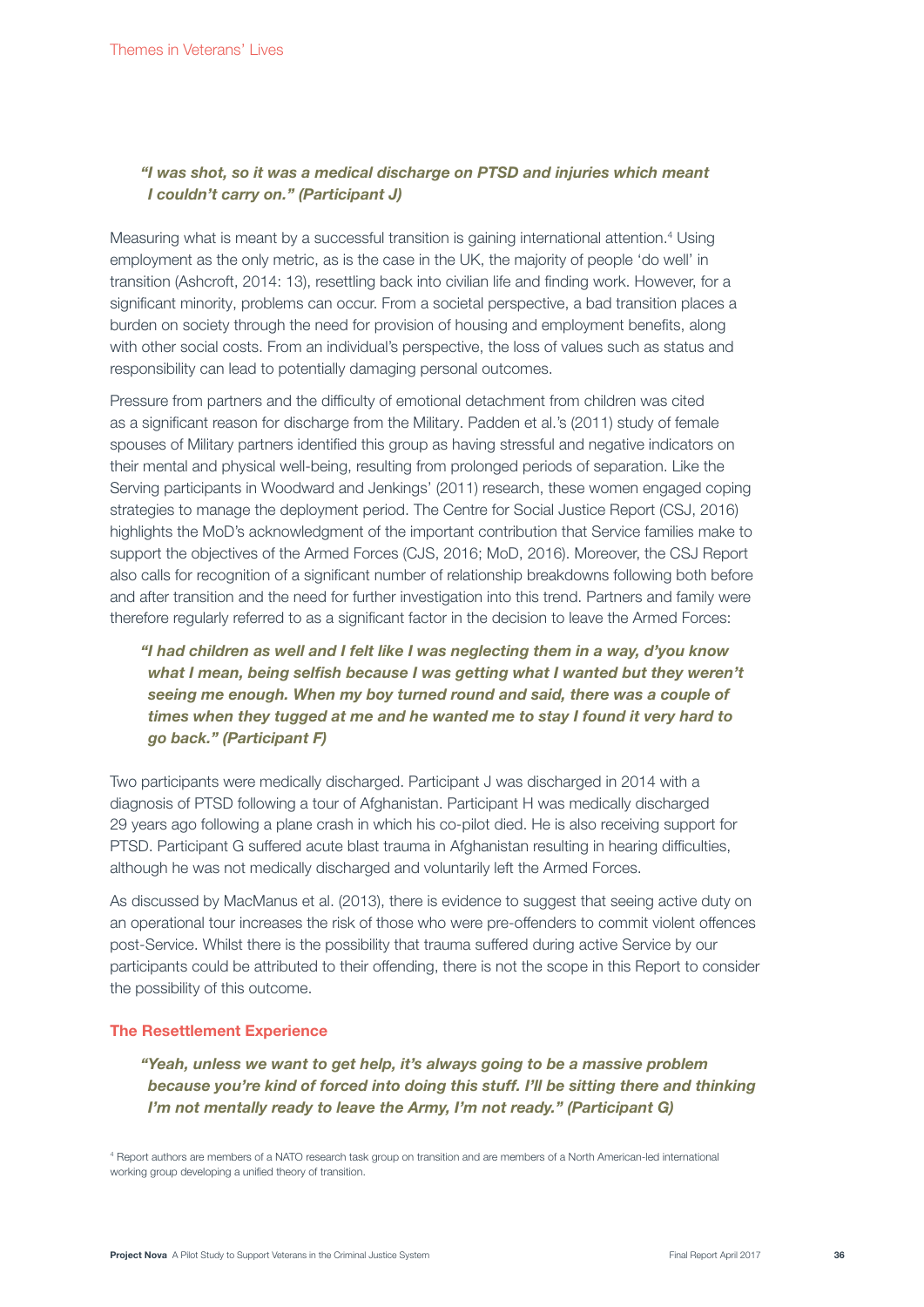The analysis of the interviews has shown there to be a variety of transition experiences. The participants transitioned out of the military over a very broad time span (between 6 months and 34 years prior to the interviews) and consequently had very differing experiences of access to transition support.

Prior to 1998 all transition support was provided via single services (i.e. Army, RAF and Royal Navy) and support was inconsistent. To help remedy this the Directorate of Training, Education, Skills, Recruiting and Resettlement (TESRR) within the MoD produced clear guidance for transition, which is updated regularly (Ministry of Defence, 2016), and since 1998 practical support has been provided by the Career Transition Partnership (CTP) through an external contract with the MoD. The entitlement to transition support is detailed in Table 6 below:

| <b>Years</b>   | <b>Normal Discharge</b>          |            |             |               | <b>Medical Discharge*</b> |            |             |                |
|----------------|----------------------------------|------------|-------------|---------------|---------------------------|------------|-------------|----------------|
| <b>Service</b> | <b>CTP</b>                       | <b>GRT</b> | <b>IRTC</b> | <b>Travel</b> | <b>CTP</b>                | <b>GRT</b> | <b>IRTC</b> | <b>Travel</b>  |
| ا ح            | CTP Future 10<br><b>Horizons</b> |            | No          |               | CRP                       | 10         | <b>Yes</b>  | $\overline{4}$ |
| $+1$           | CTP Future 10<br><b>Horizons</b> |            | <b>No</b>   | $\bigcap$     | CRP                       | 30         | Yes         | 6              |
| $4+$           | <b>FSP</b>                       |            | No.         |               | CRP                       | 30         | Yes         | 6              |
| $6+$           | CRP                              | 20         | Yes         | 4             | CRP                       | -30        | Yes         | 6              |
| $8+$           | CRP                              | 25         | Yes         | 5             | CRP                       | 30         | Yes         | 6              |
| $12+$          | CRP                              | 30         | Yes         | 6             | CRP                       | 30         | Yes         | 6              |
| 16+            | CRP                              | 35         | Yes         |               | CRP                       | 35         | Yes         |                |

| Kev         |                                                                             |
|-------------|-----------------------------------------------------------------------------|
| OTP         | Career Transition Partnership                                               |
| GRT         | Graduated Resettlement Time (Working Days)                                  |
| <b>IRTC</b> | Individual Resettlement Training Costs                                      |
| <b>FSP</b>  | <b>Employment Support Programme</b>                                         |
|             | Core Resettlement Programme                                                 |
|             | This includes Reservists who have been medically discharged due to injuries |
|             | sustained during operational commitments                                    |
|             | Support available for ESLs                                                  |

Table 6: Entitlement to transition support (reproduced and modified from Joint Services Publication 534 Issue 14, Oct 2015, Para. 0313[4]).

Participants voiced personal dissatisfaction with their engagement with the resettlement process. It is acknowledged that these findings only allude to the experiences of this particular cohort:

"I stayed on to get, you know, I don't know what it's called anymore, but you know, some money to retrain and I stayed on just long enough to get that. I thought that would be a sensible decision and then sort of moved on. So when I first left I mean I, at the time, this is sort of when IT and computers and things were on the rise, the view was the streets were paved with gold (laughs). Well I did that for my resettlement package and rapidly came to the realisation that a career in IT was not for me. That's the only thing I really learnt from that five week package was that I don't want to be sat behind a desk necessarily typing away all day." (Participant A)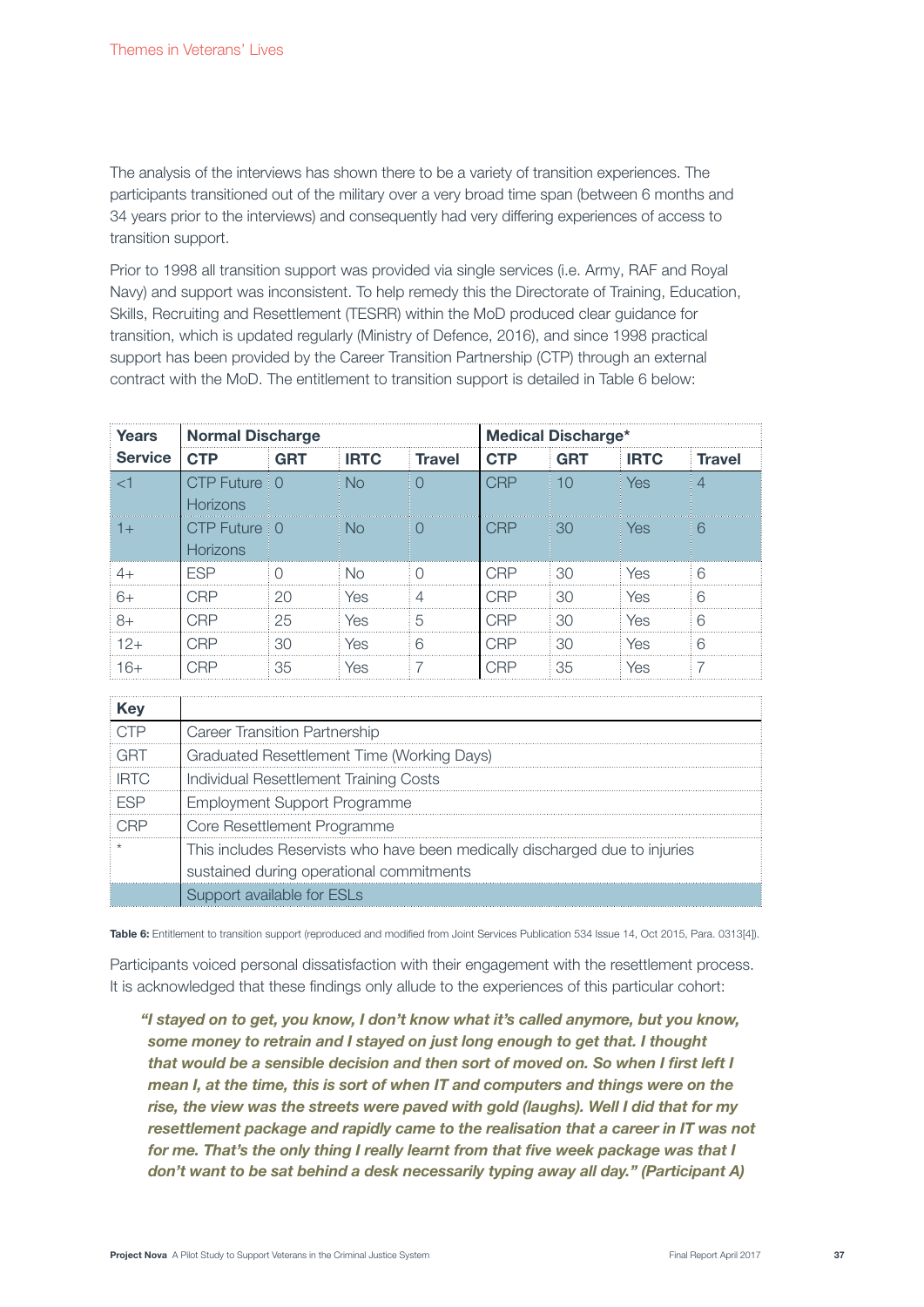"I'll be really honest, I sort of, last year I just blew that all out of the water, how to turn up for an interview and you know, how to write a good CV and stuff and the thing is people have this very dogmatic view that if you have military written on your CV it's, people aren't interested […] It's not a great resource for everybody." (CTP) (Participant G)

Within the wider cohort, a number of the veterans were not eligible for CTP, either due to their discharge prior to its implementation in 1998, or ESL's discharged prior to 2015, who at the time had a lack of entitlement. Others have not had a positive transition period which has led to negative feelings about support:

# "Well because they kicked me out so quickly I had no re-settlement package. I literally went to one, one thing which was some kind of leaving thing, like a seminar to talk about where you go to get your housing. I was so angry at the way they were kicking me out I didn't really take in anything that they were telling me. It was so quick from them having a go about my tattoo to me being out of the Army, it was, so what do I do now?" (Participant C)

For those who did use the services of CTP, there was a sense of facing difficulties with negotiating employment, housing and other family related issues, there was a sense of being left to 'fend for themselves' and a lack of support at the point of discharge. Further, three of the participants (B, F and H) discharged prior to the inception of CTP and received little support at the point of leaving.

### "Most recent veterans aren't suffering because they remember what was bad, they're suffering because they miss what was good." (Stajura, 2013)

Hale (2011) acknowledges that a strong sense of belonging to the Military family is fundamental to the construction and militarization of the fighting force, including the recognition of compliance, belonging and acceptance within that community. The Military legacy and the return to civilian ways is problematic for many of the veterans in this cohort. At the point of discharge these boundaries change completely and as the Veterans' Transition Review (Ashcroft, 2014) recognises, preparation and signposting to information for this shift to occur is essential for a 'good' transition. Difficulties in transition was a dominant theme of the interviews:

### LC – What was the, how did you find the transition back into civilian life?

"Fairly appalling. Nothing new there. Well, it's really hard going from such a professional outfit from something like the Royal Marines or any branch of the military actually into doing a, you know, regular job, yeah, pretty naff jobs and actually, you know, you feel like you've got a lot to offer an employer and you've got no real way of conveying those skills." (Participant A)

"When you go in you are made to be this new person and when you leave you're not helped to go back to the person you went in as and I think finding yourself again is probably the hardest thing, because you don't know who you are anymore because you're trained to be different." (Participant E)

Many of the interviews reflected on the lack of a point of reference about how to 'be' a civilian.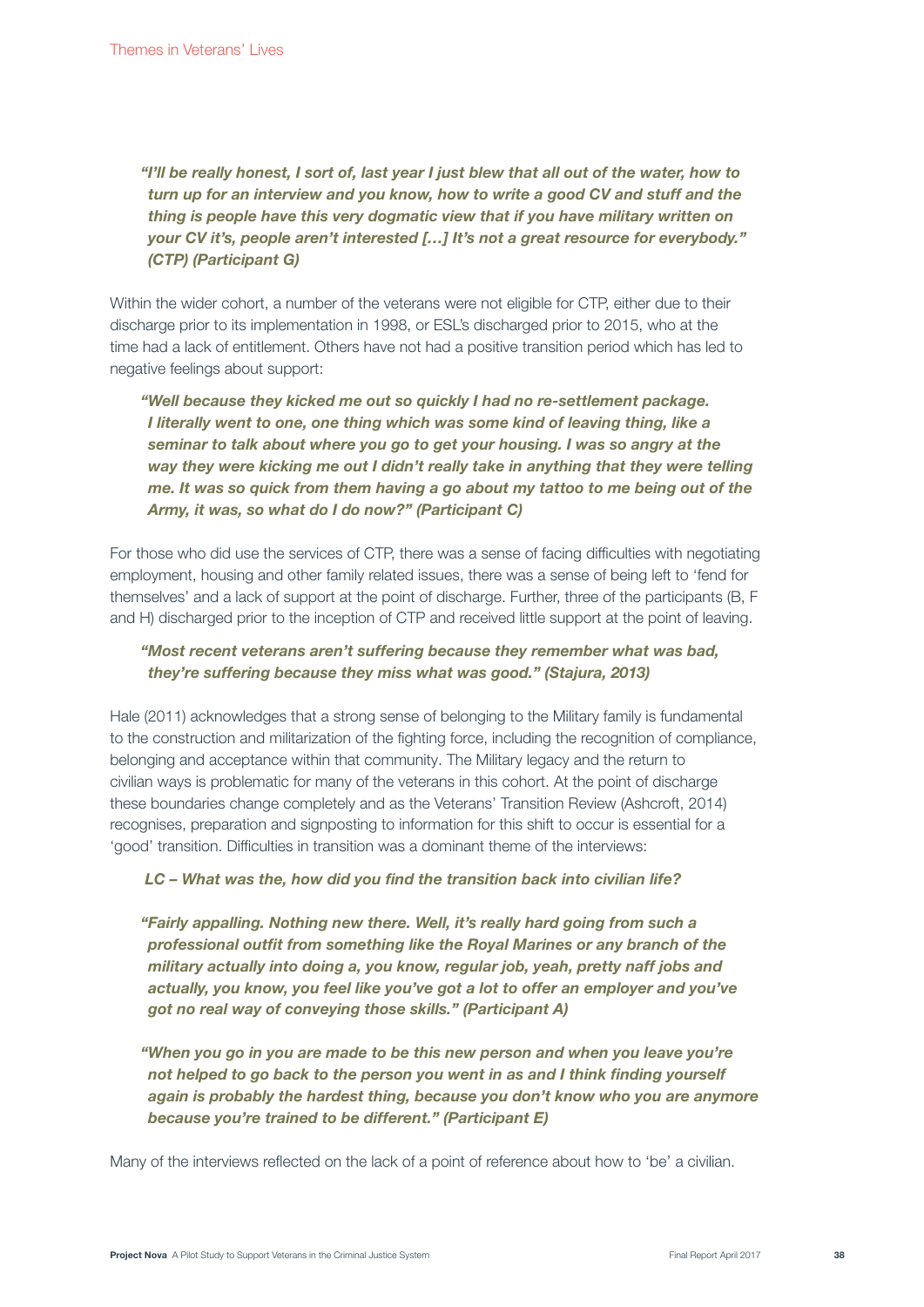"They knock you down, then build you into a soldier, but they don't then switch you off and turn you back into a civilian." (Ashcroft, 2014: 125 – Service Leaver Interview).

Despite leaving the Army over 10 years ago, Participant C still describes himself as a soldier:

"No, you lot are weird." LC – Who's 'we'? "Civvies." LC – Interestingly you said that you think 'we' civilians are weird. So in your head you're still military? "Yeah, yeah, definitely." (Participant C)

All of the participants joined the Military between the ages of 15-18 years, going into the Armed Forces straight from the family home and without experience of life as an adult civilian before their return to civilian life. The participants reflected on lack of everyday experiences and the regimented nature of Military living:

"In the Army your bills are all paid for you, you're fed. I came out and I was like, I don't know how to pay rent on a house. How do I go about doing that? I don't know. I don't know how to ring up an electric company and start paying electric, it's all done for you, as sad as it seems." (Participant C)

"You've got in and had that intense training and from the moment you went in you were told how to do your shoe laces properly and how to make your bed a certain way, how to iron your uniform a certain way, what time you would eat and you know, where you would be at a certain time and what you'd be doing, to having to make decisions about when that happens and what you want to wear today and what time you can do, you know, go to the toilet or whatever. For the lads and lasses as well that go in. Unless they marry or go into living quarters, if you go in, you're taught how to iron perfectly and do your washing. You never learn how to cook because it's done for you, unless you're married and go into married quarters. That's a struggle and money as well, because you don't need money really, everything is done for you unless you decide to live separately. There's a lot of things you need to learn when you come out." (Participant E)

The return to civilian life appears to have been difficult for all but one of the participants, Participant I, who initially left with a plan for her future. A feeling of 'us and them' (Military and civilians) emerged in a number of the discussions, including a recognition of the loss of comradeship on discharge.

"There's also the thing in the Services that if something goes horribly wrong you can go and see someone and you know you can get some help. In Civvy Street they're not interested. There are all these people you're told to go and see, you go and see them and unless you're flipping more or less on death's door they don't want to know you." (Participant B)

Albertson, Irving and Best (2015) recognise that comradeship and mutual resilience underpins military life. Grossman (2009) notes the formidable sense of accountability that particularly Service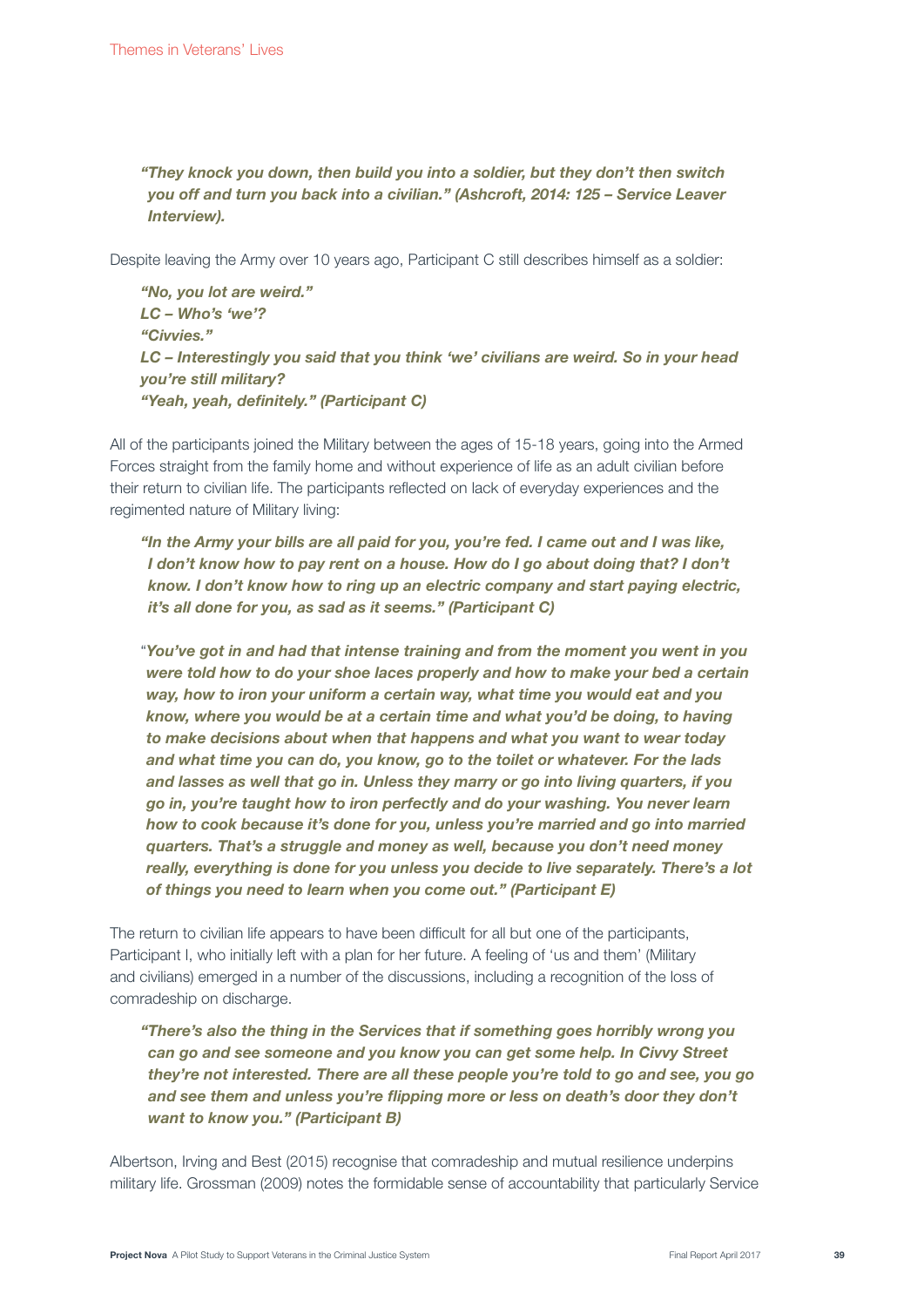personnel on operational tours have to their fellow comrades, reflecting that their motivations to protect each other provides a bond that can often be more powerful than relationships with spouses. These feelings are reiterated in the following narratives:

"It's like when you're in the contact you can, you realise like, that you've got someone standing next to you who keeps your strength and you keep his strength, but in Civvy Street you ain't got that […] everything was, my world was just turned upside down because the comradeship weren't there. The people who think things are funny just drop you in the s\*\*\* because, I mean, it's a different world [...] Whether I was ignorant or what, when I came out of the Forces I thought everything was straight down the line […] When you're a sniper in the Army you're the guardian. You know, my call sign was [name] and to me, that was, you know you believe you are that angel. You believe are looking above them all the time because if you think about it, when you look down them sights you are above them, you've never below them, are you? You are looking above them people. If anything happens to you, they lose their lives, d'you know what I mean? So you make sure whatever you do, you protect every single person that's in front of you in them sights […] When you feel like you can't protect someone, that's the worst feeling in the world, that is." (Participant F)

An important component of the loss of comradeship in civilian life was the lack of military 'banter' and the difference in socially acceptable boundaries:

"That's what we like, we like the fact that we can test the boundaries and we can have a laugh with each other without worrying about who's he going to upset, whose he going to tell, what's upset him and get in trouble." (Participant J)

Williams (2008) has found that groups of men often use humour in two ways; to diffuse vulnerabilities and as a form of shared relaxation or connectedness in the company of other men. Caddick et al. (2015b) had similar findings, suggesting that narrative or banter, particularly for those who have served in the Military, unites those who have powerful connections and promotes positive interpersonal relationships. However, Participant J faced repercussions in one of his first jobs post-transition, when he experienced the different boundaries of acceptability between Military and civilian humour:

"I made a joke at one of my jobs and I got sacked because of the joke I made. Well I wasn't sacked, I was asked politely to leave and not ask for a reference." (Participant J)

### Regret

"If they said come back tomorrow I'd go. That's the thing. I would go straight back in if I could." (Participant C)

Added to the difficulties some face in transition is the tension of not wanting to move into the unknown and an apprehension to adjusting to civilian life: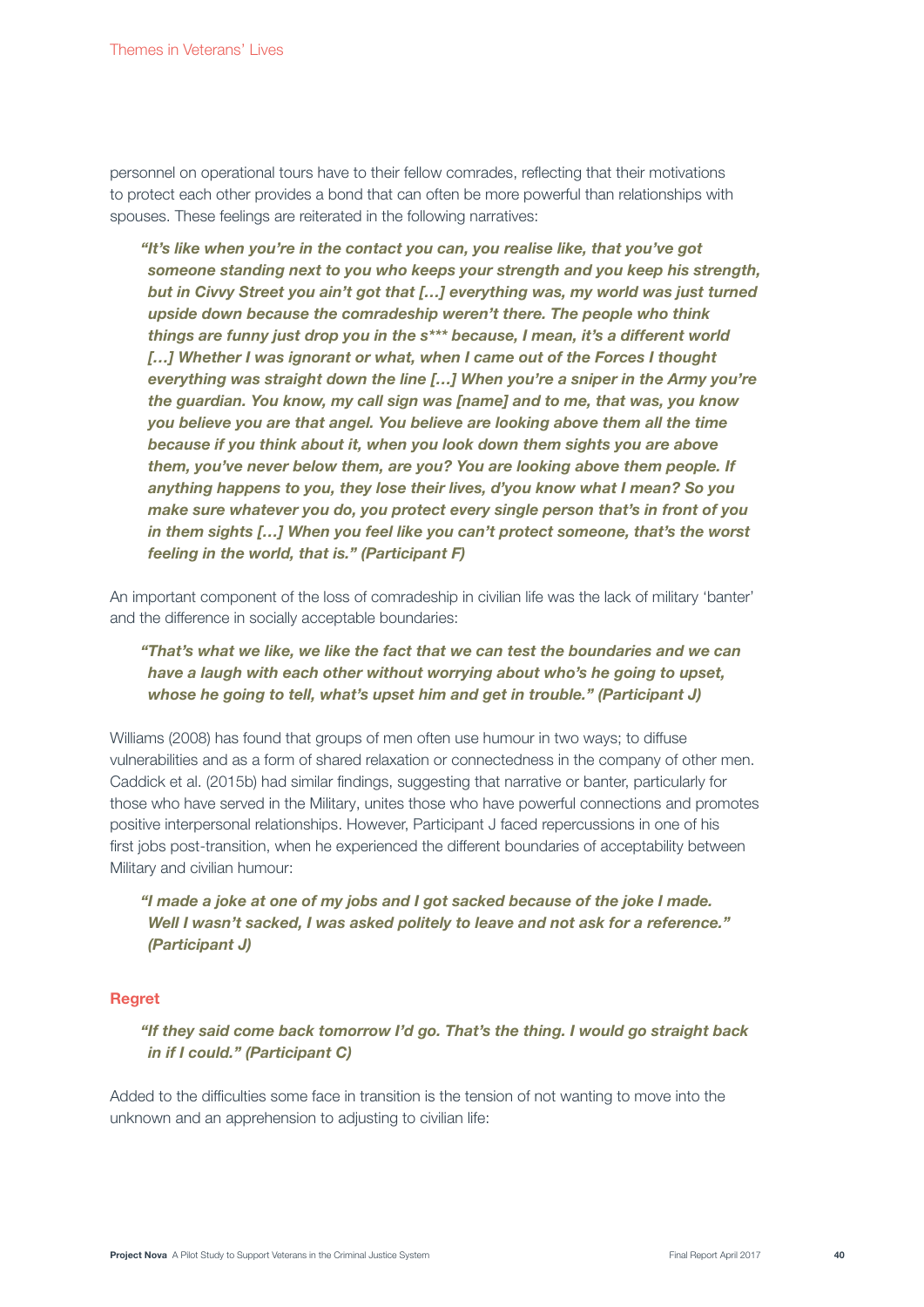"I think that's the difficulty with transition, is that you know, its, you're always constantly sort of, you're always going to be part of the family, but in order to fully transition I felt that I needed to cut my ties with it, or at least keep it at arm's length, otherwise I'm never going to fully civilianise. I'm never going to fully accept that my day job is never going to be fast boats." (Participant A).

Only one participant voiced a positive attitude to her time of discharge, leaving the Army to pro-actively pursue a positive transition. For Normal Service Leavers who discharge voluntary at the end of their engagement, Bergman, Burdett and Greenberg (2014) refer to this period of adjustment as the honeymoon period, where the excitement of new experiences in the first phase of transition are ideological compared to their known Military surroundings: ...............

"My boyfriend had just proposed and he was a Sergeant in Germany and also I was wanting to settle down and have a family and not be part of an institution anymore. I wanted my own identity with kids and a dog and a house and catch up with family life, so that was the real reason. It was joint personal reasons and also I was, I couldn't think of anything more that the Army could offer me that I'd find interesting. So being a civilian was all new and exciting, getting rid of all the Army uniform and that institution. It, I wasn't in any rush to do anything, I just wanted to find my feet." (Participant I)

Participant I left the Army with a positive attitude to her future life and employment. Her involvement with the CJS came ten years after her transition period. She expresses her belief of the difficulty she felt her male colleagues would face when losing the regimented nature of the Armed Forces:

"But I do feel sorry for the blokes that leave there because they take it all for granted, but when they leave they don't realise just how much they wanted that structure. They come out and they, they don't have that same mentality with the people they are working with. See it's a shock to their system. I think they find it very hard to, to try and relate to how the outside world works outside of the Army. Even just talking to people." (Participant I)

Many of the participants maintain their Military connection through their Reservist status. Kirby and Naftel (2000) outline the various conflicts of remaining a Reservist, particularly the effect on family life, possible mobilisation into theatres of conflict and the negatives of re-visiting a job which re-visits previous skills and training. There remains tensions between re-joining the known entity of Army life, along with the re-buff that some felt due to their lack of support at the point of transition:

"I think the difficulty has been, Linda, is that I can see that I've made repeated attempts to sort of re-join the military. So looking at it by going back in as a Reservist, obviously there's a deficit somewhere in my life that's not being fulfilled and those attempts are a flirtation, like getting an old love letter or something." (Participant A)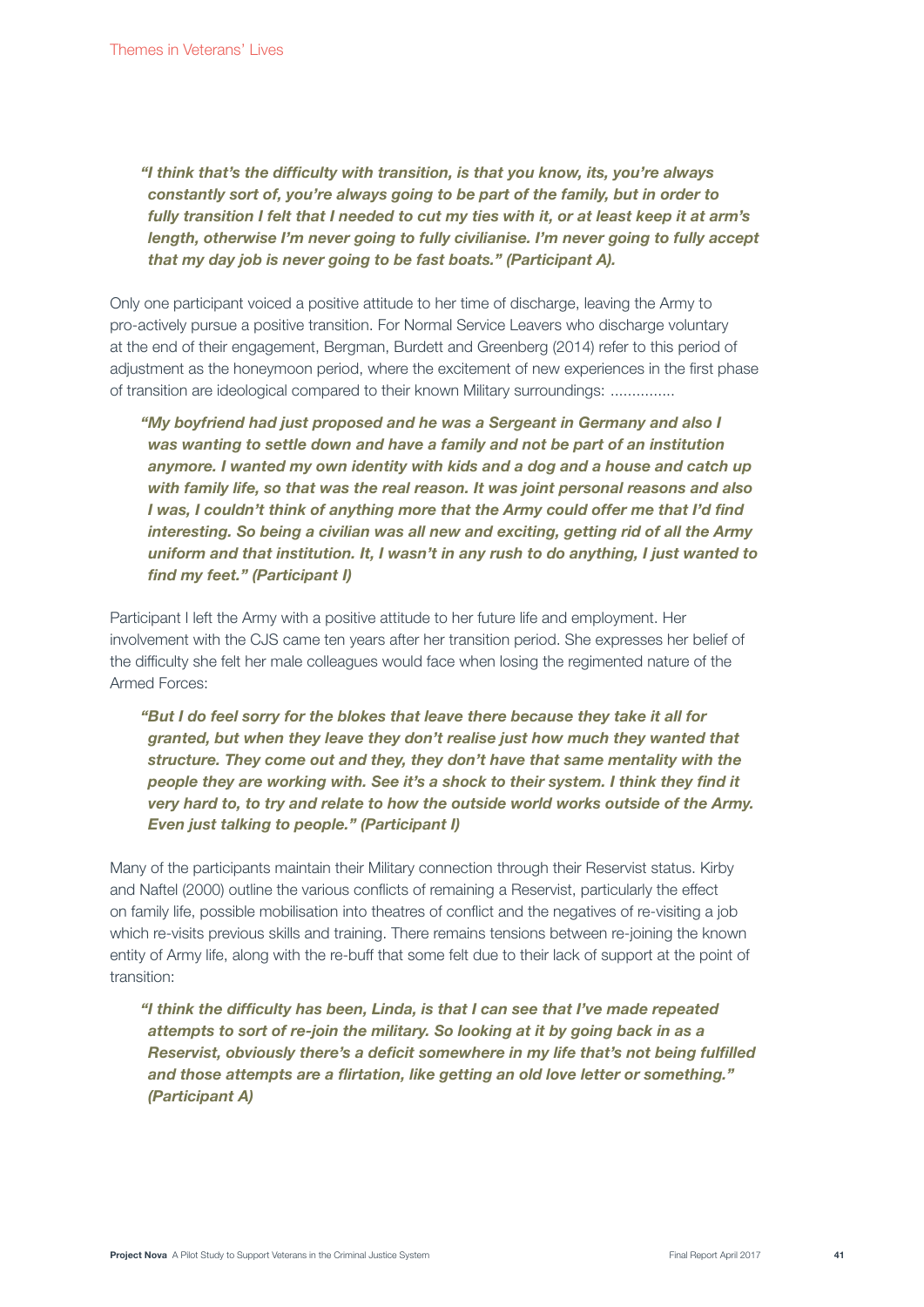#### Alcohol

Seven of the ten participants had been arrested prior to the offence that led to their involvement with Project Nova. All of their previous offences involved the consumption of alcohol, either leading to fighting or alcohol related incidents such as criminal damage. There is no pattern to the age of the individuals when these offences took place. MacManus et al.'s (2014) study found that military personnel were less likely to have committed a non-violent offence in their lifetime than a similarly aged sample from the general population, going some way towards dispelling the myth that all veterans who have seen combat service are 'mad, bad or sad'. However, discussion around alcohol consumption during Service was prominent.

"Drinking heavily, especially in the Royal Marines is all par for the course, you know there's nothing wrong with that at all, you know it's part and parcel of the culture [...] So drinking heavily is absolutely tolerated and almost encouraged. I would go as far as saying it's tribal." (Participant A)

The Military Families and Transition Report undertaken by The Centre for Social Justice (2014) found that alcohol plays a significant part in the Military, with drinking seen as part of Service life and encouraged to support group bonding. This view is also expressed in the Phillips Report (2014) that suggested the majority of low-level offences committed by veterans are often in connection with excessive alcohol or substance abuse.

Van der Knapp et al.'s (2012) study of the Dutch penal system also found that untreated alcohol and substance abuse are high indicators of the possibility of re-conviction. Eighty five per cent of veteran offenders who participated in the Brown et al. (2013) study used alcohol to reduce memories of war experiences. MacManus et al. (2012) suggest a link between risk-taking and anti-social behaviour such as alcohol misuse, both prior to enlistment and on return from military deployment. The Royal British Legion's Report (2014) of UK veterans in the criminal justice system concludes that experience of military conflict does not increase the likelihood of criminal behaviour following discharge, but as suggested by McManus et al. (2012), may enhance levels of risk taking behaviour.

"I think the drink is, because I had a bit of a drinking problem when I left, well when I came back from Afghan I started drinking heavily […] because you get, like after a Friday afternoon you're ordered to parade to the bar afterwards and if you're not there then you get in trouble." LC – So it's part of Army life?

"Yeah." (Participant D)

Unlike the findings from the original battery of questions regarding alcohol consumption, the interviews suggested a much greater level of alcohol use than the original pilot findings from the 34 respondents suggest. The findings here also cannot be generalizable to the other 111 original respondents. This brings into question the accuracy of self-report tools, particularly when asking questions, such as levels of alcohol intake. Fan et al. (2006) outline that this method of data collection is inexpensive and encourages more candid answers, but it does draw into question the validity and possible inconsistency of responses.

Jakupcak et al. (2014) recognise that alcohol misuse is more likely among men who exhibit stereotypical, gendered norms. In this vein, discussion around alcohol also provoked comments around the use of aggression between men, with fighting seen as both ritualistic and a way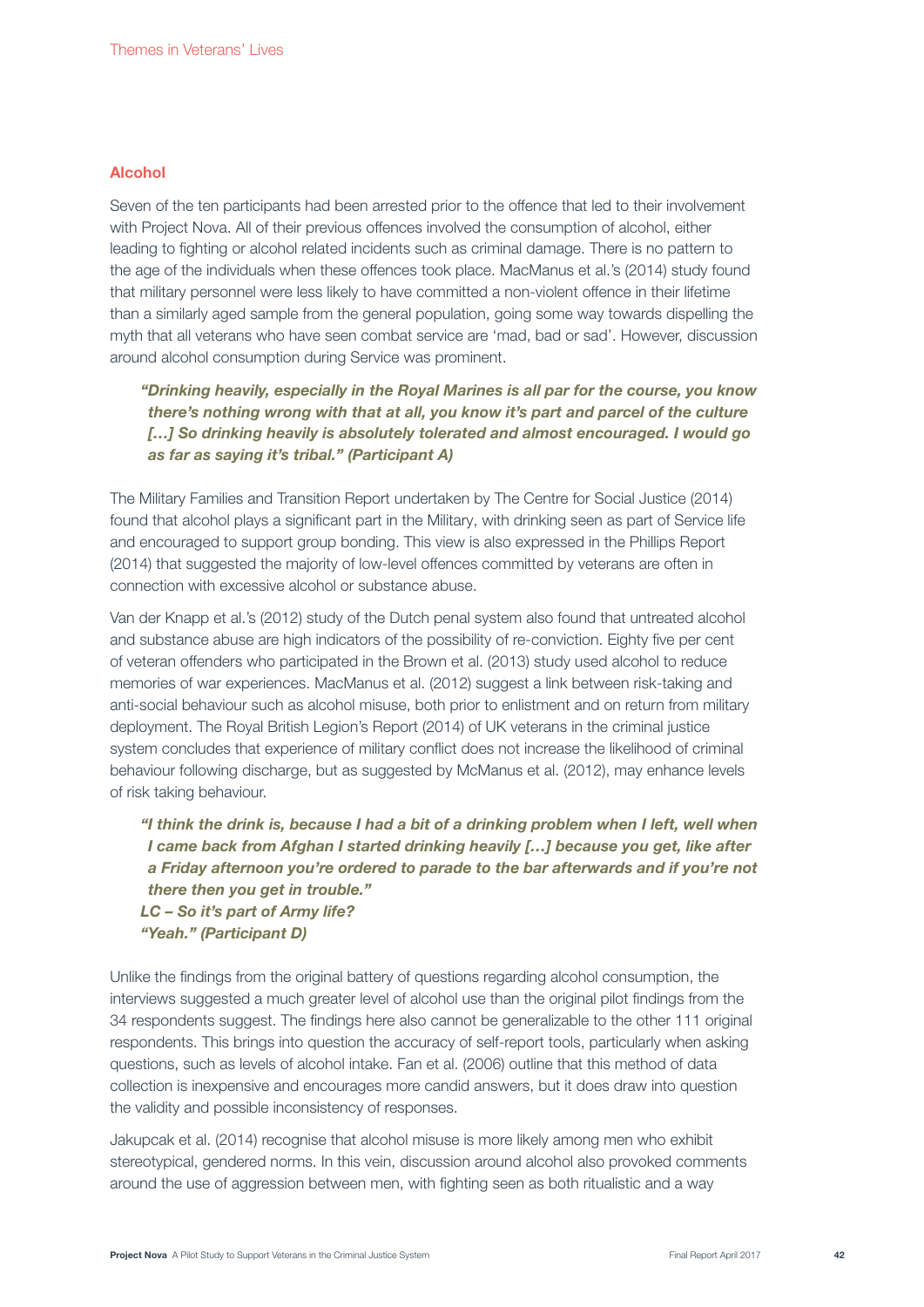of 'problem solving' within the Military. These narratives are distinctive from combat fighting whilst on active duty. The normalisation of discussion around fighting, whether defending friends or resolving disagreements, articulates the hyper-masculinity that often exists in Military surroundings. Hale (2008) acknowledges the Military as a masculine institution that acts as an arena for the construction of rituals and practices where extreme masculinity is demonstrated, as suggested here:

"If you've got a problem with someone there's only one way to solve it and that's by fighting."

LC – Does the fighting solve the problems? "Yes."

LC – It does?

"Yes. We were a tight Regiment. You sort of, you know, I think the world itself is changing a lot. Too much of this [mimics talking with his hand], too much of that. I'm not saying that violence solves anything, but you know, it's just like, within the Regiment it just like, if people spoke behind your back you'd be like just have the spine to say it to my face basically, too much bickering. It didn't happen all the time. It wasn't like you were going into the Regiment and it was a Royal Rumble every night, you know what I mean, it wasn't like that."

LC – But if there was a problem that's how it was sorted out?

"Most of the time, when drink was involved more than likely, yes." (Participant G)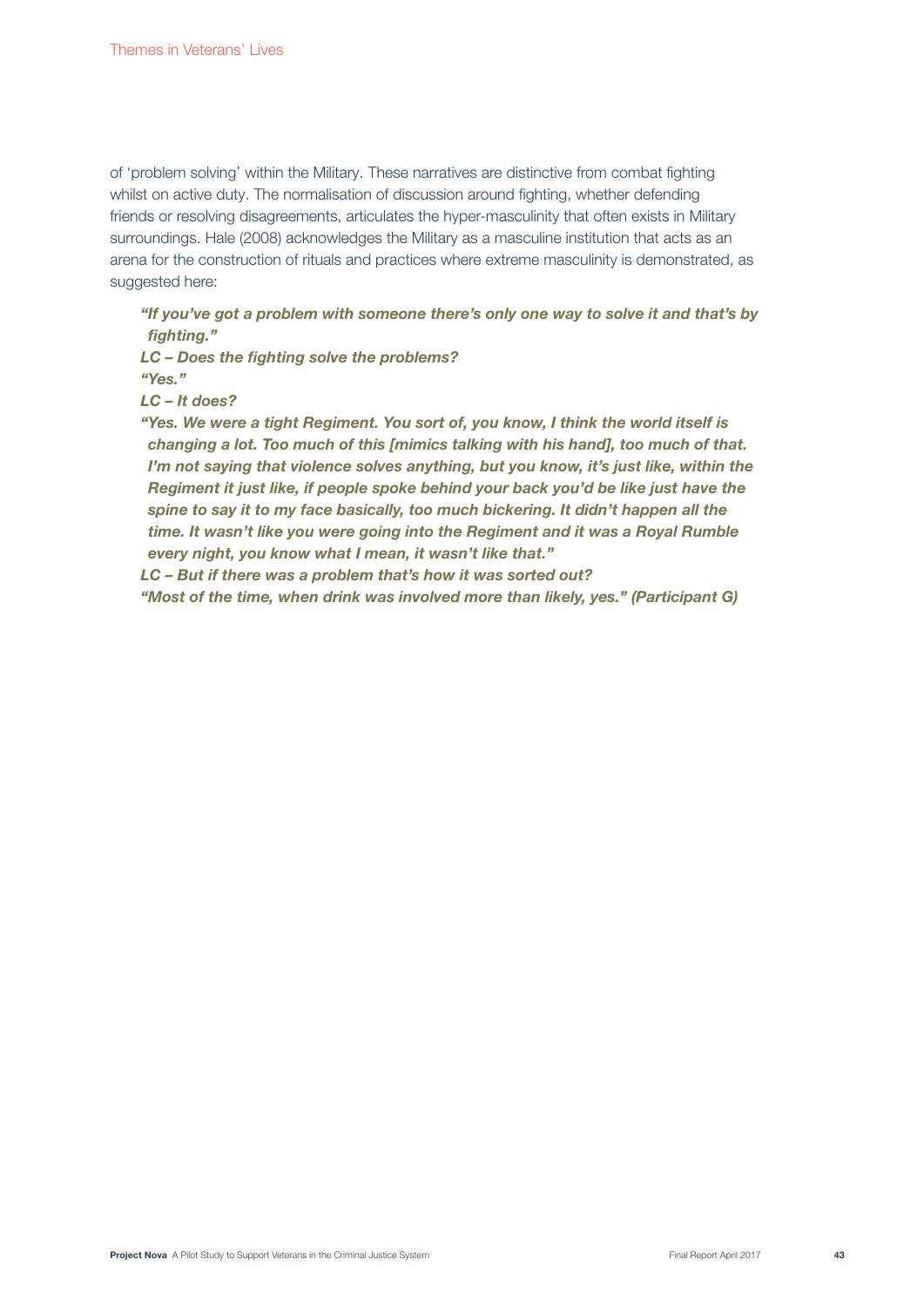# Project Nova Interventions

"I was homeless, I had nothing, I had no friends, no family, absolutely nothing and I was in complete despair. I literally looked at every option that I had available to me everywhere else and there was nothing, it was a dead end everywhere I looked and then all of a sudden [Nova team member] turned up and a new avenue to travel down and a new life, which is what I was looking for at the time." (Participant E)

### Hearing about Project Nova

"I mean there was a whole host of kind of charity, first sector organisations on there [list of support groups], but you know the one that spoke to me was, obviously being a veteran, was Nova really." (Participant A)

The section 'Description of Project Nova' outlines the procedure that all arrestees have to undertake when taken to the PIC. Once the veteran has agreed for their details to be passed to the Project Nova team, there are various methods of communication that the Project Nova team engage in order to make initial contact, including telephone calls, leaflets, business cards and letters, as well as various forms of social media for those who are harder to contact:

- "When I got to the Police Station they said could they contact me and I said yes. [Nova team member] phoned me I think just before I got released and said [they] would come out and see me at home and [Name] did and we went from there." (Participant B)
- "Yeah, before I had a really bad spell of getting into trouble with the Police and I didn't have any support afterwards, but the last time I got arrested the lady said to me 'have you heard of Project Nova?' and I said no, so she gave me the pack and I spoke to [Nova team member]." (Participant D)

### Accepting Support (including Counselling)

"I think that's probably part of the problem, not problem, issue, is that real macho thing, I can cope. But there are times when you need help." (Participant H)

The perceived stigma of accepting help, including being seen as weak or repercussions in the workplace remain barriers for veterans in seeking support (Farmer et al., 2010). A lack of belief in the practitioners, and trusting in the process are also common obstacles to help-seeking (Cornish et al., 2014). Dirkzwager, Bramsen and van der Ploeg's (2002) study of veterans specifically with PTSD shows that social interactions and support is an important factor in lowering symptoms and reducing stress. We have shown the difficulty the cohort have had in accepting support for a number of different needs, particularly when veterans' support is predominantly delivered from charitable organisations and means veterans may have a sense of taking 'hand-outs' or accepting charity.

In terms of gendered differences, men and women have different coping styles and men are more likely to detach their emotions as a coping strategy, a further deterrent to being open to receiving support (Matud, 2004). Both of the studies by Dirkzwager et al. (2002) and Matud (2004) highlight how men may struggle to accept help, even if needed: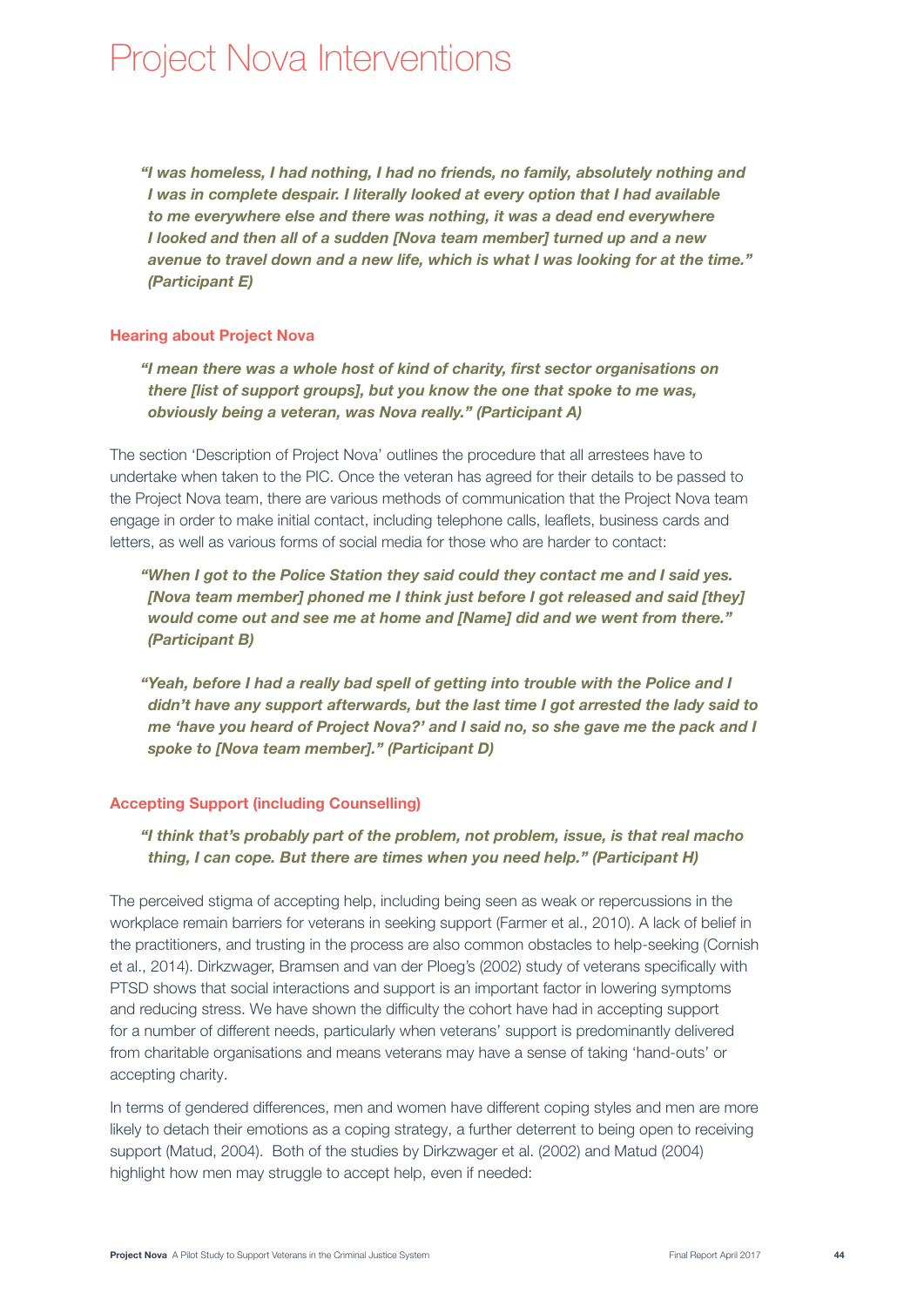"Well I don't think I'd be here if I didn't get involved with Project Nova because … I was in a right bad state when they found me. I think, well I'll be 100% honest, I don't think I'd be here if I didn't have the support I have because my mindset was, I'd had enough. My body, I just felt my body, my brain, my spirit, everything had just taken too much and I was on, I was just, it wasn't thoughts of … it was just thoughts of, you just don't have any self-worth." (Participant F)

A key element of Military training is providing troops with the skills to survive in inhospitable conditions and a way of being able to cope in surroundings that most civilians would not endure. For veterans who have been trained to cope in any circumstance and have a robust sense of resilience, accepting support does not come easily and homelessness becomes a viable option. For some veterans, homelessness and risk taking in British society is much less of an ordeal than facing and surviving life-threatening conditions whilst on operational tour.

# "I do know that there's a lot of ex-Servicemen out there on the streets homeless or getting into prison. I'm not going to go anywhere down that route at all unless I have to. But to be honest with you, I think I'm intelligent enough that if I do end up sleeping in the park that I can make myself comfortable out there." (Participant H)

Relationship difficulties, feelings of being entrapped by former partners and others, along with recurrences of mental health conditions were the predominant reasons given for the issues that led to the arrests. A repeated theme from all of the respondents was a feeling at 'rock bottom' and a lack of pride:

"When you don't have a job and you've been arrested, I mean you're at rock bottom. You question everything. You think how on earth did I manage to get here, how on earth, when it's completely out of your personality of who you are, you have to think how on earth did I get here? There was nothing else available and it's the shame factor as well. You know, no-one wants to admit they've been arrested." (Participant I)

There is a stereotypical theme among the male participants regarding toughness and the difficulty of asking for help. Much is written about the hyper-masculine or hegemonic behaviour of males in the military (Farrimond, 2011; O'Brien, Hunt and Hart, 2005). Displays of masculinity, including the lack of willingness to share outward emotional distress and a desire to protect others and demonstrate extreme self-reliance, adds layers of difficulty for those who should be help-seeking (Jakupcak et al., 2014).

Caddick, Smith and Phoenix (2015b) suggest stereotypical norms can be renegotiated by turning the difficulty of asking for help to be seen as positive, masculine behaviour of being able to openly seek support. Participant J describes the issues he faced when confronted with his introduction to Project Nova:

"If you're not ready then it's not going to help because you're never going to be able to talk about the stuff with problems, you don't want to talk about the stuff which you're trying to avoid. It's the small details which are the problem […] There was nothing which was going to happen which had a good outcome and if I'd have turned it down then I more than likely would have been in prison and still had another three years left to serve as a minimum. So it was either accept the help and see what was the worst that could happen, they can't make things any worse." (Participant J)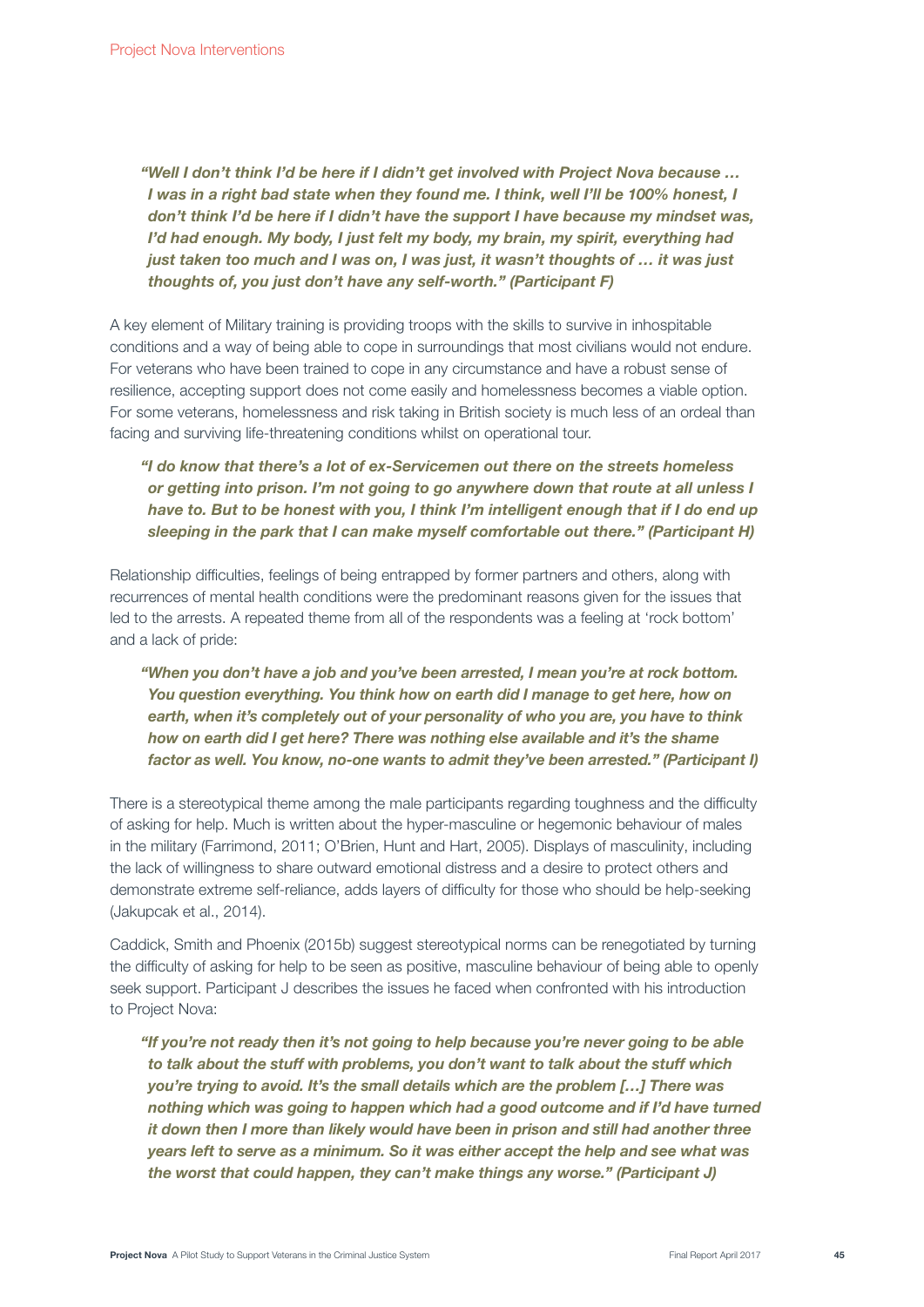The difficulty of asking for help was not restricted to the male participants. Biddle et al. (2007: 983) suggest a 'cycle of avoidance' strategy is used as a means to side-step support, particularly when needed. [Female] Participant I's transcript is an example of this tactic:

"[Nova team member] got in contact with me. I accepted his first call, but I wasn't interested in help, but [Name] persisted for about eight months. Every month [they] would give me a call saying 'Are you OK? Can I help? Let's meet up'. It was [Name's] pure persistence that I, I relented and met up with [them] in Starbucks in [area] and it's the best thing I've ever done […] it was just my frame of mind, I have to think things out for myself. I've always been, I've always thought of myself as a functional person. I can analyse, I can solve things, I don't need any help, but God, did I […] I find it very hard to accept help, it breaks me because, you know, I think my purpose was to look after people and then when you can't do that and you're not able to, it's an inner conflict." (Participant I)

#### Working with the Project Nova Team and its Characteristics

"Well, I mean that initial conversation with [Nova member], that conversation was a huge, huge relief. All of a sudden just all of these people came out of the woodwork who are, you know, on your side and prepared to do something for you and if I hadn't have picked up that leaflet I would never have known about any of it. It's out there." (Participant A)

Project Nova team members are not trained mental health practitioners, however, the narratives from the Project Nova clients suggest an important part of their working relationship is the conversation between team member and veteran. Jagosh et al. (2011) acknowledge that clear communication and attentiveness between the client and the listener enhances health outcomes and increases the likelihood of the client revealing their issues or problems.

"Yeah, [Nova] signposted me and supported me. Made sure I was where I needed to go. They supported me just by being there, someone to talk to. Keeps, not pushing me, but encouraging me in the right direction. [Project Nova member's name] not qualified, as far as I understand, in drugs. [Name] didn't want to delve into something that [they weren't] qualified in or didn't particularly understand. The non-judgement and everything was superb. I couldn't have asked for anything more from [Name]. [Name] did above and beyond really what [they] should have done." (Participant E)

The team employ a person-centred therapy strategy, which allows clients to engage in continuous talk, with a non-judgemental attitude of the listener (Fitzgerald and Leudar, 2010).

"The fact that he was there. The fact that there was someone there." (Participant B)

"Just knowing there's someone there, just knowing that they're there. Before it was just, I don't know who to go to, but just knowing they're there, that's the main thing." (Participant C)

As well as the need for emotional help, the Project Nova team have helped their clients with a wide range of practical support including legal representation, housing, employment and funding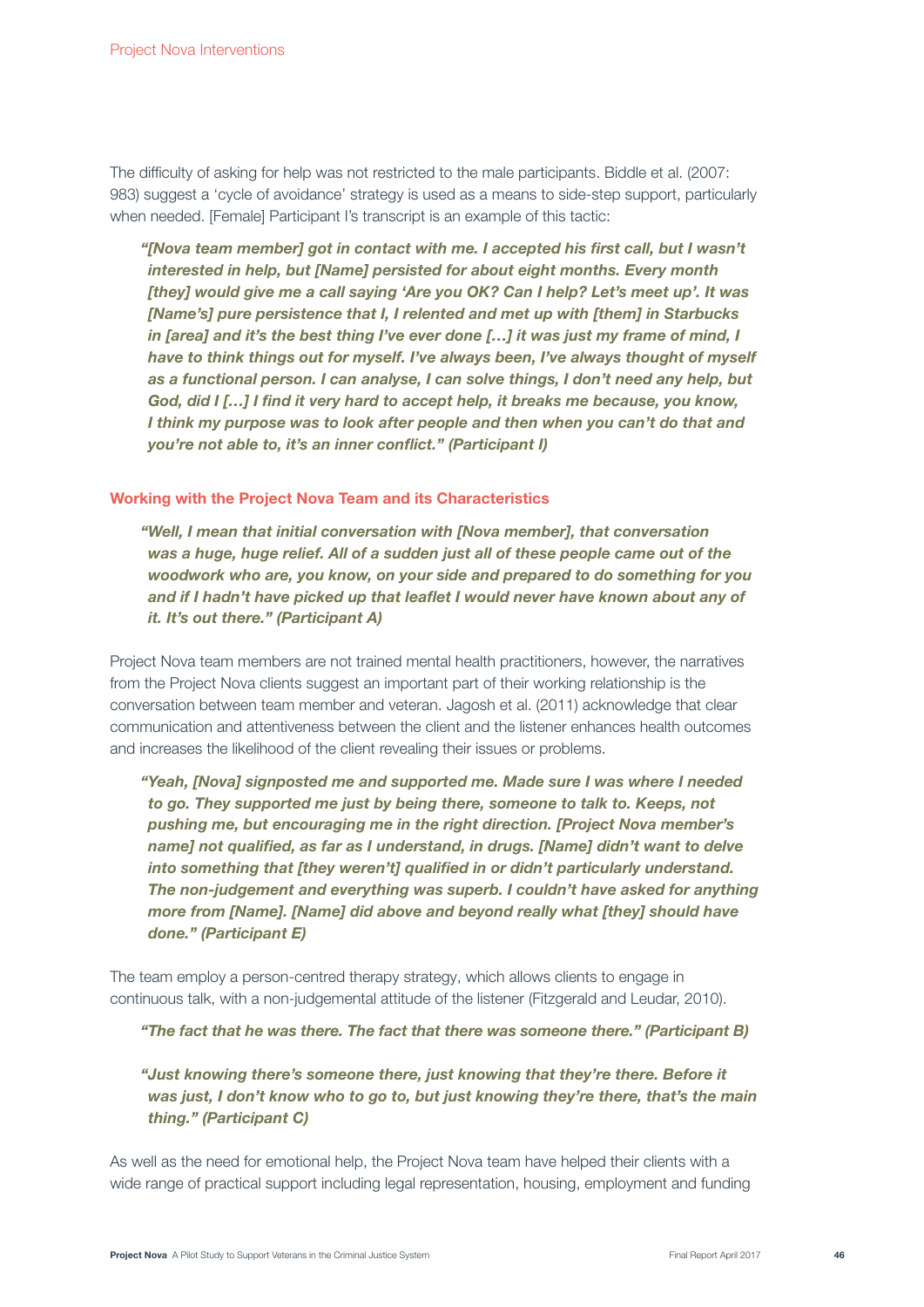for training, benefits and welfare advice, MoD correspondence, mental health support, substance misuse and alcohol dependency group providers and family matters.

"[Nova team member] helped me with my housing situation, came up the Council with me, made sure I was, gave me a list of actions, so we would have a meeting and talk and because I'm so forgetful and my head's all over the place. [Nova team member] would say right, you need to do this, this, this to give me good direction, so really helped me in that way." (Participant D)

"They got me a job at a factory just because I said that I just want to earn some money and I think it was about a week or two later they said we've got you a job interview at this factory. Here's the time, here's the address, make your way there and you should be able to get a job there. So they can help with work, pretty much within a month I'd say, just to start earning a bit of money. That's definitely what you need." (Participant J)

All of the participants were asked if there were things with which the Nova team would be unable to help and all, without exception, felt that they could go to their Project Nova support worker with any issue. The participants voiced that should specialist help be needed that was outside of the scope of the team members, such as drug misuse or mental health support, that they were directed to the appropriate support service.

#### Wider Support Networks

"Like when we came here for the Forgiveness Programme, when you see a bloke turn round and forgive someone. I walked out 'cos that upset me and I came back in and I thought if he can do this and have that kind of mind-set then I'm pretty damn sure I can find some of it." (Participant F)

The Project Nova team have organised many projects and programmes for the veterans, both necessary intervention support and diversionary measures. In terms of structured events, one of the main workshops is the Restore Project (previously named the 'Forgiveness Project'). Restore is an award-winning two-day intensive programme to enable participants to develop empathy, evaluate their lives and take responsibility for change through the use of personal testimonies, film and structured discussion. The programme explores forgiveness as a resilient response to trauma and instils motivation and engagement. The programme gets to the core of an individuals' problems, whilst providing a safe environment in the hands of excellent facilitators.

Other events include Veterans' Recall, run in conjunction with Age UK, where Project Nova veterans meet with older veterans with dementia. The team discovered similar issues between young and old, including social isolation, anger issues and loss of identity. A well-received teadance, recreated as a 1940s themed buffet was organised as a social event.

Project Nova also used the wider network of RFEA to find employment and put veterans in touch with other Walking with the Wounded projects such as Head Start, one-to-one therapy for mental health issues, **Steps into Health**, for work experience and opportunities in the NHS environment and Home Straight for homelessness problems. Work with Forward Assist includes cooking lessons and catering for the local veterans community, as well as diversionary activities such as fishing, outdoor activities, archery classes, employment assistance and a first aid course.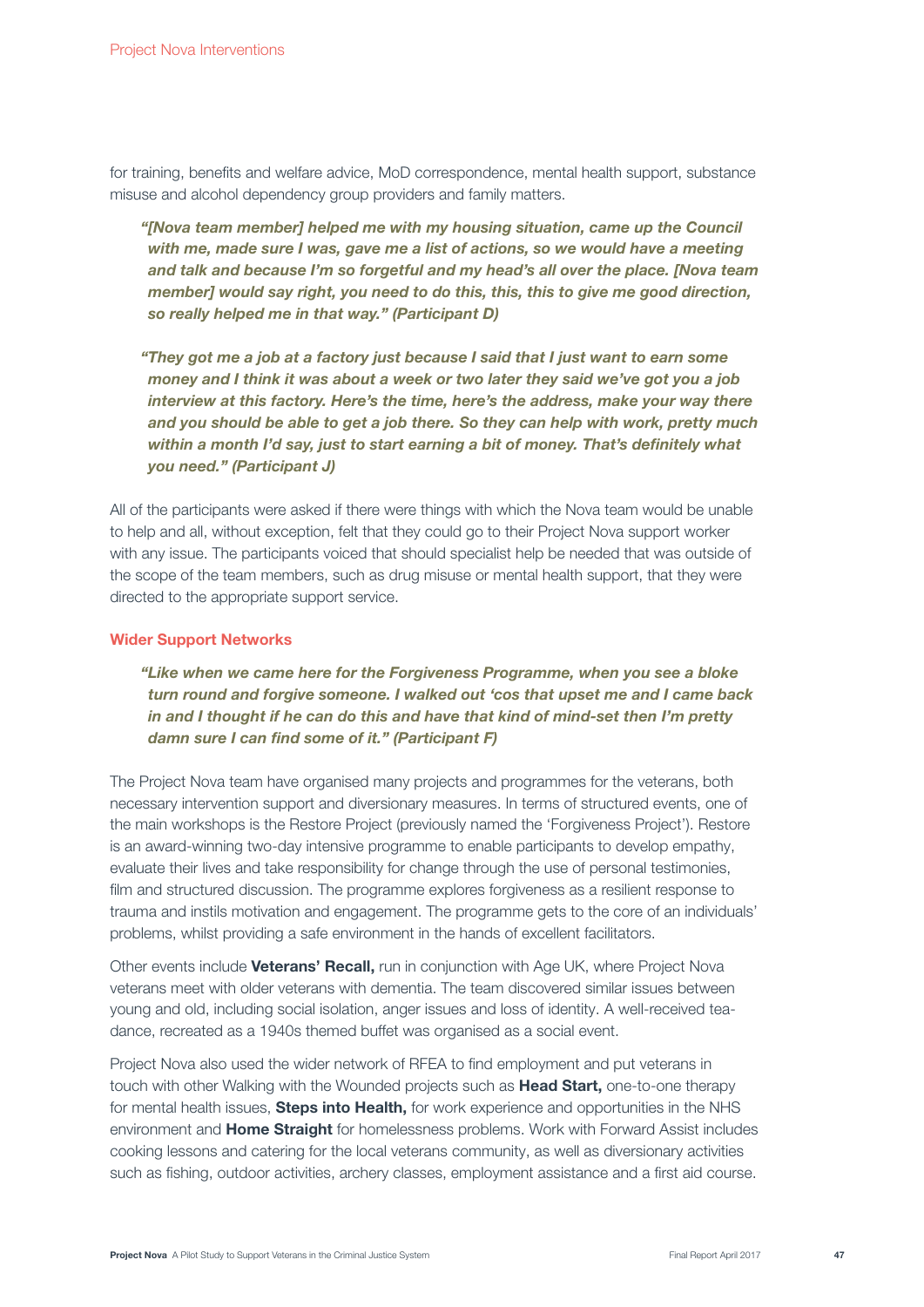The Project Nova team also work in conjunction with **Outside the Wire** and have recently advised that a veteran has been abstinent for the first time in over 20 years, which he credits down to his partnership with Project Nova and Outside the Wire.

Social events include visits to a local club to watch a game of football and to Twickenham for the rugby. There has also been a day at a local motor sports track. Charity events have included a static bike ride to raise funds and awareness and the Walk of Britain.

"21 miles I done! [The Walk of Britain] but the thing is to do that you, it was just the awareness bit there. It was just, you know, people don't see it, they don't understand it. I mean there's people out there a hell of a lot worse off, you know and watching a bloke every 15, 20 yards taking his foot off, so he can get the blood to move back, I mean and he's in and I sit there and I think I know I've got problems, but I ain't got that." (Participant F)

"I've done the Forgiveness Project as well. It helped with the fact that it made me realise stuff about myself which I need to address." [Nova team member]: [name] has also taken part in the Veterans Recall as well, talking to the older veterans, haven't you? You've been really good at that. "Yeah I have, it's been really good." (Participant J)

A list of the project website or portal addresses is available at Appendix 7.

"I don't know if you have any Forces background, but I know that [Nova team members] certainly do and having that additional understanding, you all have something in common and understanding about someone's background is important and you wouldn't get that from a civilian team." (Participant E)

All of the male respondents articulated a sense of comfort with being able to engage with a Nova team member who was ex-Military or part of the military community and culture:

"I guess it's not just having counselling, it's the being a veteran and having a military counsellor or someone who understands, you know, all of that life and you know [counselling service] for all of their help, how beneficial they were at the time, it's not the same." (Participant A)

"[Name] knew where I was coming from and ex-Forces as well you know and I could talk to [Name], I could talk to [Name] about anything and you know, I could actually be honest now." (Participant F)

Only one participant, a female respondent, was ambivalent to the idea of a support worker having to be ex-Military, but like a number of the cohort alluded to the importance of someone 'being there':

LC - Was the fact that they're ex-Military important? "I don't know. I don't really think so. I think it's just knowing that someone's there." (Participant D)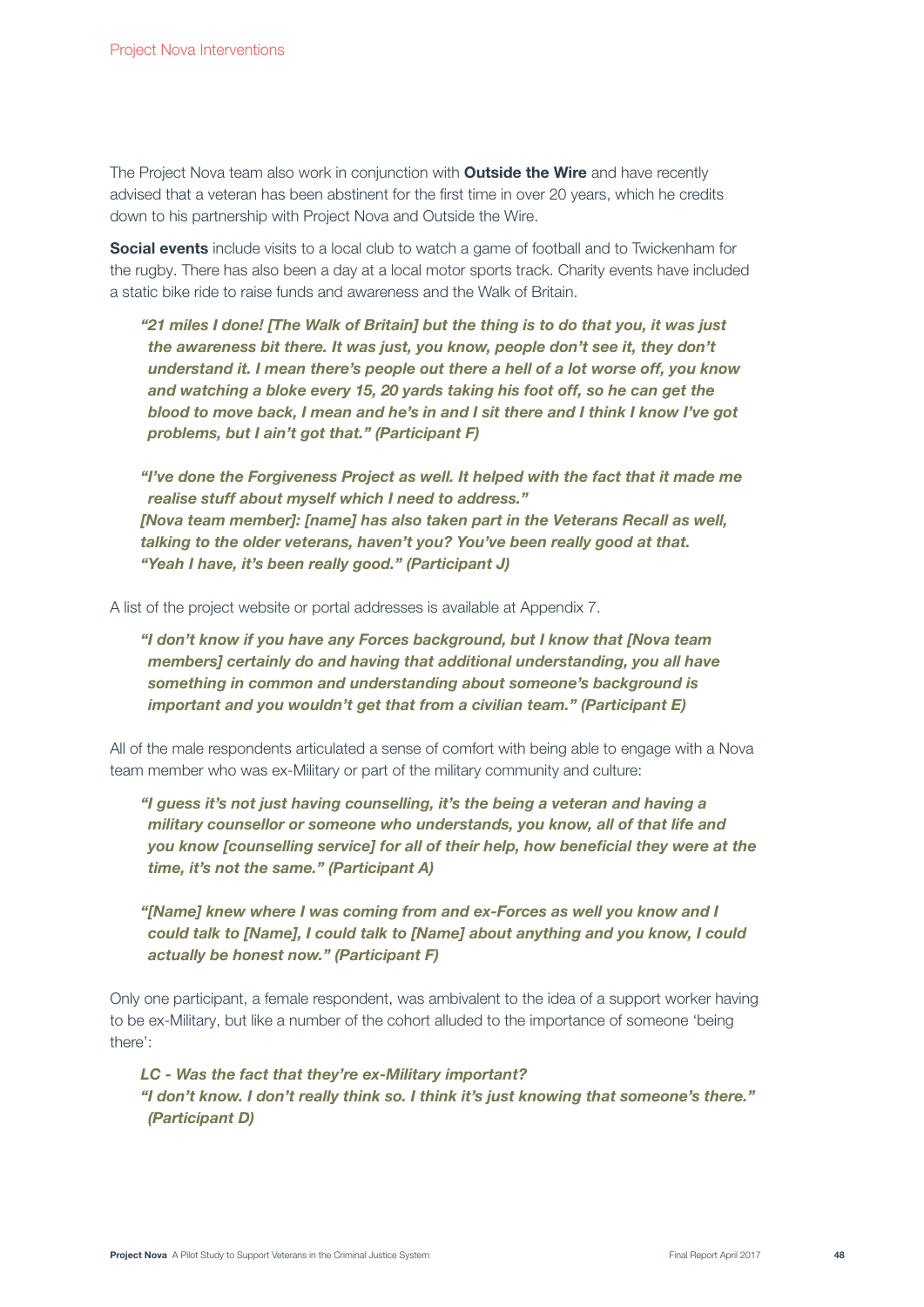# "I can talk about that now because my psych has allowed me to do that now and I wouldn't have had that if I hadn't have been with Project Nova anyway." (Participant F)

There were many discussions around the notion of feeling invincible in the Armed Forces and subsequent emotions of loneliness and isolation in civilian life, despite being back with families. Cornish et al. (2014) explore the anxieties that veterans retain around the stigma of seeking support, particularly for mental health related conditions. Concerns include feelings of weakness, a lack of encouragement to access resources and a shortage of knowledge to feel comfortable in looking for help. The need to access counselling services took many of the participants time to acknowledge.

LC – Was it good for you to talk? Did you find it of use? "Yes, yeah, because when your life is thrown out of control and you feel like you haven't got anyone to turn to and if you haven't got, like my family have been a bit better recently in supporting me, but at the time I didn't have anyone. It does really help." (Participant D)

Others were more resistant to receiving support or not yet ready to think about seeking help:

"I don't want to sit down and have counselling. I don't want that, I've had it from a young age and it's never helped me from a young age. It didn't help me when I was being mentally discharged [sic] with my PTSD and nothing has really helped me." (Participant J)

"The thing with people like me, I think they feel like they're taking, well you know, without giving, so if there's a way in us being able to give something back, i.e. like me doing the gardening, being a couple of days, being a week, that's something, that's like, a squaddie don't just take, he will, he will want to earn what he's been given." (Participant F).

For veterans who have been used to being part of a strong team and the defenders of others, there was often a desire to continue help others, often for those in need of a high level of support themselves. Caddick, Phoenix and Smith (2015a: 293) highlight the mutual expectation by veterans of 'looking out for each other' by actively providing support for others. There were several examples of this in the interview narratives:

## "Helping other people, you know, that's why I wanted to do this, because if the research helps other people that's brilliant." (Participant D)

"Yeah of course giving back, you know. It would be nice, you know, I'm sick and tired of hearing veterans going through a lot of problems and I'd like to do something about it to be honest." (Participant G)

Attrition between arrestees and those who undertook the battery of questions was high (n=111). The participants were asked what reasons they could suggest as to why veterans would not engage with Project Nova. Their answers included possible embarrassment following the loss of a position of importance; also veterans who were issued with 'No Further Action' at the point of arrest, and wanting to distance themselves from their index offence.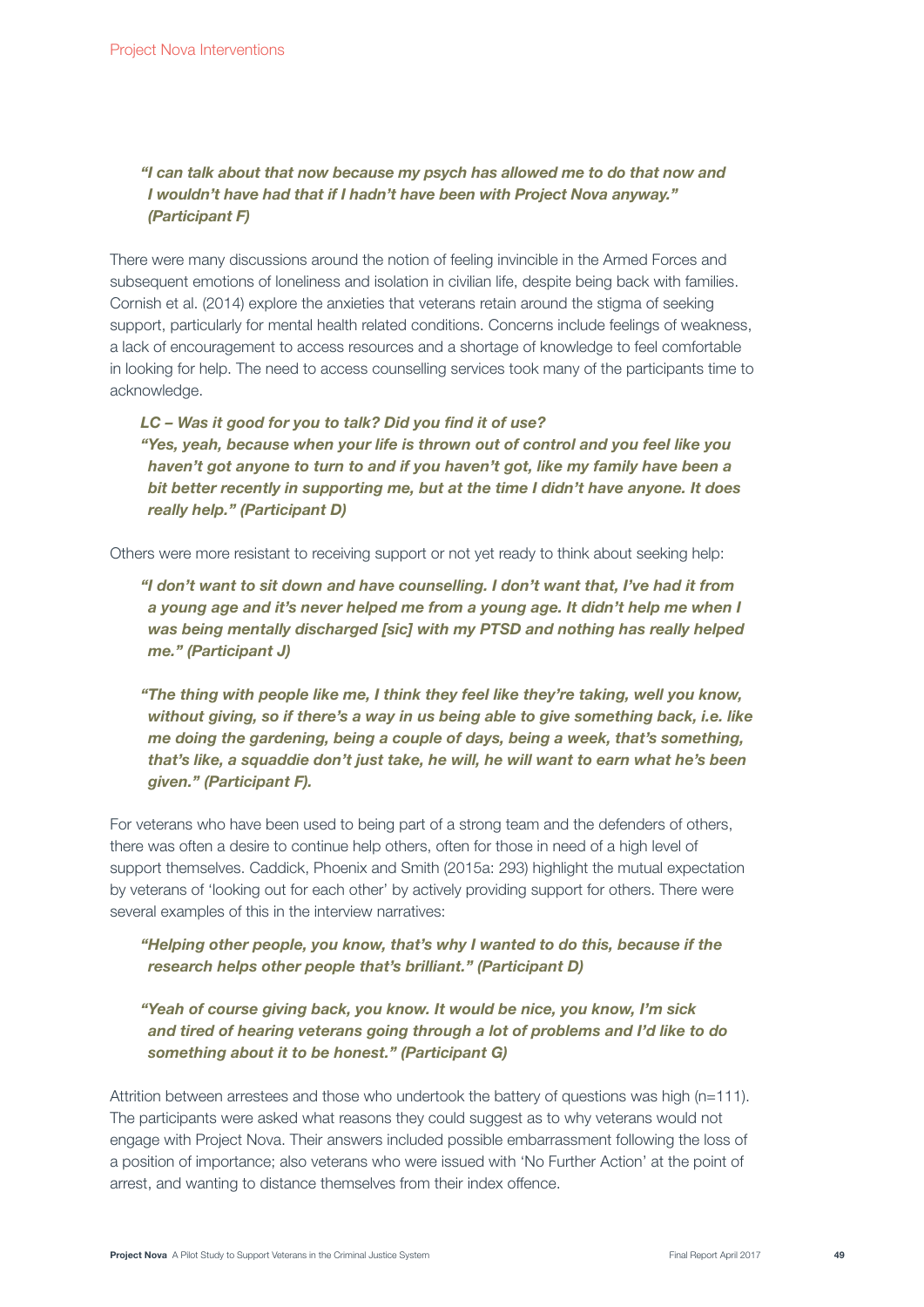"Maybe the embarrassment of what they've done or what's caused them to be arrested. Maybe they're embarrassed, I don't know. I was embarrassed about what I did, I was embarrassed because it was stupid, but maybe that's a reason." (Participant C)

A lack of trust is also common to gaining support and help (Cornish et al., 2014):

# "I personally think, a lot of people don't trust or don't know how to trust. The first time I was offered the help I didn't understand it, I didn't trust it and I didn't accept it so it just went away." (Participant F)

Ideas were proposed during the interviews of possible ways that could enhance the future work of Project Nova or getting more veterans involved with the Project. Anecdotal suggestions include instigating support for personnel prior to discharge as part of their Personal Development Plan, rather than waiting for problems to potentially arise at the point of transition. It should be stressed to those leaving the Military that seeking guidance in how to enhance job applications is common to everyone looking for work, including civilians. Further, leaflets advertising the work of Project Nova would likely be discarded if presented at the point of discharge because it is unlikely to be relevant to the cohort at that time.

"Like you said there are other projects, but I'm not really sure what's available or what they involve, so maybe if there was more information on what it actually is that the projects are about, that might help people go to them a bit more?" (Participant D)

# "So much of your self-worth is around what you do, isn't it, especially coming from such a proud organisation as the Royal Marines to nothing, you know, to doing b\*\*\*\*\*\*\* jobs really, that I could have done when I was 16." (Participant A)

Currently, a 'good' transition is measured using the sole metric of employment outcome, which is a veteran being in 14 weeks' continuous employment within six months of discharge (MoD, 2014). There remains some argument as to whether this is an appropriate and accurate indicator (Fossey, 2010a; Ashcroft, 2014). In the first quarter of 2013/2014, 82% of regular Service Leavers who used CTP services were in full time work (MoD, 2014). Although these figures demonstrate a good return to the job market, they do not address whether personnel are going into jobs that are equivalent to their status or role in the Armed Forces or if they are taking any job in order to gain entry to the civilian job market. Many veterans often take jobs that underestimate their transferable skills from Military to civilian employment (Ashcroft, 2014). The data also does not address whether veterans have any underlying issues that may have taken place or are still problematic whilst holding down full-time work. Up until recently<sup>5</sup> this employment metric only applied to those personnel entitled to transition support. Consequently personnel discharged before 4 years of service or disciplinarily discharged (Early Service Leavers (ESLs)) would not have had any support and would not therefore have been included in the metrics. The success rate of 82% should be qualified with the statement that this is not representative of all service leavers. Some of the Nova clients would have been ineligible for any transition support due to their reason for discharge.

<sup>5</sup> In October 2015 the MOD issued a new contract for employment support that, for the first time, included provision for ESLs, this change falls outside of the pilot period.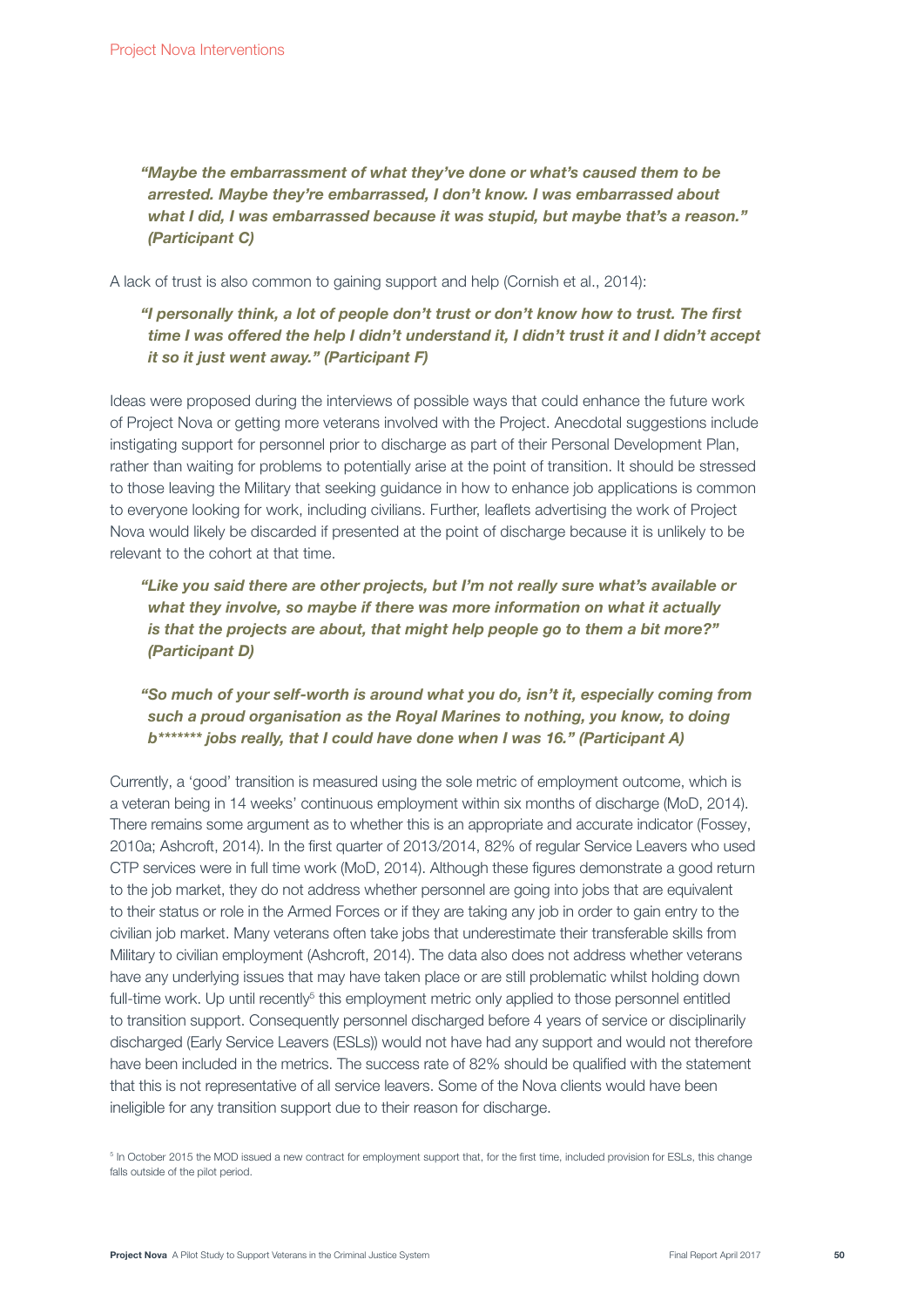Getting Nova clients into regular employment is seen as a long term outcome for the veterans by the Nova team. Discussion with the Project Nova providers indicates that there is often a significant amount of work to do to get a client to the point of being able to maintain regular employment, often in conjunction with other health care professionals. Employment is seen as a longer term, end result goal.

"I want to go back to full-time work to get involved in things, but at the moment I'm just not afforded that opportunity […] I know that month by month I'm getting stronger and stronger, whereby I'll be able to, I don't want to let anybody down at work, I just want to be able to be reliable and I want to be productive. I don't want to fail at anything." (Participant I)

Seven of the ten interview participants had been arrested at least once six months prior to their Nova index offence, none have gone on to commit further offences six months post their involvement with Project Nova.

All of the participants articulated that in their own ways, they are moving forward in re-building their lives following their involvement with Project Nova, notwithstanding that all participants are still receiving help from the Nova team and most are also engaging with support from external groups or agencies.

"That's like you've had a weight taken off you. I've actually, my partner's even knows that, I've noticed that she's more affectionate, she's more, she'll talk to me now, she's not as stand back now and friends you know, friends talk to me, you know I'm not that abrasive person anymore." (Participant F)

"Project Nova helped me to pick up the pieces at that time. Thankfully 14 months down the line it's all over and dealt with and my life's in a hell of a lot better place than it was back then." (Participant E)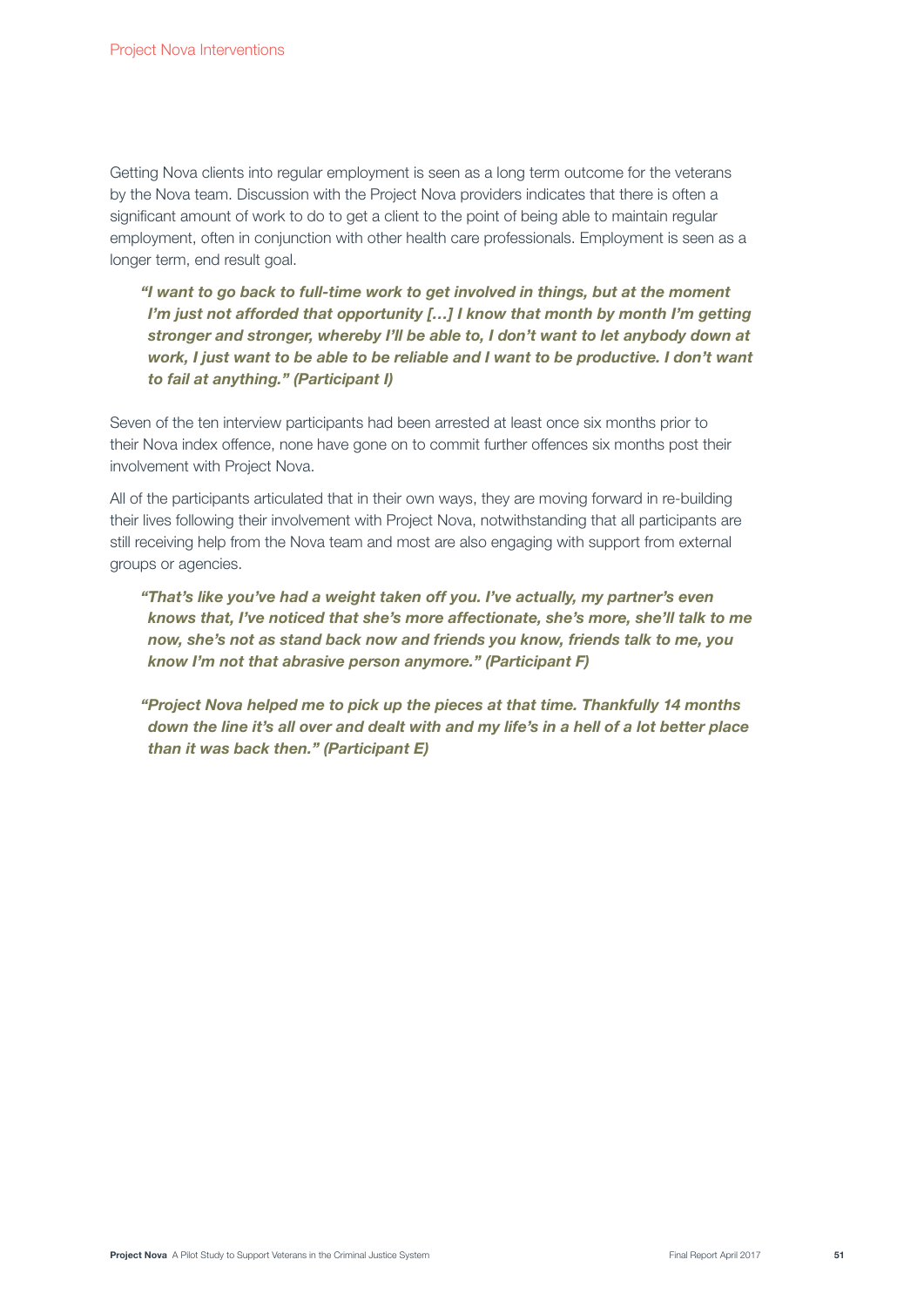# Limitations

### Sample size

It is not possible with such a small sample to draw any definitive conclusions. The evaluation is limited and the results are only indicative. The veterans using the service were not randomised nor was a waiting list control used. It is, however, possible to give an indication where further work with a much larger sample should be undertaken to explore an effect that has been observed here.

It is important to emphasise that this was a mixed methods evaluation of the pilot. The numerical data gathered during the pilot are just one component. To enable the researchers to gain a deeper understanding into the impact of Project Nova, extensive interviews were also conducted with a sample of the participants. These interviews were transcribed and analysed and the research findings have been instrumental in helping to paint a far more comprehensive picture of the impact of the pilot.

### Service Delivery Challenges

A number of the veterans referred to Project Nova have complex needs. The team members are extremely dedicated and experienced, however they are not qualified social workers and do not have the support and supervisory mechanisms associated with statutory social work provision. In the early stages of the pilot there was an expectation from the veterans that Nova staff were available for advice and support outside of the normal working hours of the service, and the commitment of the staff led them to work in excess of their expected hours.

# "I've rung him up at 1 o'clock in the morning just because I needed someone to talk to and he was on the other end of the phone." (Participant J)

Throughout the course of the project iterative mechanisms were introduced to ensure that necessary changes were made to policies, procedures and practice to safeguard staff and participants. The veterans have been made aware that Nova is not a 'blue-light' service and other support is available for referral outside of normal contact hours. There is a team ethos of "going the extra mile", and training sessions have been incorporated to highlight the need for staff to protect their own safeguarding issues.

"I'll be honest, at the start of the project I was working flat out for many hours. A, because I was on my own, I had admin support but that was it and we had to make the project work and we were learning. We were learning on the hoof as such. We've become far more disciplined now, we have processes in place. Norfolk and Suffolk was very much the test area to prove the model and now obviously, now we're in the north east and the north west we have different systems and processes in place. I've ensured that the team is not contacted outside of normal hours. There is an on-call system for service providers to contact Nova, but we will say to the veterans, you know, 6 o'clock is the cut-off point unless it is a real emergency and we give them a little card that explains where else they can go for 24 hour support [Nova]."

The narrative above outlines the labour intensive nature of Project Nova's approach. Whilst this appears to be a key factor of the success of the programme, the costs, both in terms of time and money, need to be considered when using this type of intervention strategy.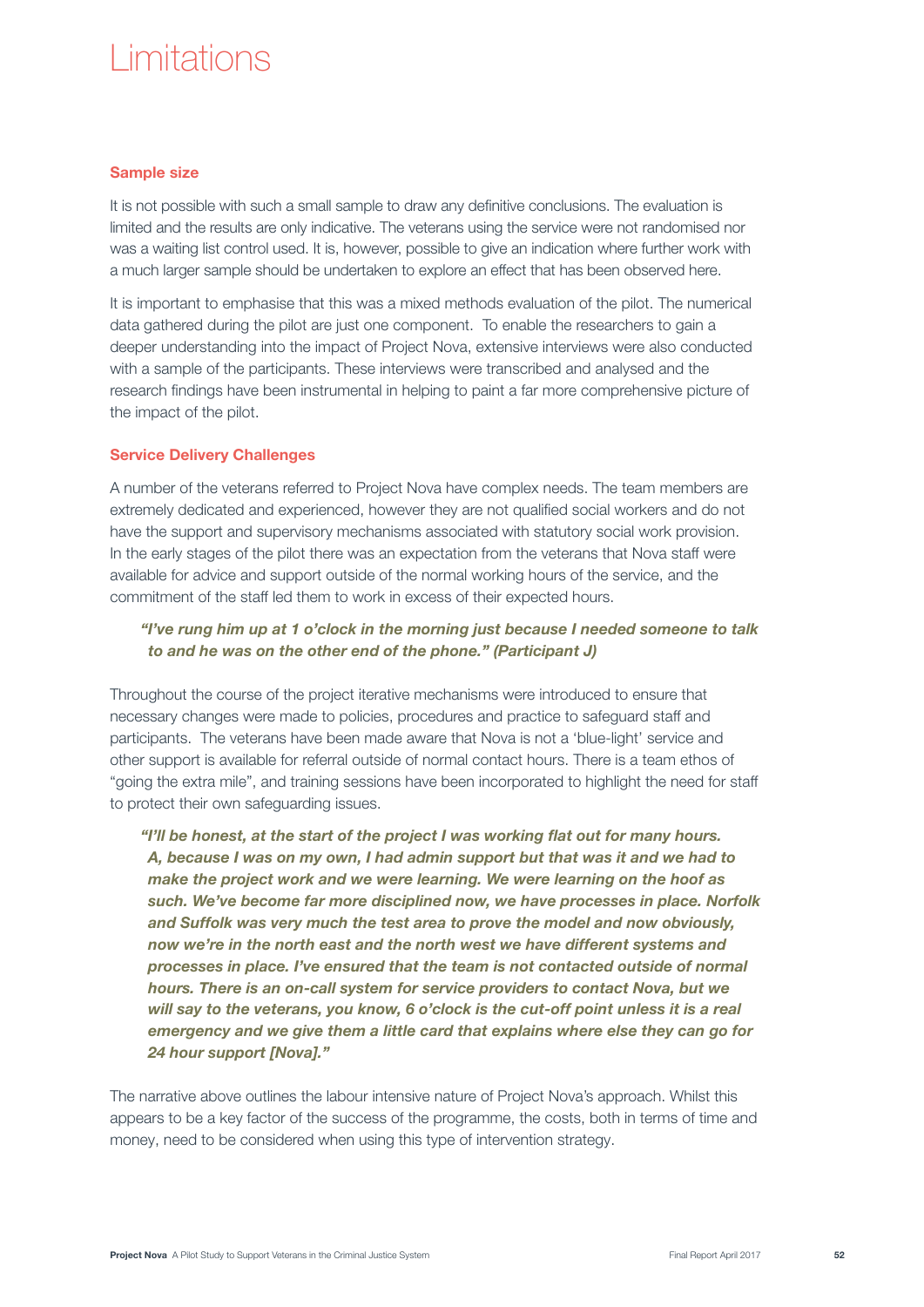# Summary

This Report has considered evidence from two sources. First, data collected by the Project Nova Team, which was augmented by historical offending information from local Police data sources. Second, in depth interviews conducted with a representative sample of Project Nova participants as well as interviews with a member of the Project Nova team and a Police custody officer.

The first stage of the research required the collection of quantitative data for veterans who identified themselves at the point of arrest (n=145) and those who went on to complete the battery of questions (n=34). The findings indicate that a number of veterans have difficulties following the transition period. Key points can be drawn from the overall findings of the Project.

The numbers of participants during the pilot stage of the programme was small. Of the 145 referrals, 78 were not contactable and a further 17 did not meet the referral criteria. A further 16 declined any support and the final 34 engaged with the Project. Discounting the veterans who were un-contactable those declining support accounted for about one quarter (24%) of the cohort.

Evidence suggests a trend towards a reduction in recidivism across all offending types for veterans who have engaged in Project Nova. However, as this trend was not statistically significant, it would be prudent to analyse a larger sample of participants. Our calculations suggest that at least 137 participants would be required in both the test and comparator groups.

Seven out of 10 of the interview participants had offended at least once in the six month period prior to their Nova index offence. However, none of the 10 respondents had re-offended six months post their involvement with Project Nova. A higher percentage of offences committed by veterans referred to Nova were violent or sexual, compared to the general offender population of Norfolk and Suffolk (43.3 vs 19.5%). This difference was found to be significant which is in line with other research (MacManus et al., 2013). It is important to note that we do not have data to suggest that Military service has any effect on subsequent offending. Therefore no inference can be made as to the causation of offending behaviour.

Compared to UK averages the majority of the respondents scored in the bottom 20% for mental health wellbeing (73%, n=29), 70% reported moderate to severe psychopathology for social adjustment (n=30) and 62% reported possible PTSD symptoms on a self-report scale (n=34).

Using the AUDIT alcohol scale, 23 veterans were recorded as low risk and 11 respondents as increasing risk, or high risk of possible alcohol dependence. Twelve participants suggested that their alcohol use is linked to their offending. The numbers of participants suggesting that their alcohol intake is low is not representative of the discussions held with the veterans during the qualitative interviews (n=10).

Following on from the quantitative data collection, the interviews provided a number of recurring themes that were important to the veterans: family, military legacy, transition and the utility of Project Nova. Based on the responses to these areas of discussion, a number of key observations can be made.

The Project Nova team act as facilitators to enable veterans to return to or engage with employment, education or training schemes (EET). The work that the Project Nova team do in supporting veterans in the short term should be seen as 'distance travelled' towards EET, with a long-term, end goal objective to place clients in work by the end of the Project.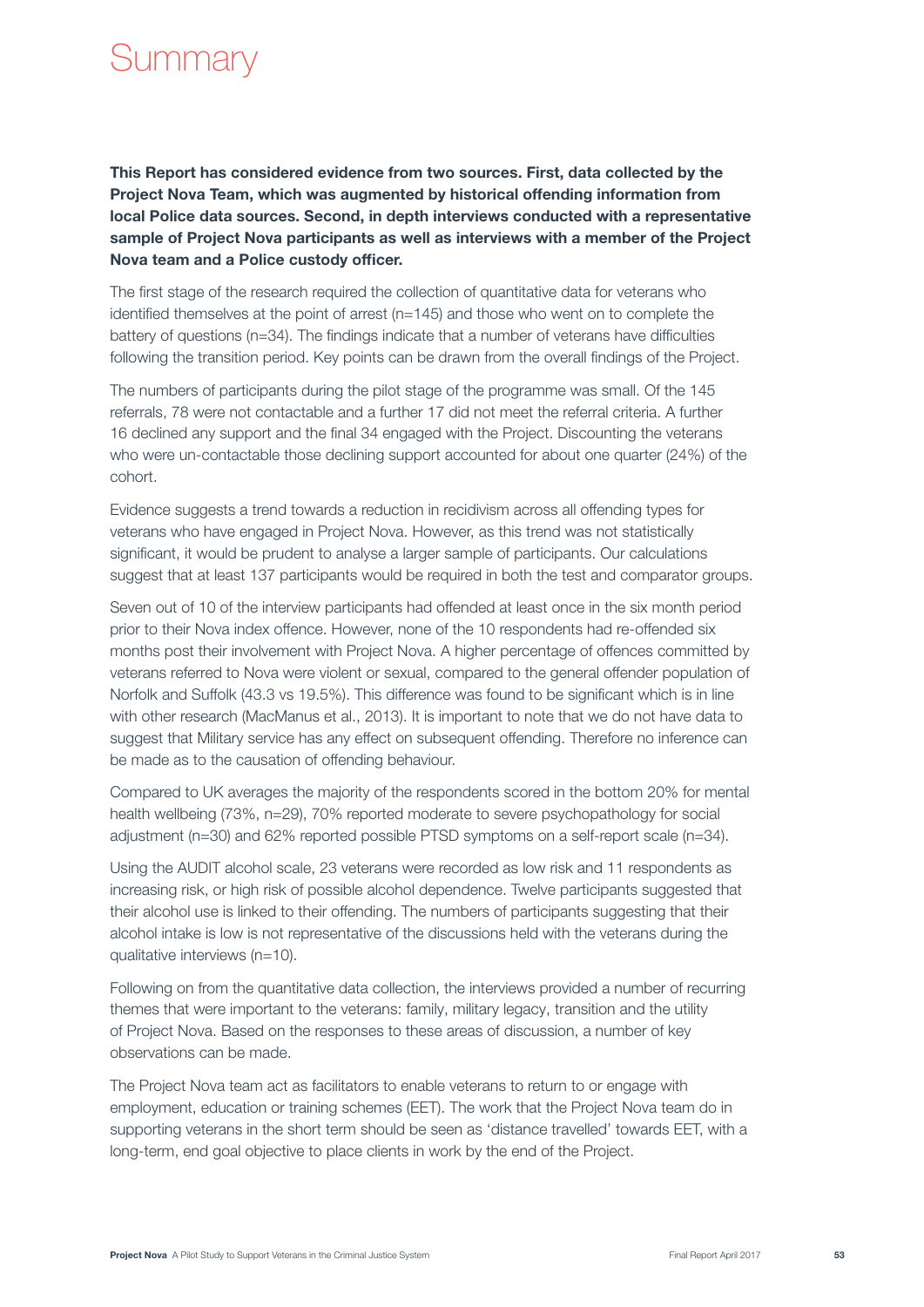A key message that came across from the analysis of the interviews was the need for veterans to be ready to accept support. Many participants articulated the need to reach 'rock bottom' before engaging with Project Nova. An important part of this process was to be able to place trust in the Project Nova team member and accept help. In the case of all ten of the respondents, they articulated that they had moved on and were in a 'better place', with the possibility that more positive outcomes were achievable. The intensive and diverse support given to Project Nova clients appears to be a key reason for veterans' engagement. These emotions are the opposite of the extreme resilience that the participants, as veterans, publicly and routinely exhibit.

The male participants demonstrate a tension between their masculine, military identities and their perceived sense of deeply embedded weakness if they accept care and support. The female participants also shared sentiments of loss of pride when receiving help for themselves. Involvement with Project Nova allowed these veterans to 'open up' and feel more confident in agreeing to receiving help at this stage in their lives.

Nine out of ten of the participants expressed the importance of mentors or support workers understanding the military culture, such as the team members of Project Nova. For a number of the cohort, this was the factor that encouraged them to engage with the programme. Assistance include personal help from the Project Nova team and/or other health care professionals, signposting to other third sector services and interventions such as letters of support or referral.

Observations made in this Report are specific to the cohort of veterans who live in Norfolk and Suffolk and have accessed the local Project Nova service. A larger scale exploration of support available to veteran offenders is considered necessary, as the Nova figures are too small to be representative of the overall veteran offender population. The Veterans & Families Institute at Anglia Ruskin University have been commissioned to undertake a nationwide audit of services and support provision<sup>6</sup>.

Given the success of the pilot utilising a personalised service, consideration would need to be given to the intricacies of replicating this small-scale model to a large scale, regional roll-out. We would recommend that as the programme is being rolled out, it would be advisable to review the numbers and support requirements of staff in light of the demanding nature of the case management approach used by the team. This is particularly the case as the evaluation has highlighted the high degree of practical and emotional involvement expended by the staff in order to support the Nova clients. The findings in this Report would warrant a more substantial, followon piece of research, to consider the on-going evaluation of the project roll-out and the efficacy of the programme.

<sup>6</sup> This work has been commissioned by the COBSEO Criminal Justice Cluster and funded by the Armed Forces Covenant Fund.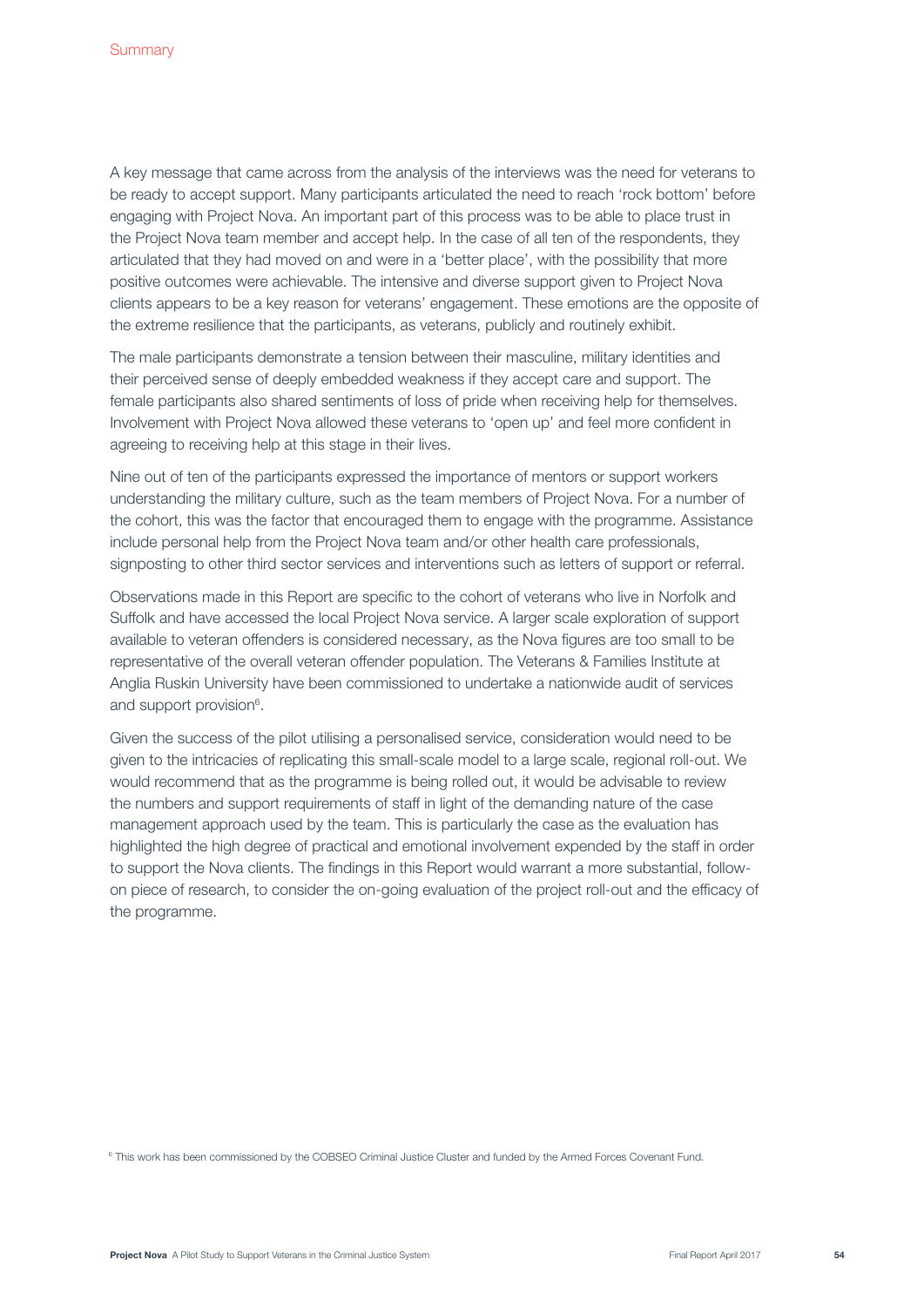# **References**

Aalto, M., Alho, H., Halme, J., and Seppa, K., 2009. AUDIT and its abbreviated versions in detecting heavy and binge drinking in a general population survey. Drug and Alcohol Dependence. Vol 103, 25-29.

Albertson, K., Irving, J., and Best, D., 2015. A social capital approach to assisting veterans through recovery and desistance transitions in civilian life. The Howard Journal. Vol 54, No 4, p384-396.

Army.UK, 2013 [Online]. A welfare guide for the Service Leaver: transition to civilian life. Available at: http://www.army.mod.uk/documents/general/ADR002441\_TransitionToCivilianLifeWeb.pdf [Accessed: 08.06.16].

Army.UK, 2016 [Online]. Trauma Risk Management. Available at: http://www.army.mod.uk/ welfare-support/23245.aspx [Accessed: 08.06.16].

Appleby, L., 2010. Offender health – the next frontier. The Psychiatrist. Vol 34, p409-410.

Ashcroft, M., 2014 [Online]. The veterans transition review. Available at: http://www. veteranstransition.co.uk/vtrreport.pdf [Accessed: 17.04.15].

Bergman, B., Burdett, H., and Greenberg, N., 2014. Service life and beyond – institution or culture? The Royal United Services Institute Journal. Vol 159 (Oct/Nov), No 5, p60-68.

Biddle, L., Donovan, J., Sharp, D., and Gunnell, D., 2007. Explaining non-help-seeking amongst young adults with mental distress: a dynamic interpretive model of illness behaviour. Sociology of Health and Illness. Vol 29, No 7, p983-1002.

Blue-Howells, J., Clark, S., van den Berk-Clark, C., and McGuire, J., 2013. The US department of veterans affairs veterans justice programs and the sequential intercept model: case examples in national dissemination of intervention for justice-involved veterans. Psychological Services. Vol 10, No 1, p48-53.

Booth-Kewley, S., Larson, G., Highfill-McRoy, R., Garland, C., and Gaskin, T., 2010. Factors associated with anti-social behavior in combat veterans. Aggressive behavior. Vol 36, p330-337.

Bottorff, J., Oliffe, J., Kelly, M., Johnson, J., and Carey, J., 2014. Surviving men's depression: women partners' perspectives. Health. Vol 18, No 1, p60-78.

Bradley, K. 2009. [Online] The Bradley Report: Lord Bradley's review of people with mental health problems or learning disabilities in the criminal justice system. Available at http://www.rcpsych. ac.uk/pdf/Bradleyreport.pdf [Accessed 09.03.16].

British Armed Forces.org [Online]. British Armed Forces and National Service. Available at: http:// www.britisharmedforces.org/ns/nat\_history.htm [Accessed: 06.11.15].

Brookes, M., Ashton, C., and Hollis, A., 2010. Assisting veterans at HMPs Grendon and Springhill. Prison Service Journal. Issue 190, p3-9.

Brown, W., Stanulis, R., Theis, B., Farnsworth, J., and Daniels, D., 2013. The perfect storm: veterans, culture and the criminal justice system. Justice Policy Journal. Vol 10, No 2 (Fall), p1-44.

Bryman, A., 2012. Social research methods (4th ed). Oxford: Oxford University Press.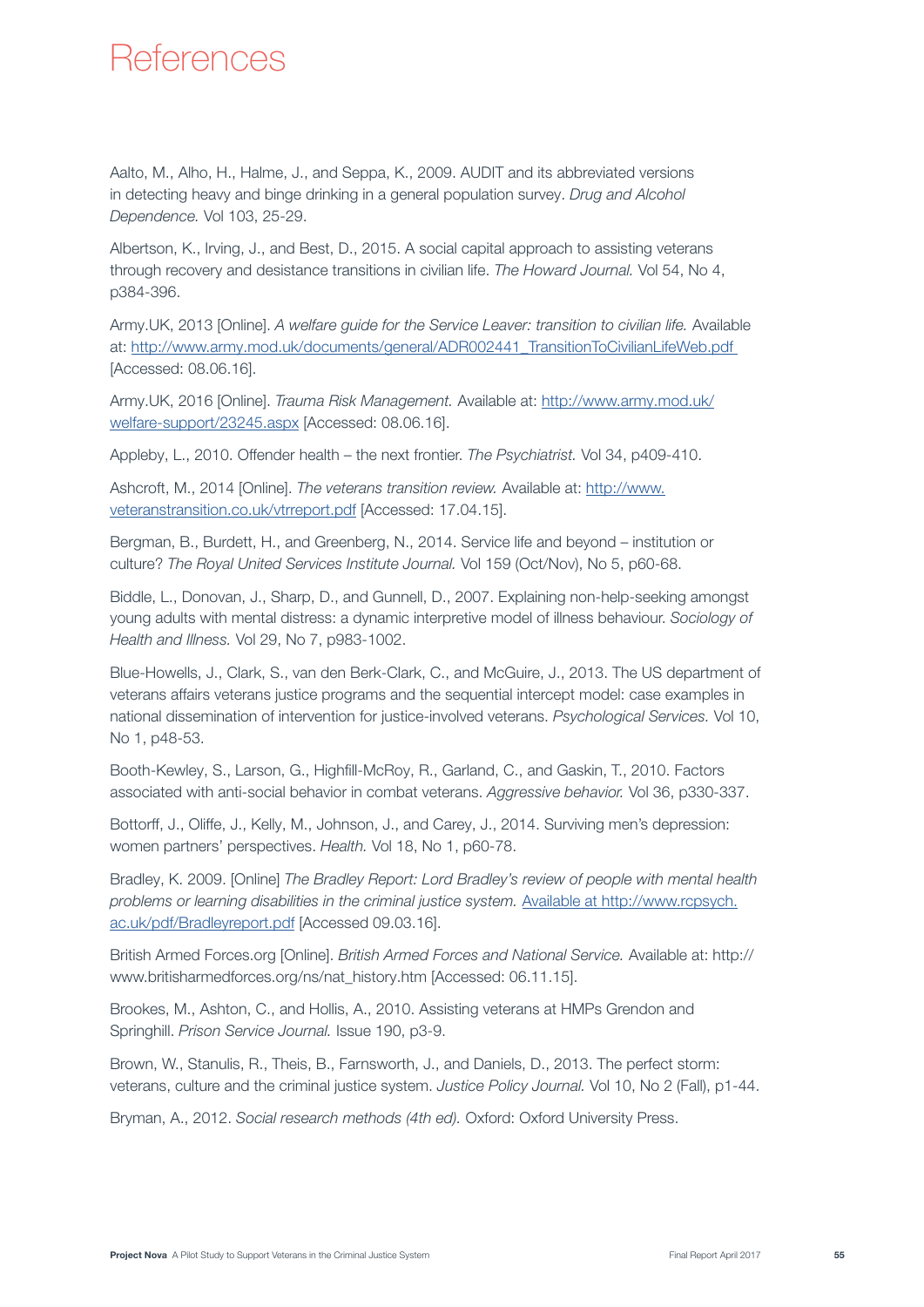Caddick, N., Phoenix, C., and Smith, B., 2015a. Collective stories and well-being: using a dialogical narrative approach to understand peer relationships among combat veterans experiencing post-traumatic stress disorder. Journal of Health Psychology. Vol 20, No 3, p286- 299.

Caddick, N., Smith, B., and Phoenix, C., 2015b. Male combat veterans' narratives of PTSD, masculinity and health. Sociology of Health and Fitness. Vol 37, No 1, p97-111.

Calhoun, P., McDonald, S., Guerra, V., Eggleston, A., Beckham, J., Straits-Troster, K., and the VA Mid-Atlantic MIRECC OEF/OIF Registry Group, 2009. Clinical utility of the Primary Care – PTSD screen among US veterans who served since September 11, 2001. Psychiatry Research. Vol 178, p330-335.

Care Pathways and Packages Consortium (NHS), 2014 [Online]. Patient rated measure outcome. Available at: http://www.cppconsortium.nhs.uk/prom.php [Accessed: 22.10.15].

Cavanaugh, J., 2011. Helping those who serve: veterans' treatment courts foster rehabilitation and reduce recidivism for offending combat veterans. New England Law Review. Vol 45, p463-487.

Cawkill, P., 2010. Death in the armed forces: casualty notification and bereavement support in the UK military. Bereavement Care. Vol 28, No 2, p25-30.

Cella, M., Sharpe, M., and Chalder, T., 2011. Measuring disability in patients with chronic fatigue syndrome: reliability and validity of the Work and Social Adjustment Scale. Journal of Psychosomatic Research. Vol 71, p124-128.

Centre for Mental Health, Rethink, Royal College of Psychiatrists, 2011 [Online]. Diversion: the business case for action. Available at: http://www.centreformentalhealth.org.uk/diversionbusiness-case [Accessed 08.03.2016].

Centre for Mental Health, 2014 [Online]. Youth justice. Available at: http://www. centreformentalhealth.org.uk/youth-justice [Accessed: 17.04.15].

Centre for Social Justice, 2014 [Online]. Doing our duty? Improving transitions for military leavers. Available at: http://www.centreforsocialjustice.org.uk [Accessed: 25.06.15].

Centre for Social Justice, 2016. Military Families and Transition. London: Centre for Social Justice.

Charette, Y., Crocker, A. and Billete, I., 2011. Judicious judicial dispositions juggle: characteristics of police interventions involving people with mental illness. Canadian Journal of Psychiatry. Vol 56, Issue 11, p677-685.

Cooper, L., Andrew, S., and Fossey, M., 2016 [Online]. Educating nurses to care for Military veterans in civilian hospitals: an integrative literature review. Nurse Education Today. Available at: http://dx.doi.org/10.1016/j.nedt.2016.05.022 [Accessed: 14.06.16].

Cooper, L., Caddick N., Godier, L., Cooper, A., and Fossey, M. (In press). Transition from the Military into Civilian Life: An Exploration of Cultural Competence. Armed Forces & Society.

Cornish, M., Thys, A., Vogel, D., Wade, N., 2014. Post-deployment difficulties and help seeking barriers among military veterans: insights and intervention strategies. Professional psychology: research and practice. Vol 45, No 6, p405-409.

Correctional Service Canada, 2010 [Online]. Veterans in Canadian Correctional Systems. Available at: http://www.csc-scc.gc.ca/research/005008-b46-eng.shtml [Accessed: 17.04.15].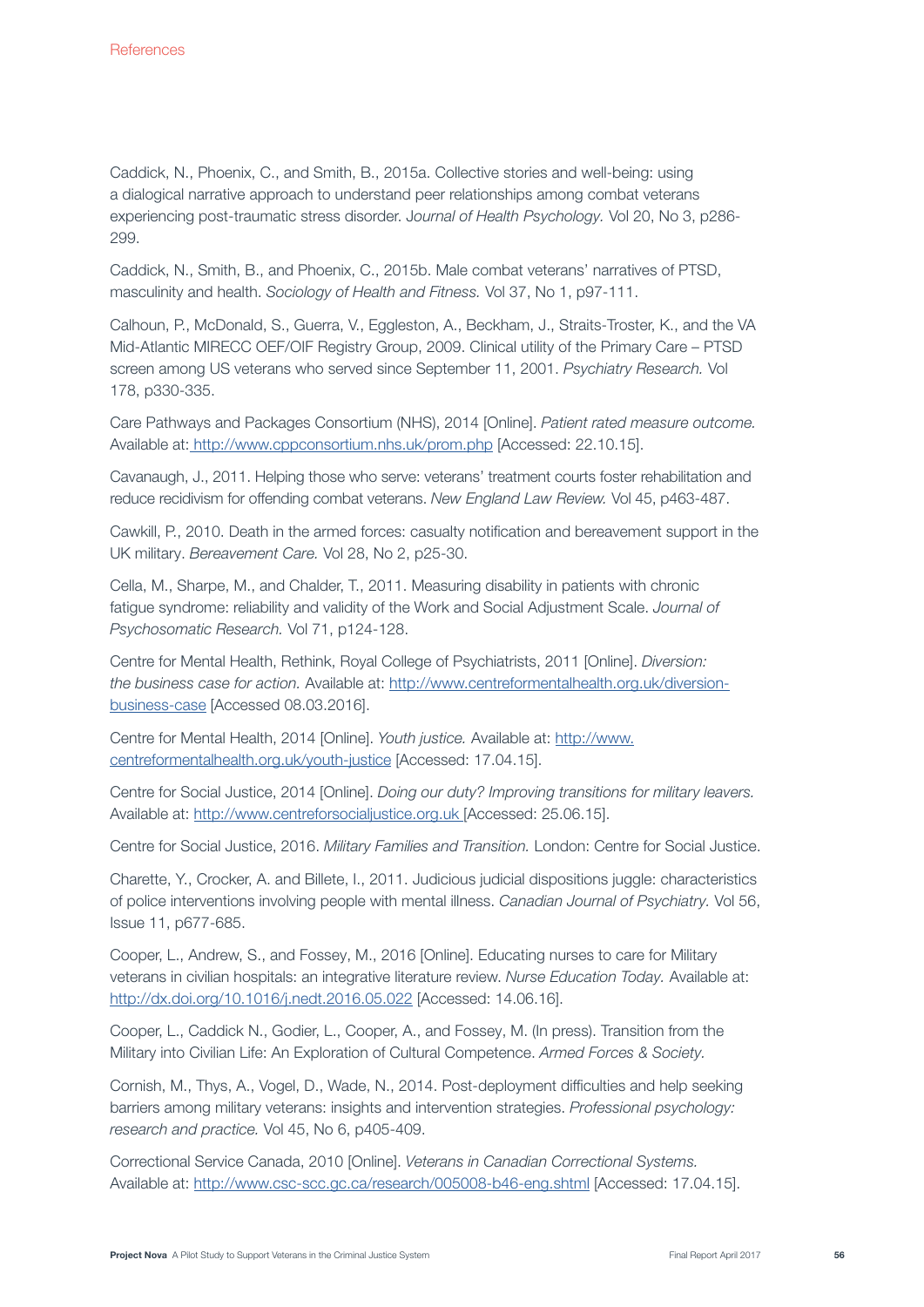Council of Europe, 2010 [Online]. Human rights of members of the armed forces: Recommendations CM/Rec (2010) 4 of the committee of ministers and explanatory memorandum. Available at: www.coe.int/t/dghl/standardsetting/hrpolicy/.../cmrec\_2010\_4en.pdf [Accessed: 16.04.15].

Cucciare, M., Darrow, M., and Weingardt, K., 2011. Characterizing binge drinking among US military veterans receiving a brief alcohol intervention. Addictive Behaviors. Vol 36, No 4, p362-367.

Dandeker, C., Wessely, S., Iversen, A., and Ross, J., 2006. What's in a name? Defining and caring for 'veterans': the United Kingdom in international perspective. Armed Forces and Society. Vol 32, No 2, p161-177.

Davis, T., Baer, J., Saxon, A., and Kivlahan, D., 2003. Brief motivational feedback improves postincarceration treatment contact among veterans with substance use disorders. Drug and Alcohol Dependence. Vol 69, p197-203.

Davis, S., Whitworth, J., and Rickett, K., 2009. What are the most practical primary care screens for post-traumatic stress disorder? The Journal of Family Practice. Vol 58, No 2, p100-101.

Deary, I.,Booth, T., Watson, R., and Gale, C., 2013. Does cognitive ability influence responses to the Warwick-Edinburgh Mental Well-Being Scale? Psychological Assessment. Vol 25, No 2, p313-318.

Defence Analytical Services and Advice (DASA), 2011 [Online]. Estimating the proportion of prisoners in England and Wales who are ex-Armed Forces: further analysis. Available at: https:// www.gov.uk/government/uploads/system/uploads/attachment [Accessed: 20.04.15].

Dirkzwager, A., Bramsen, K., van der Ploeg, H., 2002. Social support, coping, life events and posttraumatic stress symptoms among former peacekeepers: a prospective study. Personality and Individual Differences. Vol 34, p1545-1559.

Drescher, K., Rosen, C., Burling, T., Foy, D., 2003. Causes of death among male veterans who received residential treatment for PTSD. Journal of Traumatic Stress. Vol 16, Issue 6, p535-543.

Fan, X., Miller, B., Park, K., Winward, B., Christensen, M., Grotevant, H., and Tai, R., 2006. An exploratory study about inaccuracy and invalidity in adolescent self-report surveys. Field Methods. Vol 18, No 3, p223-244.

Farmer, C., Vaughan, C., Garnett, J., and Weinick, R., 2010. Post-deployment stress, mental health and help-seeking behaviour among Marines. Santa Monica (US): Rand Publications.

Farrimond, H., 2011. Beyond the caveman: rethinking masculinity in relation to men's helpseeking. Health. Vol 16, No 2, p208-225.

Farrell, S., Gileno, J., and Grant, B., 2009. Canadian military service of federal male offenders. Research Snippet. No 09-1.

Fitzgerald, P., and Leudar, I., 2010. On active listening in person-centred, solution-focused psychotherapy. Journal of Pragmatics. Vol 42, p3188-3198.

Fletcher, D., and Batty, E., 2012 [Online]. Offender peer interventions: what do we know? Centre for Regional Economic and Social Research, Sheffield Hallam University. Available at: http://www.shu.ac.uk/research/cresr/sites/shu.ac.uk/files/offender-peer-interventions.pdf [Accessed: 01.04.15].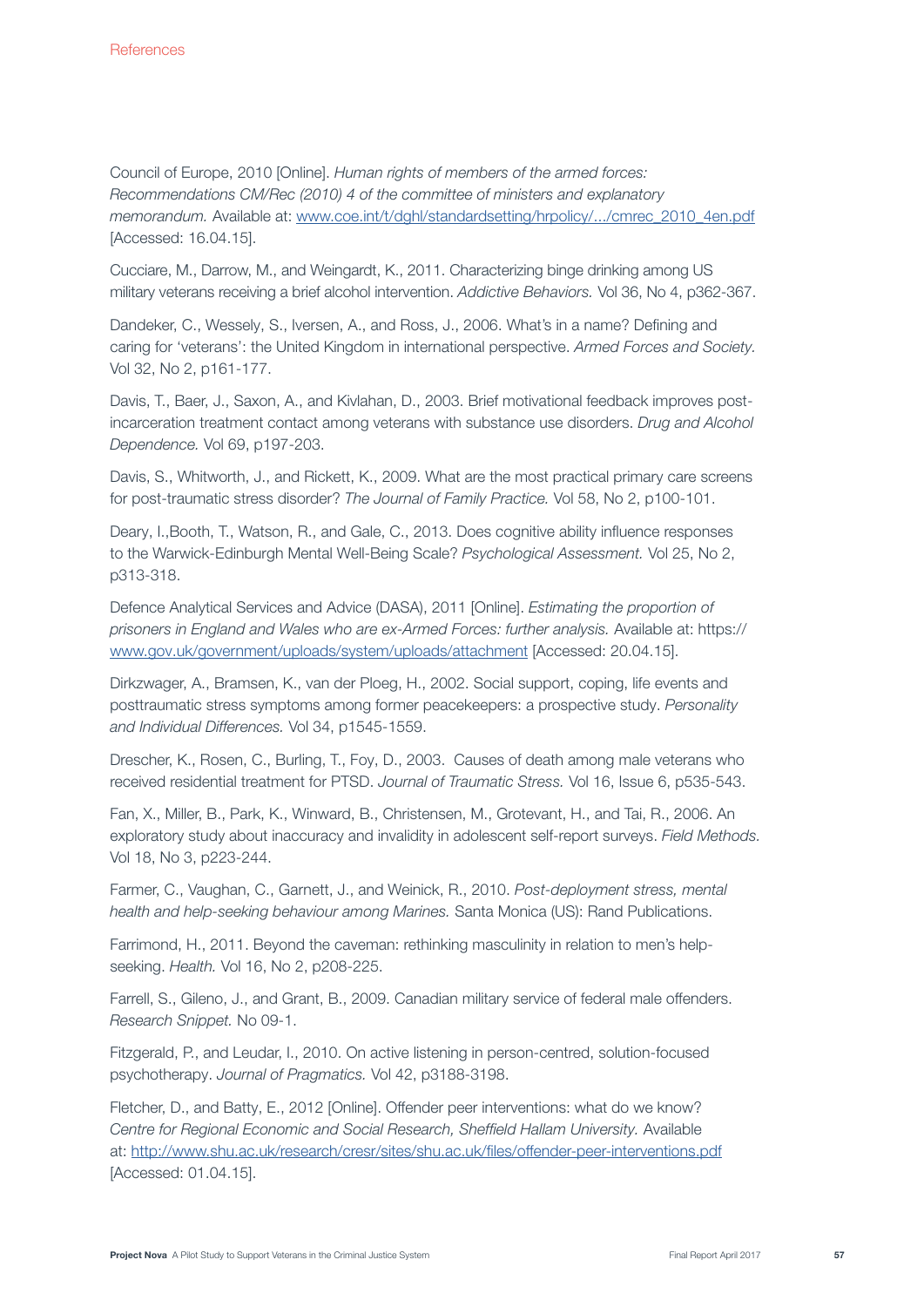Forces in Mind Trust, 2013. The transition mapping study: understanding the transition process for service personnel returning to civilian life. London: Forces in Mind Trust.

Fossey, M. 2010a. Across the wire: veterans, mental health and vulnerability. London: Centre for Mental Health.

Fossey, M., 2010b. Fresh attention to veterans' welfare. British Journal of Wellbeing. Vol 1, No 8, p44-45.

Future for Heroes, 2015 [Online]. Available at: http://www.f4h.org.uk/ [Accessed: 21.05.15].

Galovski, T., and Lyons, J., 2004. Psychological sequelae of combat violence: a review of the impact of PTSD on the veteran's family and possible interventions. Aggression and violent behavior. Vol 9, No 5, p477-501.

Gov.uk., 2008 [Online]. The nation's commitment: cross-government support to our armed forces, families and veterans. Available at: https://www.gov.uk/government/publications/ the-nation-s-commitment-cross-government-support-to-our-armed-forces-their-families-andveterans--2 [Accessed: 28.04.15].

Gov.uk, 2014 [Online]. English Indices of Deprivation. Available at: https://www.gov.uk/ government/collections/english-indices-of-deprivation [Accessed: 18.08.15].

Gov.uk., 2014 [Online]. Review of veterans within the criminal justice system: call for evidence. Available at: https://www.gov.uk/government/consultations/review-of-veterans-within-thecriminal-justice-system-call-for-evidence [Accessed: 09.04.15].

Gov.uk., 2015 [Online]. Support for war veterans. Available at: https://www.gov.uk/support-forwar-veterans#ex-service-offenders-working-group [Accessed: 08.04.15].

Government of South Australia - Department of Correctional Services, 2010 [Online]. Community corrections. Available at: http://www.corrections.sa.gov.au/community-corrections [Accessed: 17.04.15].

Government of Western Australia, Department of Correctional Services, 2015 [Online]. Court diversion programmes. Available at: https://www.correctiveservices.wa.gov.au/probation-parole/ gfdv-project.aspx [Accessed: 17.04.15].

Greden, J., Valenstein, M., Spinner, J., Blow, A., Gorman, L., Dalack, G., Marcus, S., and Kees, M., 2010. Buddy-to-buddy, a citizen soldier peer support program to counteract stigma, PTSD, depression and suicide. Annals of the New York Academy of Sciences: Psychiatric and Neurologic Aspects of War Issue. Vol 1208, p90-97.

Greenberg, N., Langston, V., Everitt, B., Iversen, A., Fear, N., Jones, N., and Wessely, S., 2010. A cluster randomised controlled trial to determine the efficacy of Trauma Risk Management (TRiM) in a military population. Journal of Traumatic Stress. Vol 23, No 4, p430-436.

Greene, T., Buckman, J., Dandeker, C., and Greenberg, N., 2010. How communication with families can both help and hinder Service members' mental health and occupational effectiveness on deployment. Military Medicine. Vol 175, No 10, p745-749.

Grossman, D., 2009. On killing: the psychological cost of learning to kill in war and society. Back Bay Books (US): Little, Brown and Company.

Hale, H., 2008. The development of British military masculinities through symbolic resources. Culture and Psychology. Vol 14, No 3, p305-332.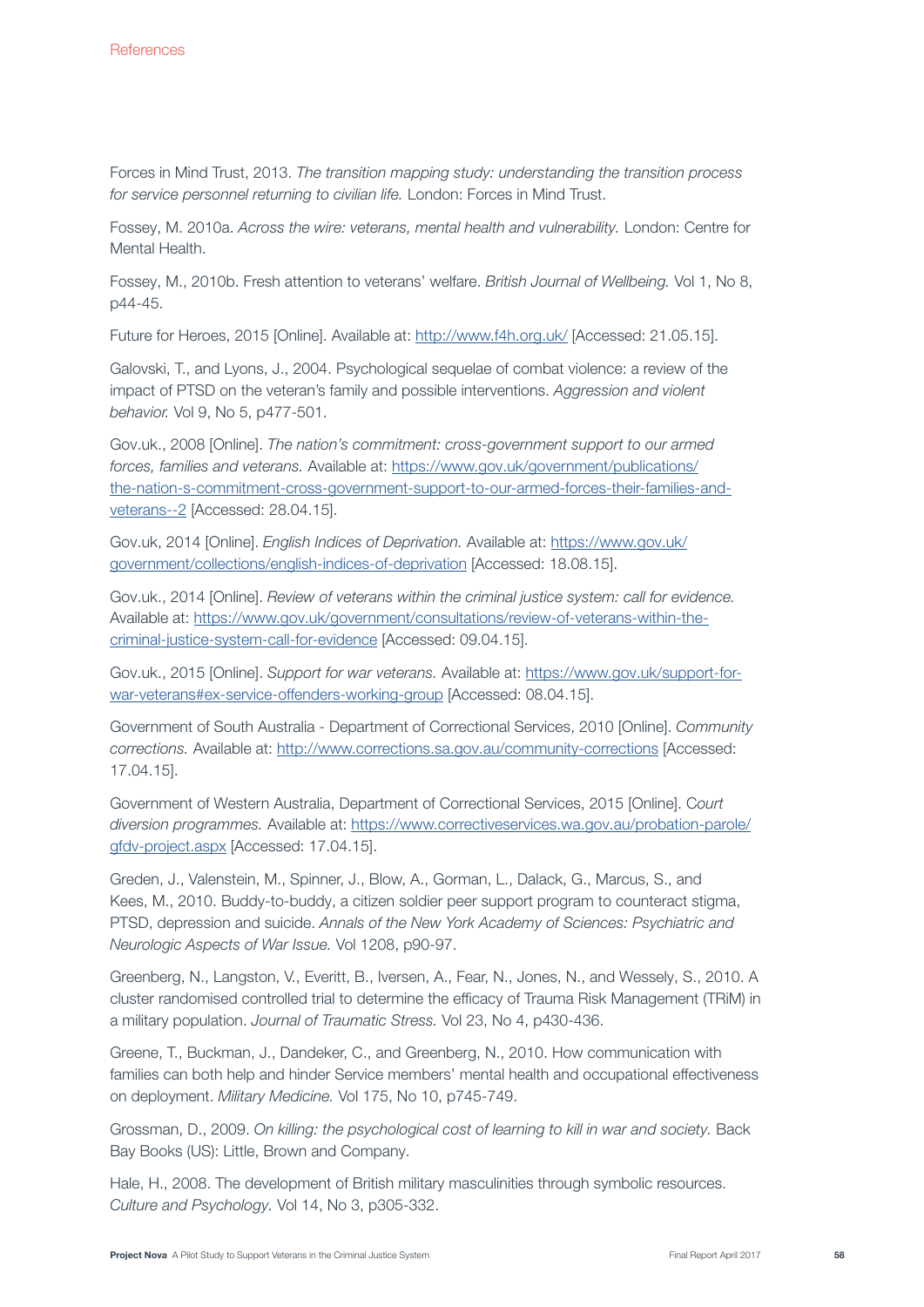Harvey, E., Shakeshaft, A., Hetherington, K., Sannibale, C., and Mattick, R., 2007. The efficacy of diversion and aftercare for adult drug-involved offenders: a summary and methodological review of the outcome literature. Drug and alcohol review. Vol 26, p379-387.

Her Majesty's Inspectorate of Prisons, 2014. People in prison: ex-service personnel. Available at: http://www.justice.gov.uk/downloads/publications/inspectorate-reports/hmiprobation/jointthematic/ex-service-personnel-findings.pdf [Accessed: 09.04.15].

Hindojosa, R., and Hindojosa, M., 2011. Using military friendships to optimize postdeployment reintegration for male Operation Iraqi Freedom/Operation Enduring Freedom veterans. Journal of Rehabilitation Research and Development. Vol 48, No 10, p1145-1158.

Hockey, J., 1986. Squaddies: portrait of a sub-culture. Exeter University Publications: Exeter.

Howard League for Penal Reform, 2011 [Online]. The Howard League for Penal Reform, Report of the inquiry into former armed service personnel in prison. Available at: https://d19ylpo4aovc7m. cloudfront.net/fileadmin/howard\_league/user/pdf/Publications/Report\_of\_the\_Inquiry\_into Fromer Armed Service Personnel in Prison.pdf [Accessed: 07.04.15].

Howard League for Penal Reform, 2015 [Online]. Re-thinking the gateway: using evidence to reform the criminal justice system for victims and people who offend. Available at: https:// d19ylpo4aovc7m.cloudfront.net/.../pdf/.../Gateway\_final\_web.pdf [Accessed: 16.04.15].

iHOP, 2015 [Online]. Invisible Walls Wales. Available at: http://www.i-hop.org.uk/app/answers/ detail/a\_id/233/~/invisible-walls-wales. [Accessed: 05.05.15].

Institute of Medicine, 2010. Returning home from Iraq and Afghanistan: preliminary assessment of readjustment needs of veterans, service members and their families. National Academic Press: USA: Washington.

International Centre for Prison Studies, 2014 [Online]. World prison brief. Available at: http://www. prisonstudies.org/country/netherlands. [Accessed: 17.04.15].

Ixion Holdings, 2015 [Online]. Live at ease – veterans and their families support. Available at: http://www.ixionholdings.com/business-skills-support/live-at-ease. [Accessed: 18.04.15].

Jagosh, J., Bourdreau, J., Steinert, Y., MacDonald, M., and Ingram, L., 2011. The importance of physician listening from the patients' perspective: enhancing diagnosis, healing and the doctorpatient relationship. Patient Education and Counselling. Vol 85, p369-374.

Jakupcak, M. Tull, M., McDermott, M., Kaysen, D., Hunt, S., Simpson, T., 2010. PTSD symptom clusters in relationship to alcohol misuse among Iraq and Afghanistan war veterans seeking postdeployment VA health care. Addictive Behaviors. Vol 35, No 9, p840-843.

Jakupcak, M., Blais, R., Grossbard, J., Garcia, H., and Okiishi, J., 2014. 'Toughness' in association with mental health symptoms among Iraq and Afghanistan war veterans seeking Veterans Affairs health care. Psychology of Men and Masculinity. Vol 15, No 1, p100-104.

Kehle, S., Greer, N., Rutks, N., and Wilt, T., 2011. Interventions to improve veterans' access to care: a systematic review of the literature. Journal of General Internal Medicine. Vol 26, no 2, p689-696.

Kirby, S., and Naftel, S., 2000. The impact of deployment on the retention of military reservists. Armed Forces and Society. Vol 26, No 2, p259-284.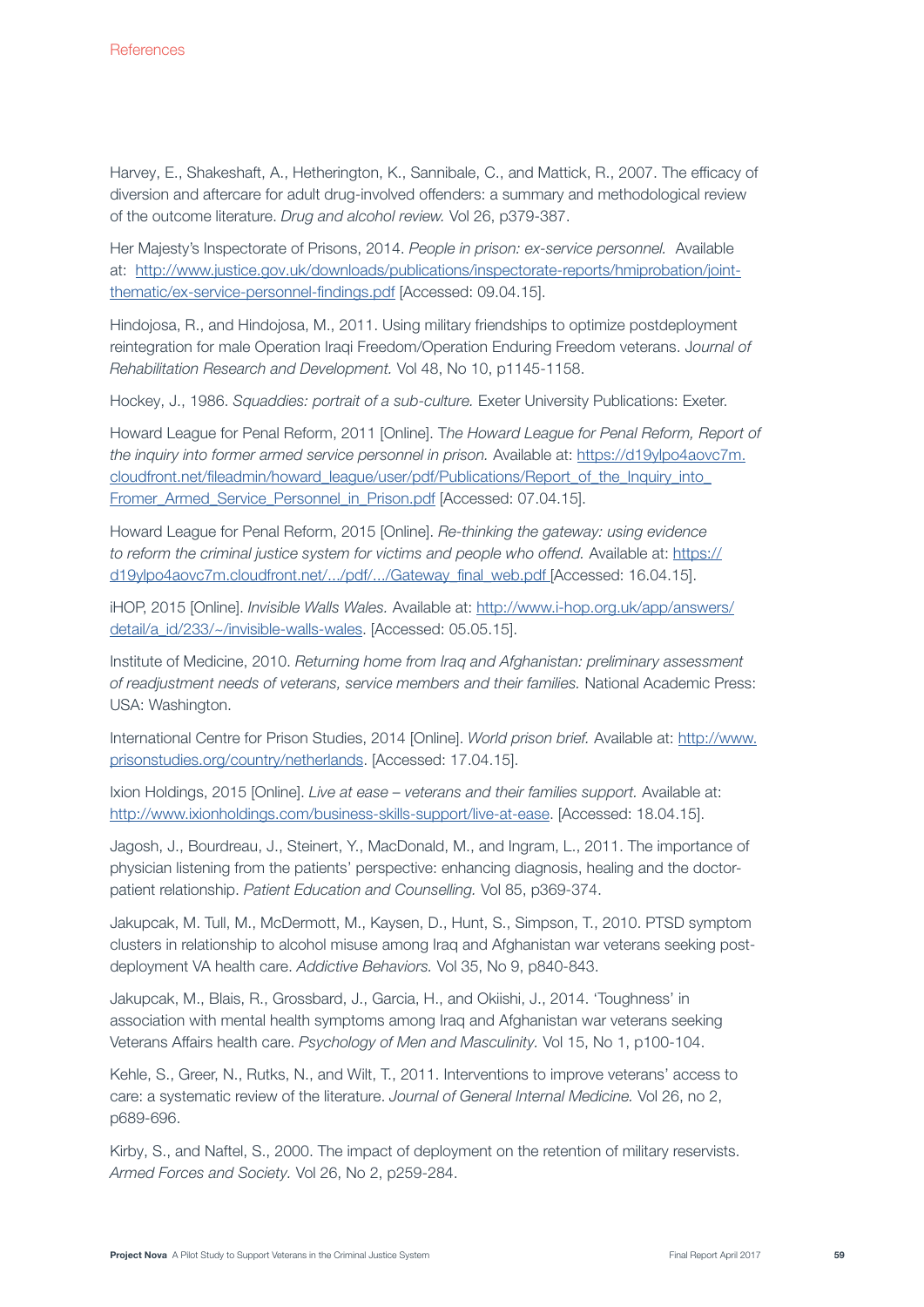Kitchiner, N., Roberts, N., Wilcox, D., and Bisson, J., 2012. Systematic review and metaanalyses of psychosocial interventions for veterans of the military. European Journal of Psychotraumatology. Clinical Research Article: Vol 3, p19267.

Kristensen, P., Weisaeth, L., and Heir, T., 2012. Bereavement and mental health after sudden and violent losses: a review. Psychiatry. Vol 75, No 1, p76-97.

Live at Ease, 2015 [Online]. Support for veterans of the Armed Forces in the criminal justice system. Available at: http://www.liveat-ease.org.uk/ [Accessed: 17.04.15].

Mann, A., 2014 [Online]. Soldiers returning from war turn to drugs and crime – but are we letting them down? Available at: http://www.abc.net.au/news/2014-10-15/soldiers-returning-from-warturn-to-drugs-and/5816956. [Accessed: 01.05.15].

Markowicz, F., and Watson, A., 2015. Police response to domestic violence: situations involving veterans exhibiting signs of mental illness. Criminology. Vol 00, No 1, p1-22.

MacManus, D., Dean, K., Iversen, A., Hull, L., Jones, N., Fahy, T., Wessely, S., and Fear, N., 2012. Impact of pre-enlistment antisocial behaviour on behavioural outcomes among UK military personnel. Psychiatry Epidemiology. Vol 47, p1353-1358.

MacManus, D., Fossey, M., Watson, S., and Wessely, S., 2015. Former Armed Forces personnel in the criminal justice system. The Lancet Psychiatry. Vol 2, No 2, p121-122.

MacManus, D., Dean, K., Jones, M., Rona, R., Greenberg, N., Hull, L., Fahy, T., Wessely, S., and Fear, N., 2013 (June). Violent offending by UK military personnel deployed to Iraq and Afganistan: a data linkage cohort study. The Lancet. Vol 381, no 9870, p909-917.

MacManus, D., Jones, N., Wessely, S., Fear, N., Jones, E., and Greenberg, N., May 2014. The mental health of the UK Armed Forces in the 21st century: resilience in the face of adversity. Journal of the Royal Army Medical Corps. Vol 160, p125-130.

MacManus, D., and Wessely S., June 2011. Why do some ex-armed forces personnel end up in prison? British Medical Journal (Editorial). Vol 342, d3898.

MacManus, D., and Wessely S., June 2013. Veteran mental health services in the UK: are we headed in the right direction? Journal of Mental Health. Vol 22, No 4, p301-305.

Maheswaran, H., Welch, S., Powell, J., and Stewart-Brown, S., 2012. Evaluating the responsiveness of the Warwick Edinburgh Mental Well-Being Scale (WEMWBS): Group and individual level analysis. Health and Quality of Life Outcomes. Vol 10, p156-173.

Mataix-Cols, D., Cowley, A., Hankins, M., Schneider, A., Bachofen, M., Kenwright, M., Gega, L., Cameron, R., and Marks, I., 2005. Reliability and validity of the Work and Social Adjustment Scale in phobic disorders. Comprehensive Psychiatry. Vol 46, p223-228.

Mates4Mates, 2015 [Online]. Available at: http://mates4mates.org/. [Accessed: 06.05.15].

Matud, M., 2004. Gender differences in stress and coping styles. Personality and Individual Differences. Vol 37, p1401-1415.

McFarlane, A., 1996. Attitudes to victims: issues for medicine, the law and society. Australia: Australian Institute of Criminology.

Men's Sheds, 2015 [Online]. Available at: http://www.mensheds.org.au/. [Accessed: 06.05.15].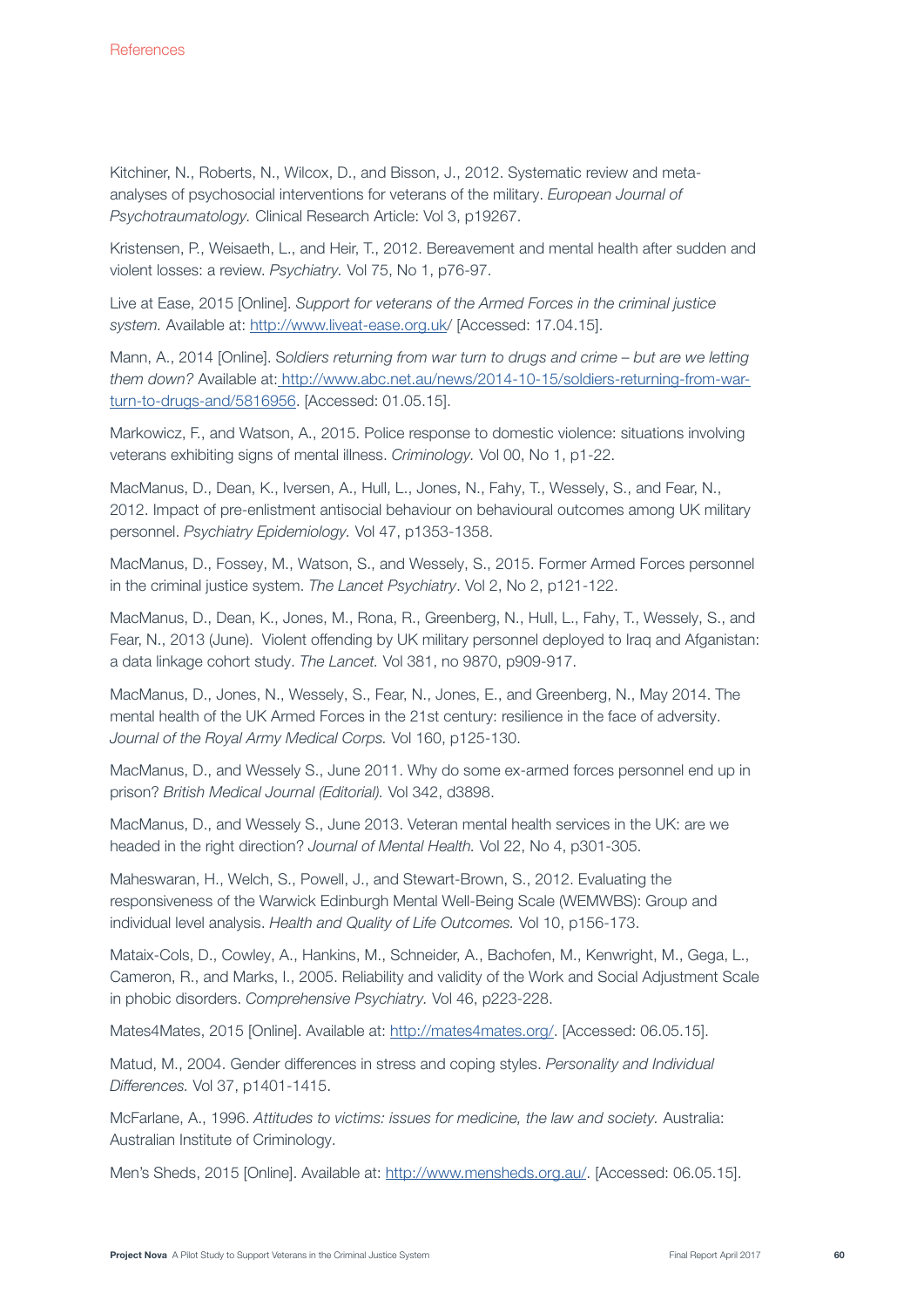Ministry of Defence, 2011 [Online]. The Armed Forces Covenant. Available at: https://www. gov.uk/government/uploads/system/uploads/attachment\_data/file/49469/the\_armed\_forces\_ covenant.pdf. [Accessed: 07.04.15].

Ministry of Defence, 2014 [Online]. Career Transition Partnership quarterly statistics: UK Regular Service Personnel Employment Outcomes 2009/10 to 2013/14 Q1. Available at: https://www. gov.uk/government/uploads/system/uploads/attachment\_data/file/352788/20140911\_CTP\_ official\_statistic\_0910\_1314Q1.pdf [Accessed: 14.06.16].

Ministry of Defence, 2016 [Online]. UK Armed Forces Family Strategy. Available at: https://www. gov.uk/government/publications/ukarmed-forces-families-strategy [Accessed: 20.05.16].

Ministry of Defence, 2016. JSP 534: The tri-Service resettlement and employment support manual. Available at: https://www.ctp.org.uk/assets/x/54306 [Accessed: 06.07.16].

Ministry of Justice, 2012 [Online]. Criminal justice statistics: quarterly update to 2012. Available at: https://www.gov.uk/government/uploads/system/uploads/attachment\_data/file/220090/criminaljustice-stats-sept-2012.pdf. [Accessed: 06.11.15].

Ministry of Justice, 2013 [Online]. Transforming rehabilitation: a strategy for reform. Available at: https://www.gov.uk/government/publications/transforming-rehabilitation. [Accessed: 17.04.15].

Ministry of Justice, 2014 [Online]. Offender Behaviour Programmes. Available at: https://www. justice.gov.uk/offenders/before-after-release/obp. [Accessed: 10.04.15].

Mundt, J.C., Marks, M., et al., 2002. The work and social adjustment scale: a simple measure of impairment in functioning. British Journal of Psychiatry. Vol 180, p461-464.

Munetz, M., and Griffin, P., 2006. Use of the sequential intercept model as an approach to decriminalization of people with serious mental illness. Psychiatric Services. Vol 57, No 4, p544- 549.

Murray, E., 2013. Post-army trouble: veterans in the criminal justice system. Criminal Justice Matters. Vol 94, No 1, p20-21.

National Centre for Biotechnology Information (NCBI), 2015 [Online]. Work and Social Adjustment Scale (WSAS). Available at: http://www.ncbi.nlm.nih.gov/pubmed/11983645. [Accessed: 03.09.15].

Neumann, T., Linnen, H., Kip, M., Grittner, U., Weib-Gerlach, E., Kleinwachter, R., MacGuill, M., Mutzke, S., and Spies, C., 2012. Does the Alcohol Use Disorders Identification Test – Consumption identify the same patient population as the full 10-item Alcohol Use Disorders Identification Test? Journal of Substance Abuse Treatment. Vol 43, p80-85.

Neyroud, P., 2015. Evidence-based triage in prosecuting arrestees: testing an actuarial system of selective targeting. International Criminal Justice Review. Vol 25, No 1, p117-131.

Neyroud, P., and Slothower, M., 2013. Operation Turning Point: second interim report to West Midlands Police. Cambridge: University of Cambridge, Institute of Criminology.

NHS England, 2014 [Online]. Merseyside veterans. Available at: http://www.england.nhs. uk/2014/06/30/ld-bulletin-june14/#veterans. [Accessed: 23.04.15].

NHS England, 2014 [Online]. Liaison and diversion operating model. Available at: www.england. nhs.uk/wp-content/uploads/2014/04/ld-op-mod-1314.pdf. [Accessed: 17.04.15].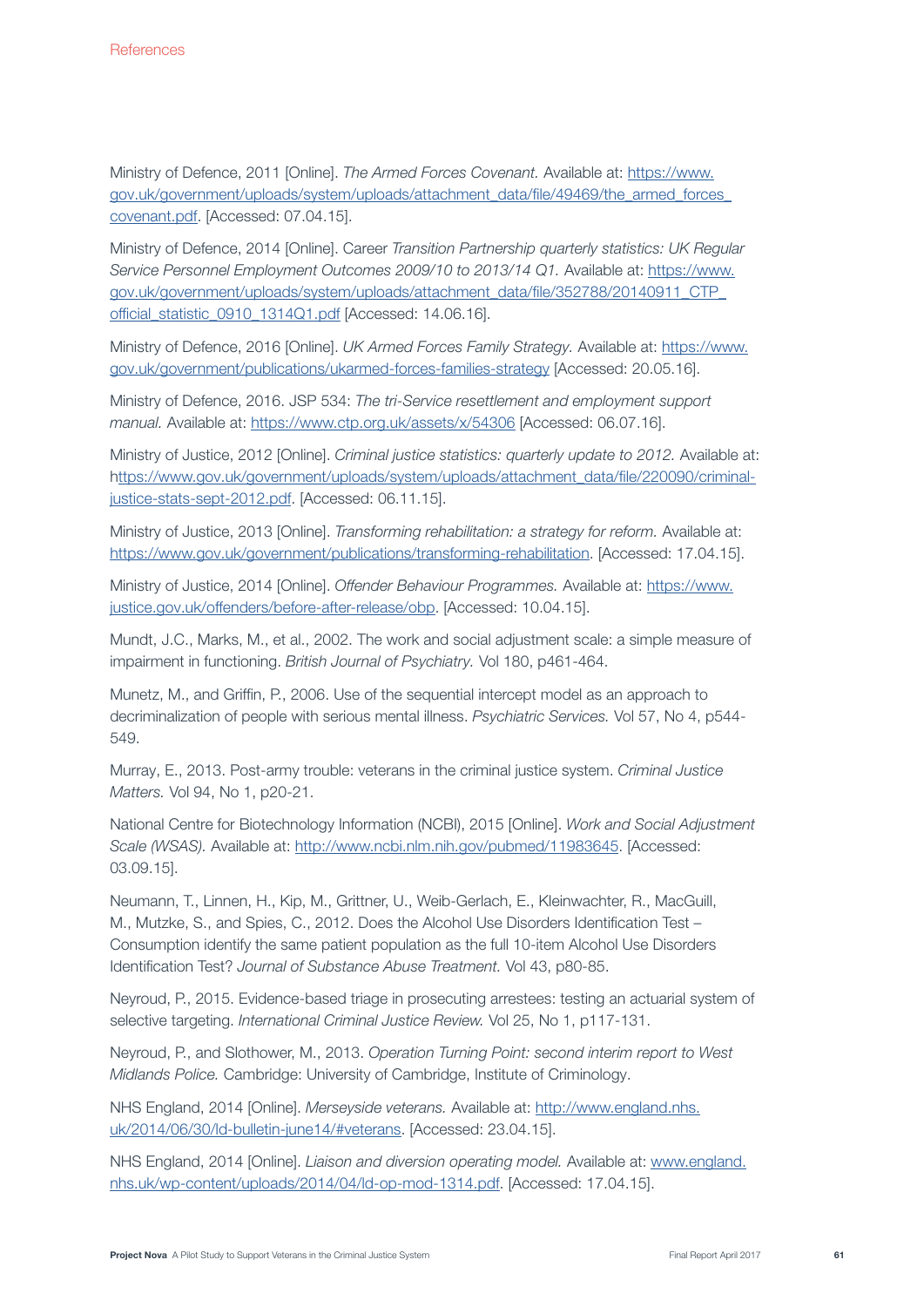NHS England, 2015 [Online]. Liaison and diversion. Available at: http://www.england.nhs.uk/ commissioning/health-just/liaison-and-diversion/. [Accessed: 09.04.15].

NHS England, 2016. Veterans Data Summary Report: April to October 2015. [email][Personal correspondence, 05.01.2016]

Norfolk County Council, 2011 [Online]. Demography and Information in Norfolk. Available at: www.cprenorfolk.org.uk. [Accessed: 18.08.15].

O'Brien, R., Hunt, K., and Hart, G., 2005. 'It's cavemen stuff, but that to a certain extent is how guys still operate': men's accounts of masculinity and help seeking. Social Science and Medicine. Vol 61, p503-516.

Padden, D., Connors, R., and Agazio, J., 2011. Stress, coping and well-being in Military spouses during deployment separation. Western Journal of Nursing Research. Vol 33, No 2, p247-267.

Palmer, C., 2008. A theory of risk and resilience factors in military families. Military Psychology. Vol 20, p205-217.

Pelissier, S., Wallace, S., O'Neill, J., Gaes, G., Camp, S., Rhodes, W., and Saylor, W., 2001. Federal prison residential treatment reduces substance use and arrests after release. American Journal of Drug Alcohol Abuse. Vol 27, No 2, p315-337.

Phillips, S., 2014 [Online]. Former members of the armed forces and the criminal justice system: a review on behalf of the Secretary of State for Justice. Available at: https://www.gov.uk/ government/uploads/system/uploads/attachment\_data/file/389964/former-members-of-thearmed-forces-and-the-criminal-justice-system.pdf. [Accessed: 02.04.15].

Prins, A., Ouimette, P., Kimerling, R., Cameron, R. P., Hugelshofer, D. S., Shaw-Hegwer, J., Thrailkill, A., Gusman, F.D., Sheikh, J. I. (2003). (PDF) The primary care PTSD screen (PC-PTSD): development and operating characteristics. Primary Care Psychiatry, Vol 9, p9-14.

Public Health England, 2015 [Online]. AUDIT - Alcohol Use Disorders Identification Test. Available at: http://www.alcohollearningcentre.org.uk/Topics/Browse/ BriefAdvice/?parent=4444&child=4570. [Accessed: 03.09.15].

Returned Services League, 2015 [Online]. Available at: http://www.rsl.org.au/. [Accessed: 06.05.15].

Royal British Legion, 2014 [Online]. Literature review: UK veterans and the criminal justice system. Available at: http://www.britishlegion.org.uk/media/31583/LitRev\_UKVetsCrimJustice.pdf. [Accessed: 09.04.15].

Royal Netherlands Ministry of Defence [Online]. Definition of a veteran. Available at: http://www. defensie.nl/english/topics/veterans/contents/definition-of-a-veteran. [Accessed: 20.04.15].

Sainsbury Centre for Mental Health, 2009 [Online] Diversion: A better way for criminal justice and mental health. Available at http://www.centreformentalhealth.org.uk/diversion [Accessed: 08.03.16]

Silverman, D., 2001. Interpreting qualitative data (2nd ed). London: Sage.

Singleton, N., Meltzer, H., Gatward, R., Coid, J., and Deasy, D., 1997. Psychiatry morbidity among prisoners: summary report. London: Office for National Statistics.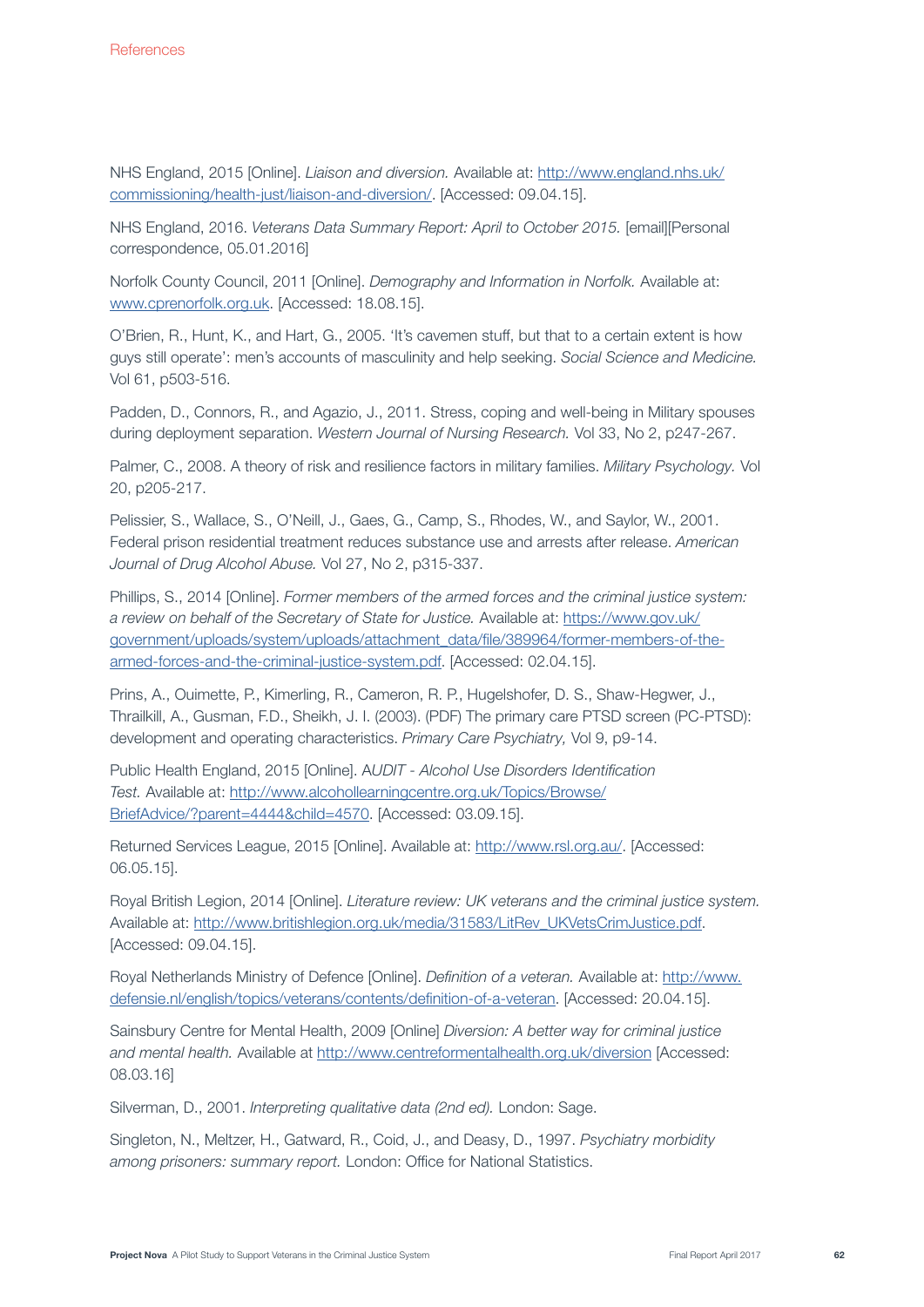Soldier On, 2015 [Online]. Available at: http://soldieron.org.au/. [Accessed: 06.05.15].

Stajura, M., 2013 [Online]. What veterans miss most is what most civilians fear: a regimented, cohesive network that always checks on you. Available at: http://www.businessinsider.com/whatveterans-miss-most-2013-11?IR=T# ][Accessed: 03.06.16].

Stewart-Brown, S., Tennant, A., Tennant, R., Platt, S., Parkinson, J., and Weich, S., 2009 [Online]. Internal construct validity of the Warwick-Edinburgh Mental Well-being Scale (WEMWBS): a Rasch analysis using data form the Scottish Health Education Population Survey. Available at: http://www.healthscotland.com/uploads/documents/9566WEMWBS%20HQoL%20Paper%20 2009.pdf. [Accessed: 15.09.15].

Struijk.,S., 2015. Punishing repeat offenders in the Netherlands: balancing between incapacitation and treatment. Behavioral sciences and the law. Vol 33, p148-166.

Suffolk County Council, 2014 [Online]. Suffolk Deprivation April 2014 Update – Healthy Suffolk. Available at: www.healthysuffolk.org.uk. [Accessed: 18.08.15].

Travis County Adult Probation Department, 2014 [Online]. Report of veterans arrested and booked into the Travis County Jail. A project of the Veterans Interventional Project. Available at: http://justiceforvets.org/sites/default/files/files/Texas%20Veterans%20Justice%20Research.pdf. [Accessed: 01.04.15].

Trojan's Trek, 2015 [Online]. Available at: http://www.trojanstrek.com/. [Accessed: 06.05.15].

US Department of Veteran Affairs, 2015 [Online]. Veterans Justice Outreach Program. Available at: http://www.va.gov/homeless/vjo.asp. [Accessed: 01.04.15].

Van Dam, D., Ehring, T., Vedel, E., and Emmelkamp, P., 2010. Validation of the Primary Care Posttraumatic Stress Disorder screening questionnaire (PC-PTSD) in civilian substance use disorder patients. Journal of Substance Abuse Treatment. Vol 39, p105-113.

Van der Knapp, L., Leenarts, L., Born, M., and Oosterveld, P., 2012. Reevaluating interrater reliability in offender risk management. Crime and delinquency. Vol 58, No 1, p147-163.

Verkroost, M., and Mooij, J., 2010. Implementation of accredited behavioural intervention programmes in the Netherlands. Presentation to the European Organisation for Probation Conference. Cambridge: 28-30 April 2010.

Veterans Affairs Canada, 2015 [Online]. Health and well-being. Available at: http://www.veterans. gc.ca/eng/services/health [Accessed: 17.04.15].

Veterans Affairs US, 2015 [Online]/ PC-Post Traumatic Stress Disorder short test. Available at: http://www.ptsd.va.gov/professional/assessment/screens/pc-ptsd.asp. [Accessed: 11.09.15].

Veterans Institute Centre for Research and Expertise (KOC - Netherlands), (2015) [Online]. Veterans Care and PTSD. Available at: http://www.defensie.nl/english/topics/veterans/contents/ veterans-care-and-ptsd [Accessed: 20.04.15].

Veterans Wales, 2015 [Online]. Available at: http://www.veteranswales.co.uk/ [Accessed: 28.04.15].

Welsh Government, 2013 [Online]. Veteran informed prisons: A guide to improving the health and well-being of prisoners in Wales who are veterans. Available at: www.veteranswales.co.uk/assets/ Veterans-in-Prisons.pdf [Accessed: 28.04.15].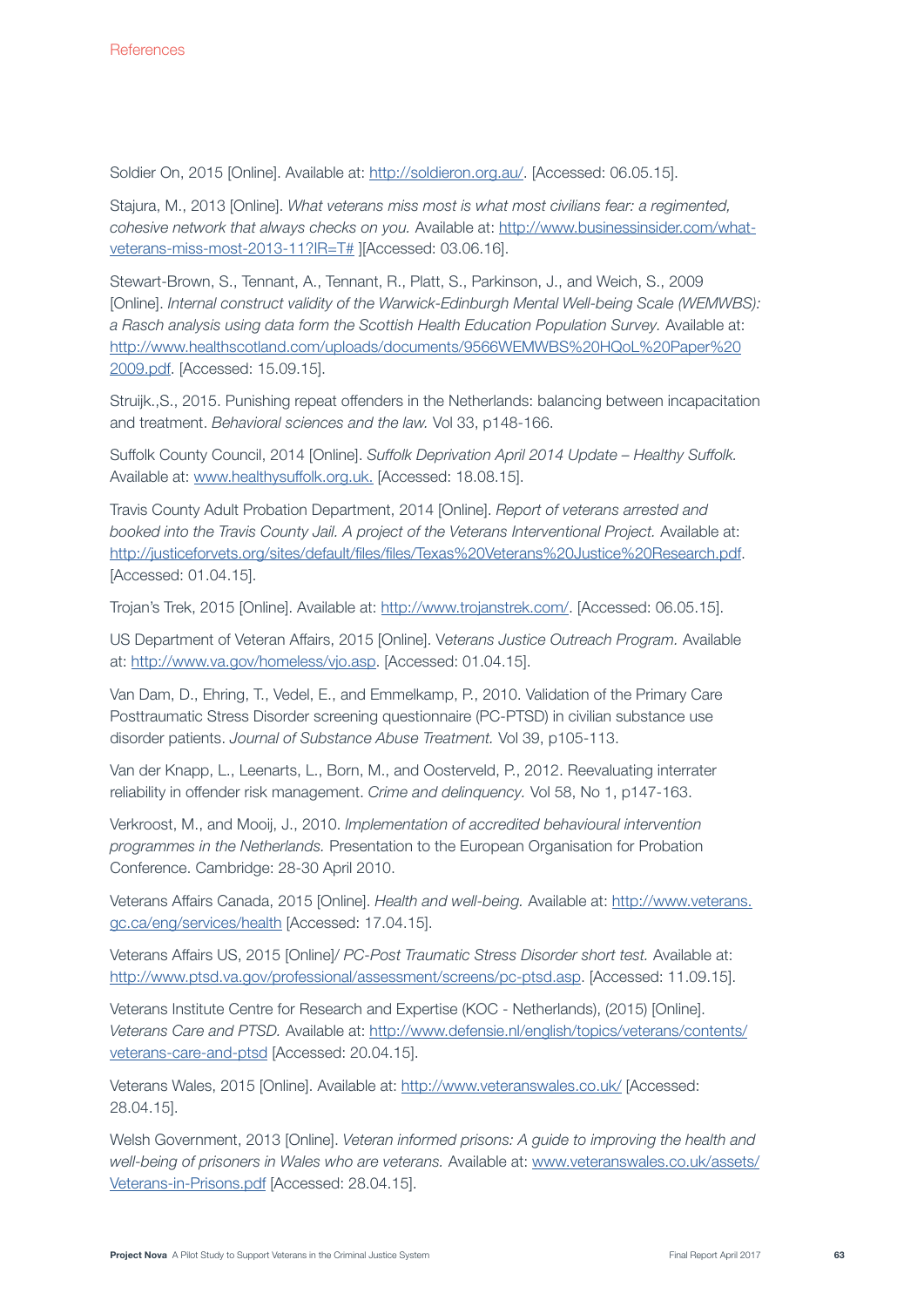Wolfe, M., 2013. From PTSD to prison: why veterans become criminals. Available at: http://www. thedailybeast.com/articles/2013/07/28/from-ptsd-to-prison-why-veterans-become-criminals. html# [Accessed: 01.04.15].

Zinzow, H., Britt, T., McFadden, A., Burnette, C., and Gillispie, S., 2012. Connecting active duty and returning veterans to mental health treatment: interventions and treatment adaptations that may reduce barriers to care. Clinical Psychology Review. Vol 32, No 8, p741-753.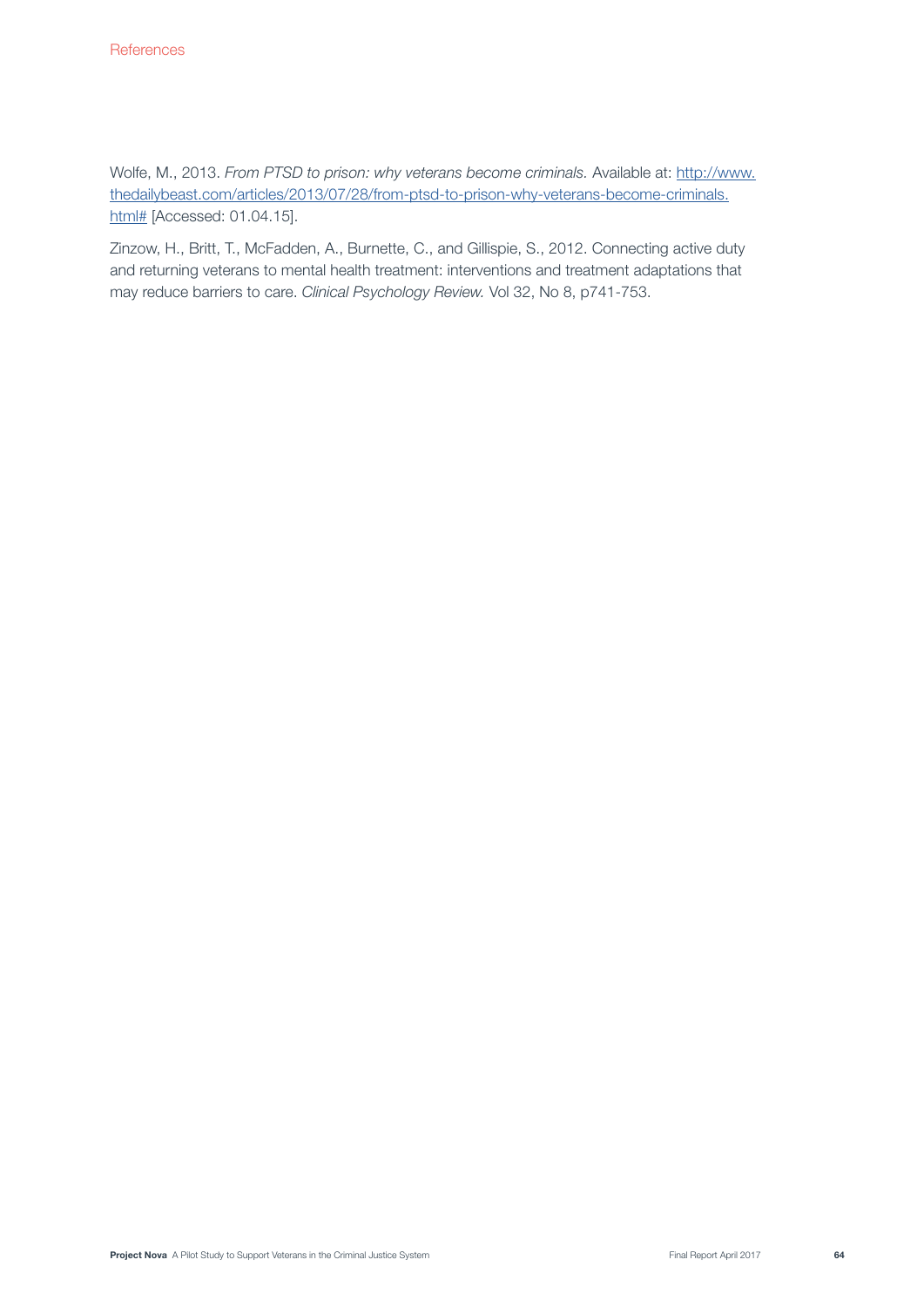# Acronyms

- ARU Anglia Ruskin University
- AUDIT Alcohol Use Disorders Identification Test
- CATS Court Assessment and Treatment Services (Australia)
- CJ Criminal Justice
- CJS Criminal Justice System
- CMHS Centre for Mental Health Services (US)
- CSC Correctional Services Canada
- ESL Early Service Leaver
- L&D Liaison and Diversion Service
- HMP Her Majesty's Prison
- NHS National Health Service
- NVivo qualitative data analysis software
- PC-PTSD Primary Care PTSD Test
- PIC Police Investigation Centre
- PNC Police National Computer
- PTSD Post Traumatic Stress Disorder
- RAF Royal Air Force
- RFEA Regular Forces Employment Association
- RN Royal Navy
- SWEMWBS Short Warwick-Edinburgh Mental Well-Being Scale
- UK United Kingdom
- US(A) United States of America
- VA Department of Veterans Affairs (US)
- VFI Veterans and Families Institute
- WSAS Work and Social Adjustment Scale
- WWTW Walking With the Wounded
- N.B. All acronyms are UK unless otherwise stated.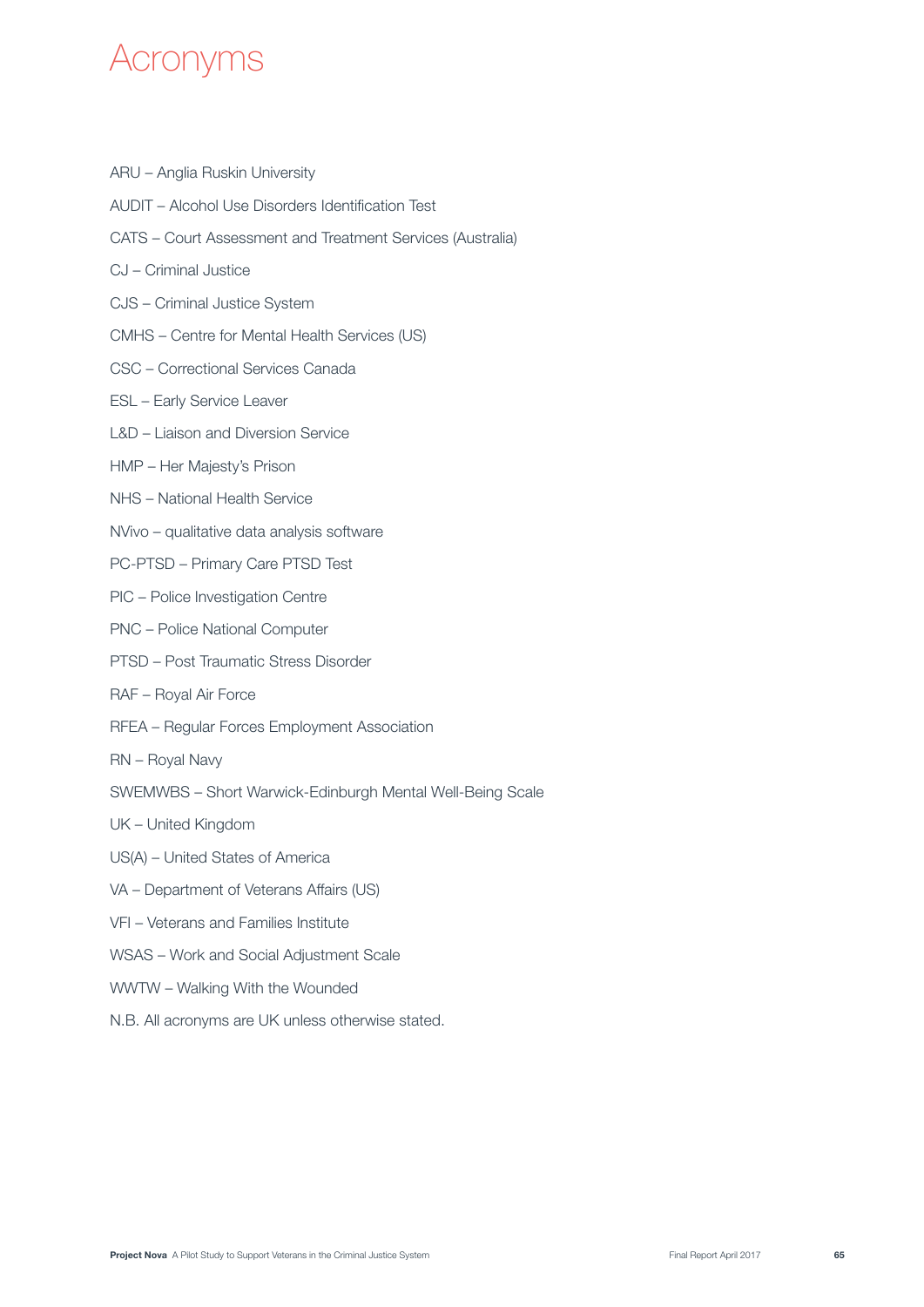# Acknowledgements

It would not have been possible to have undertaken this Report without the on-going assistance and invaluable support of our colleagues at the RFEA: Colin Back, Laura Blair, Helen Debenham, Chloe MacKay and Martin Swann.

The authors wish to thank Professor Nicola Fear and Dr Deirdre MacManus from the Kings Centre for Military Health Research for providing critical feedback on the final Report.

We also acknowledge the following people for their helpful comments and insights in respect of this Report:

Prof Sharon Andrew, Victoria University, Melbourne (formerly Anglia Ruskin University); Rhian Brett, Cardiff and Vale Police; Prof William Brown, Western Oregon University; Dr Nick Caddick, Veterans and Families Institute, Anglia Ruskin University; Col Carl Castro, University of Southern Carolina; Col Moose Dunlop, Trojan's Trek (Australia); Dr Mick Hill, Northumbria University; Dr Michelle Jones, Veterans and Families Institute, Anglia Ruskin University; Dr Matthew Kiernan, Northumbria University; Dr Neil Kitchiner, NHS Wales; Jeff Handley, NHS Wales; Ty Harrison, Change Step; Health Scotland (SWEMWBS); Prof Isaac Marks, Kings College London; Peter Neyroud CBE, University of Cambridge; Dr James Taylor, University of Stirling; Veterans Institute, Netherlands; Victoria Williams, NHS Wales and Tony Wright, Forward Assist.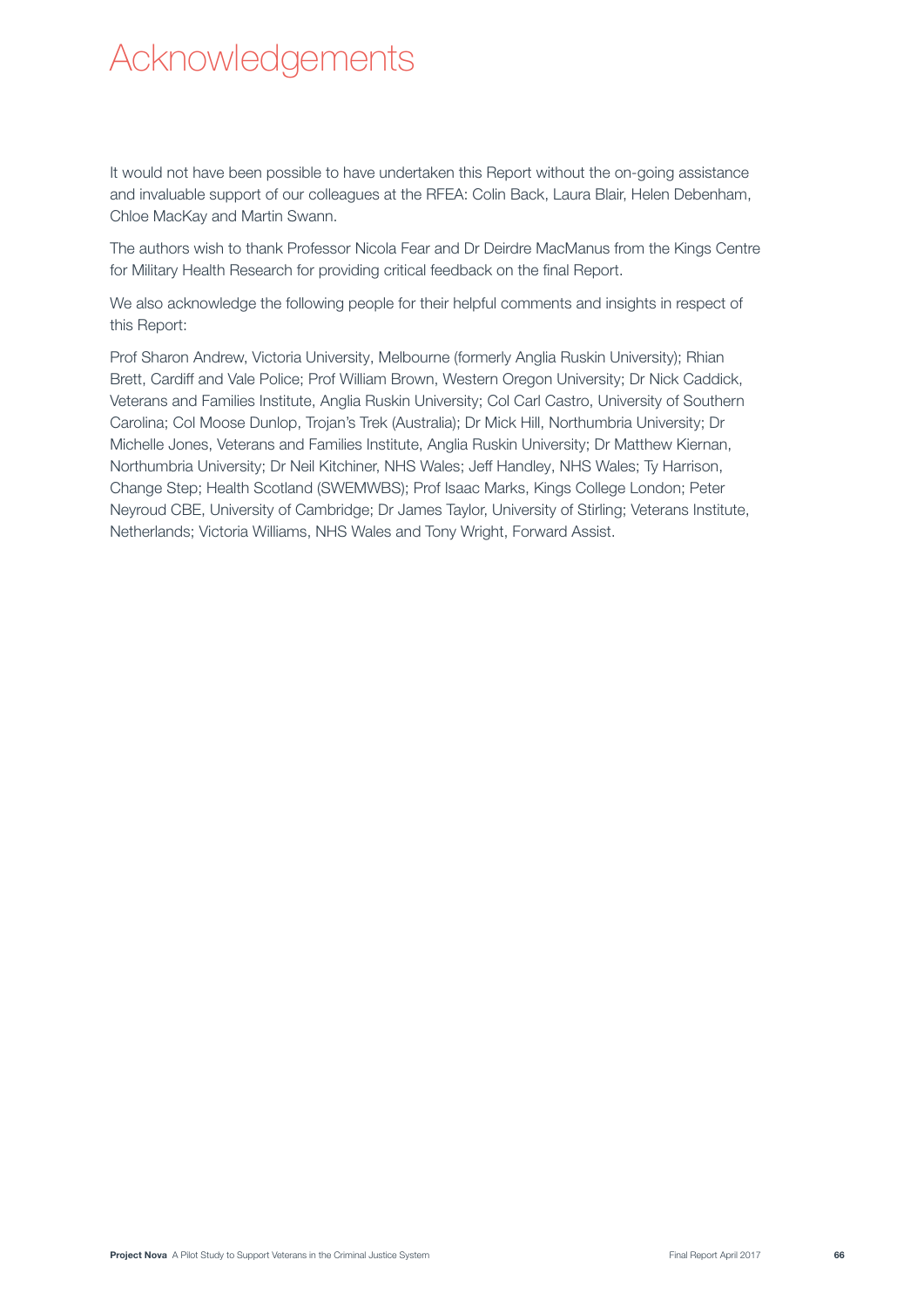# Appendices

# Appendix 1 – Questionnaires

### SWEMWBS (Short Warwick-Edinburgh Mental Well-Being Scale) NHS Scotland

Registration and permission to use this test was granted by Warwick University on 03.09.15.

#### WSAS (Work and Social Adjustment Scale)

Permission to use this tool was granted by Professor Isaac Marks, Kings College London on 11.09.15.

The following five questions asked of the veterans:

- Q1 Because of my [problem] my ability to work is impaired. '0' means not at all impaired and '8' means severely impaired to the point that I can't work
- Q2 Because of my [problem] my home management (cleaning, tidying, shopping, cooking, looking after home or children, paying bills) is impaired
- Q3 Because of my [problem] my social leisure activities (with other people e.g parties, bars, clubs, outings, visits, dating, home entertaining) are impaired
- Q4 Because of my [problem] my private leisure activities (done alone, such as reading, gardening, collecting, sewing, walking alone) are impaired
- Q5 Because of my [problem] my ability to form and maintain close relationships with others, including those I live with, is impaired

### Alcohol Screening Tool

(Alcohol Use Disorders Identification Test - AUDIT)

Public Health England – fully available in the public domain at Public Health England website (www.alcohollearningcentre.org.uk)

Using the AUDIT alcohol screening tool, the following questions were asked of the veterans:

- 1. How often do you have a drink containing alcohol?
- 2. How many units of alcohol do you drink on a typical day when you are drinking?
- 3. How often have you had 6 or more units if female or 8 or more if male, on a single occasion in the last year?
- 4. How often during the last year have you found that you were not able to stop drinking once you started?
- 5. How often during the last year have you failed to do what was normally expected of you because of your drinking?
- 6. How often during the last year have you needed an alcoholic drink in the morning to get yourself going after a heavy drinking session?
- 7. How often during the last year have you had a feeling of guilt or remorse after drinking?
- 8. How often during the last year have you been unable to remember what happened the night before because you had been drinking?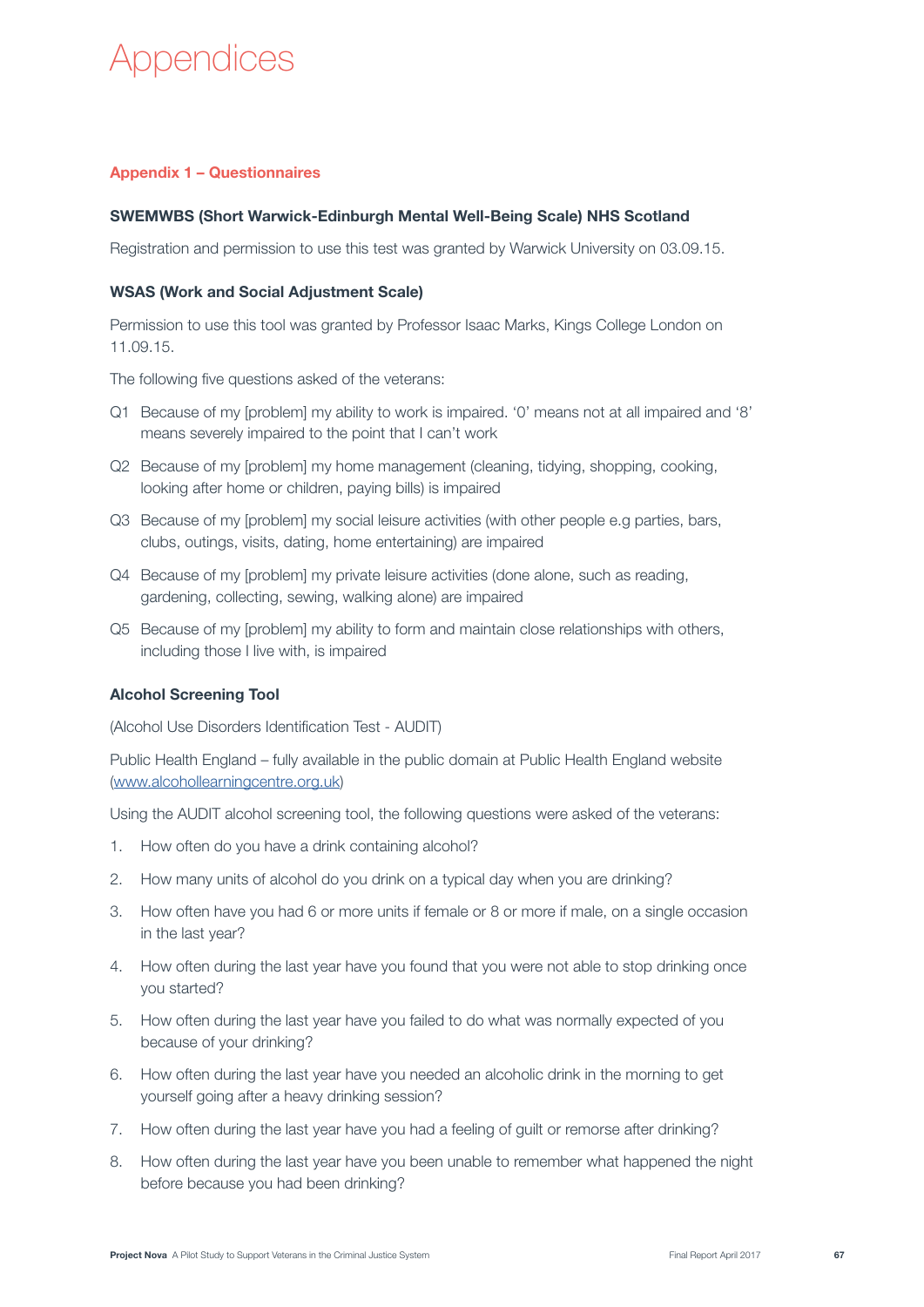- 9. Have you or somebody else been injured as a result of your drinking?
- 10. Has a relative or a friend, doctor or other health worker been concerned about your drinking or suggested that you cut down?

#### PC-PTSD (Primary Care–Post Traumatic Stress Disorder)

Veteran Affairs (VA), US

The four questions asked of the respondents were:

In your life, have you ever had any experience that was so frightening, horrible or upsetting that, in the past month you:

- Q1 Have had nightmares about it or thought about it when you did not want to?
- Q2 Tried hard not to think about it or went out of your way to avoid situations that reminded you of it?
- Q3 Were constantly on guard, watchful or easily startled?
- Q4 Felt numb or detached from others, activities or your surroundings?

Domestic Violence. The four questions asked of the respondents were:

- 1. Is this your first incident?
- 2. DV have you previously sought help?
- 3. Do you want support for this?
- 4. Have you been violent to others?

### Appendix 2 – Interview Participants

| <b>Veteran Participants</b> |                                                                                                                                                                                                                                                                                                                                                               |  |
|-----------------------------|---------------------------------------------------------------------------------------------------------------------------------------------------------------------------------------------------------------------------------------------------------------------------------------------------------------------------------------------------------------|--|
| Participant A               | Aged 34, joined the Royal Marines in 1997 aged 16, Served 6 years,<br>discharged in 2003. Trained as a trauma medic on discharge. Currently<br>working part-time in the NHS alongside his studies as a medical student.<br>Bereavement issues following the sudden death of both of his parents.<br>Arrested for harassment/issued with a Restraining Order*. |  |
| Participant B               | Served for 12 years in the Royal Navy until 1979 and subsequently<br>worked as a Police Officer for a further 22 years. He was medically<br>discharged from the Police following an accident that left him with partial<br>paralysis in his legs. 60 years of age. Arrested for sexual activity with a<br>child/No Further Action*.                           |  |
| Participant C               | Served in the Army, discharged after 5 years of Service in 2005 for<br>refusing removal of a new tattoo that was visible above the neck.<br>Following his discharge, became involved in illegal Rave activity. 31 years<br>old. Arrested for domestic violence/No Further Action*.                                                                            |  |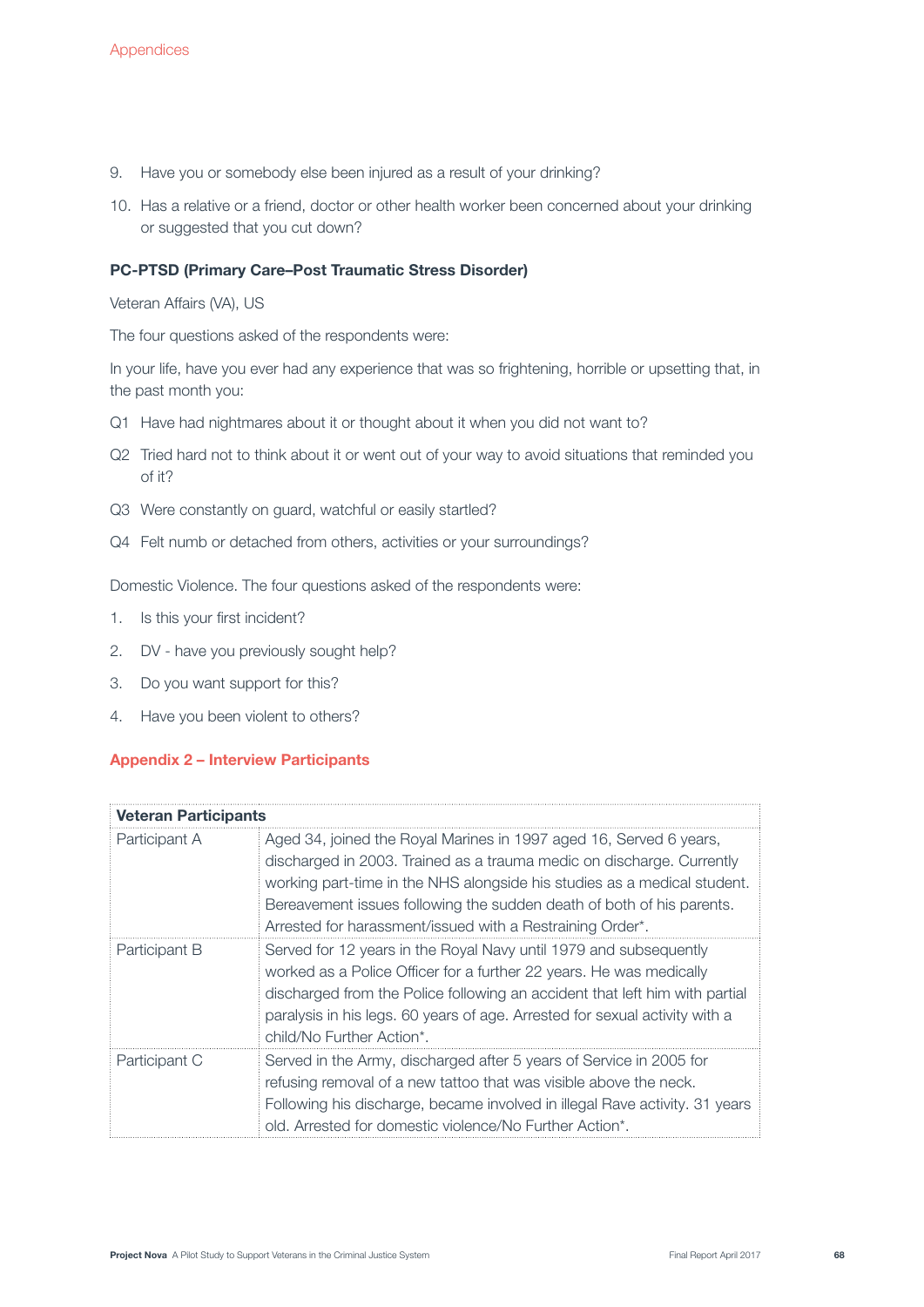| Participant D | 29 year old female. Joined the Army aged 16 and Served for 7 years<br>until 2009. Worked as a design draughts person in the Royal Engineers.<br>Left the Armed Forces to live with her partner and subsequently went<br>travelling, but suffered mental health issues. Arrested for criminal<br>damage/Charges dropped*.                                                                                                                                                                                                              |
|---------------|---------------------------------------------------------------------------------------------------------------------------------------------------------------------------------------------------------------------------------------------------------------------------------------------------------------------------------------------------------------------------------------------------------------------------------------------------------------------------------------------------------------------------------------|
| Participant E | Joined the Royal Navy at 17 years old and discharged 16 months later<br>due to the death of his Father in 1997. 37 years old. He completed basic<br>training, but did not advance to trade training. Following the breakdown<br>of his marriage and loss of employment, he became drug dependent<br>and homeless. Arrested for intent to supply Class A drugs/12 months<br>Suspended Sentence*.                                                                                                                                       |
| Participant F | 52 years of age. He served in the Army for 24 years as a Paratrooper,<br>citing the pressure from his family to leave and discharged in 2004. Has<br>worked in a number of driving and road maintenance jobs. Arrested for<br>sexual activity with a child/No Further Action, all charges dropped*.                                                                                                                                                                                                                                   |
| Participant G | Served 6 years as an Infantryman in the Army. 24 years old. Suffered<br>hearing loss whilst on operational tour, but was not medically discharged,<br>leaving in 2014. He works with children with disabilities and is currently<br>submitting an application to train as a physiotherapist. Arrested for<br>criminal damage/No Further Action*.                                                                                                                                                                                      |
| Participant H | Joined the Army aged 15 and Served for 15 years in the Royal<br>Artillery. Was invalided out of the Army following a plane crash in 1985.<br>Subsequently worked for many years in the financial service sector<br>before retiring. 61 years old. Arrested for harassment/issued with<br>Restraining Order*.                                                                                                                                                                                                                          |
| Participant I | 46 year old female. Served for 9 years in the Army, discharged in<br>1995. Worked abroad for many years after discharge and following a<br>divorce and a significant dispute with her employers, returned to the UK<br>financially insolvent. Arrested for theft/issued with Community Service*.                                                                                                                                                                                                                                      |
| Participant J | Served for 7 years as an Infantryman, was shot whilst on operational tour<br>and medically discharged with PTSD in 2014. 26 years old. Arrested for<br>harassment/issued with a Restraining Order*.<br>The evidence provided by Participant J surrounding his arrest was found<br>to be unreliable and we have therefore not used his narratives in this<br>aspect of the Report. However, his discussions on his involvement with<br>Project Nova was consistent with findings from the other participants and<br>has been included. |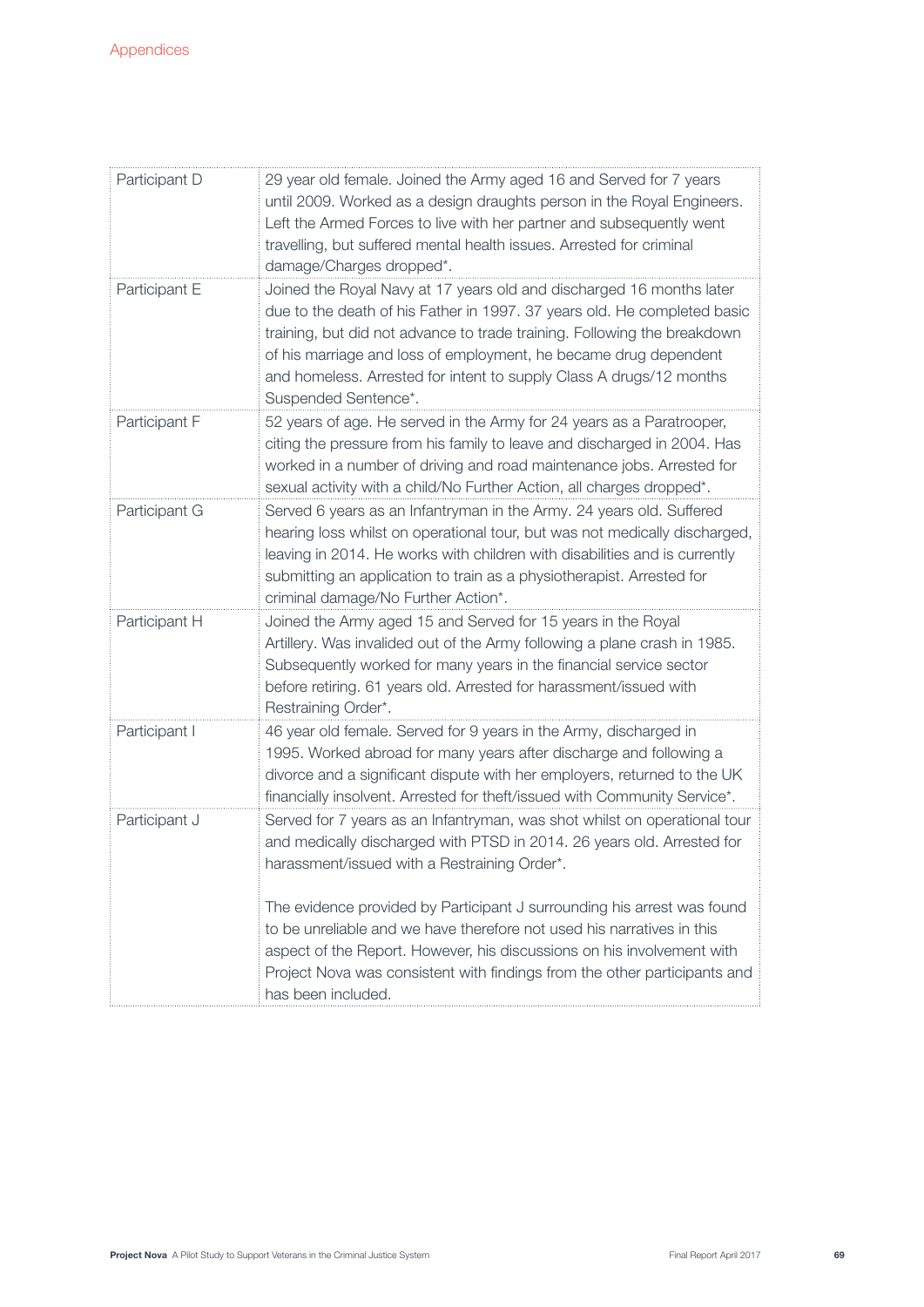# Appendix 3 – Themes

Themes identified for analysis from the qualitative interviews

| <b>Themes</b>                | <b>Sub-themes</b>                    |
|------------------------------|--------------------------------------|
| <b>Arrests prior to Nova</b> |                                      |
| <b>Civilian life</b>         | Cannot trust civilians               |
|                              | Differences between AF and civilians |
|                              | Different rules                      |
|                              | Problems in Civvy St do not go away  |
|                              | Protected from problems in AF        |
| <b>Family</b>                | Bereavement and loss of family       |
|                              | Childhood memories                   |
|                              | Deficits in family life              |
|                              | Home family                          |
|                              | Military family                      |
|                              | Pressure to discharge                |
|                              | Relationships                        |
| <b>Military attributes</b>   | Ability to survive                   |
|                              | Alcohol                              |
|                              | Duty and honour                      |
|                              | Gender behaviours                    |
|                              | Lack of thinking for yourself        |
|                              | Language and banter                  |
|                              | Military mentality conditioning      |
|                              | Self-deprecating                     |
|                              | Sporty                               |
|                              | To protect others                    |
| <b>Operational Tours</b>     | Afghanistan                          |
|                              | <b>Bosnia</b>                        |
|                              | Falklands                            |
|                              | Iraq                                 |
|                              | Northern Ireland                     |
|                              | Op Tours misc                        |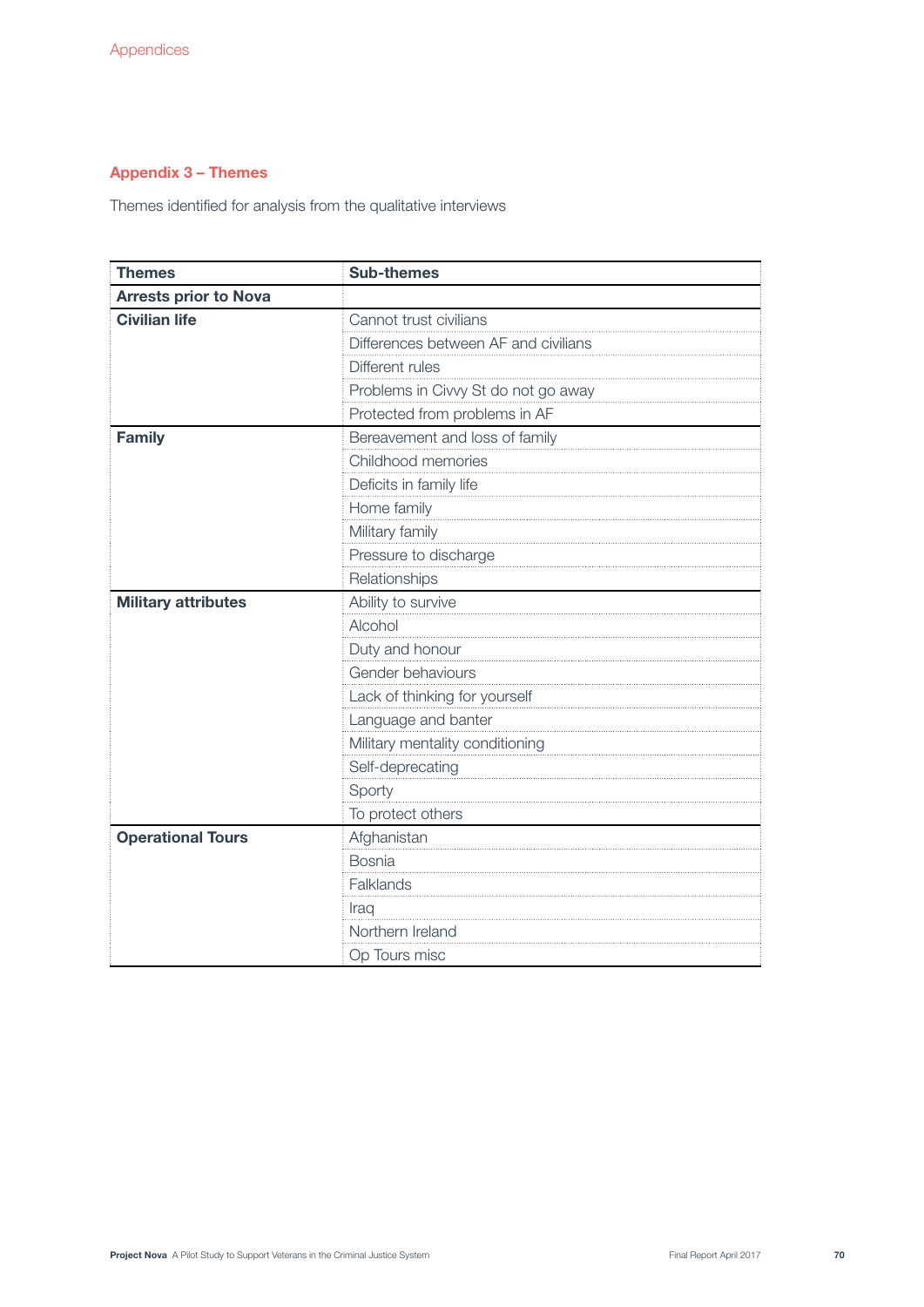| <b>Project Nova</b> | Effect on the family                                  |  |  |  |
|---------------------|-------------------------------------------------------|--|--|--|
|                     | Alcohol                                               |  |  |  |
|                     | Arrest related to service or not                      |  |  |  |
|                     | Asking for help                                       |  |  |  |
|                     | Buddy support                                         |  |  |  |
|                     | Charitable support                                    |  |  |  |
|                     | Couldn't believe accusation                           |  |  |  |
|                     | Counselling                                           |  |  |  |
|                     | Drugs                                                 |  |  |  |
|                     | Emotions pride rock bottom                            |  |  |  |
|                     | Events leading up to arrest                           |  |  |  |
|                     | Ex-military who understand                            |  |  |  |
|                     | Forgiveness Project                                   |  |  |  |
|                     | Getting life back on track                            |  |  |  |
|                     | How did you hear about Nova                           |  |  |  |
|                     | I wouldn't be here without Nova                       |  |  |  |
|                     | Knowing someone cares and is there                    |  |  |  |
|                     | Not using Nova's services                             |  |  |  |
|                     | Nowhere else to turn                                  |  |  |  |
|                     | Outcomes of arrest<br>Practical support<br>Pre events |  |  |  |
|                     |                                                       |  |  |  |
|                     |                                                       |  |  |  |
|                     | Ripple Pond                                           |  |  |  |
|                     | Safe space                                            |  |  |  |
|                     | Suggestions for future support                        |  |  |  |
|                     | Support by Nova team                                  |  |  |  |
|                     | <b>Trust</b>                                          |  |  |  |
|                     | Understanding talking listening                       |  |  |  |
|                     | <b>Veterans Recall</b>                                |  |  |  |
| <b>Transition</b>   | Acceptance that you have left                         |  |  |  |
|                     | Closed door on leaving                                |  |  |  |
|                     | <b>CTP</b>                                            |  |  |  |
|                     | <b>Difficulties</b>                                   |  |  |  |
|                     | Employment or study current                           |  |  |  |
|                     | Family pressure                                       |  |  |  |
|                     | Reason for leaving                                    |  |  |  |
|                     | Re-joining or Reservists                              |  |  |  |
|                     | Resettlement training                                 |  |  |  |
|                     | Support                                               |  |  |  |
|                     | Wish they'd stayed in                                 |  |  |  |